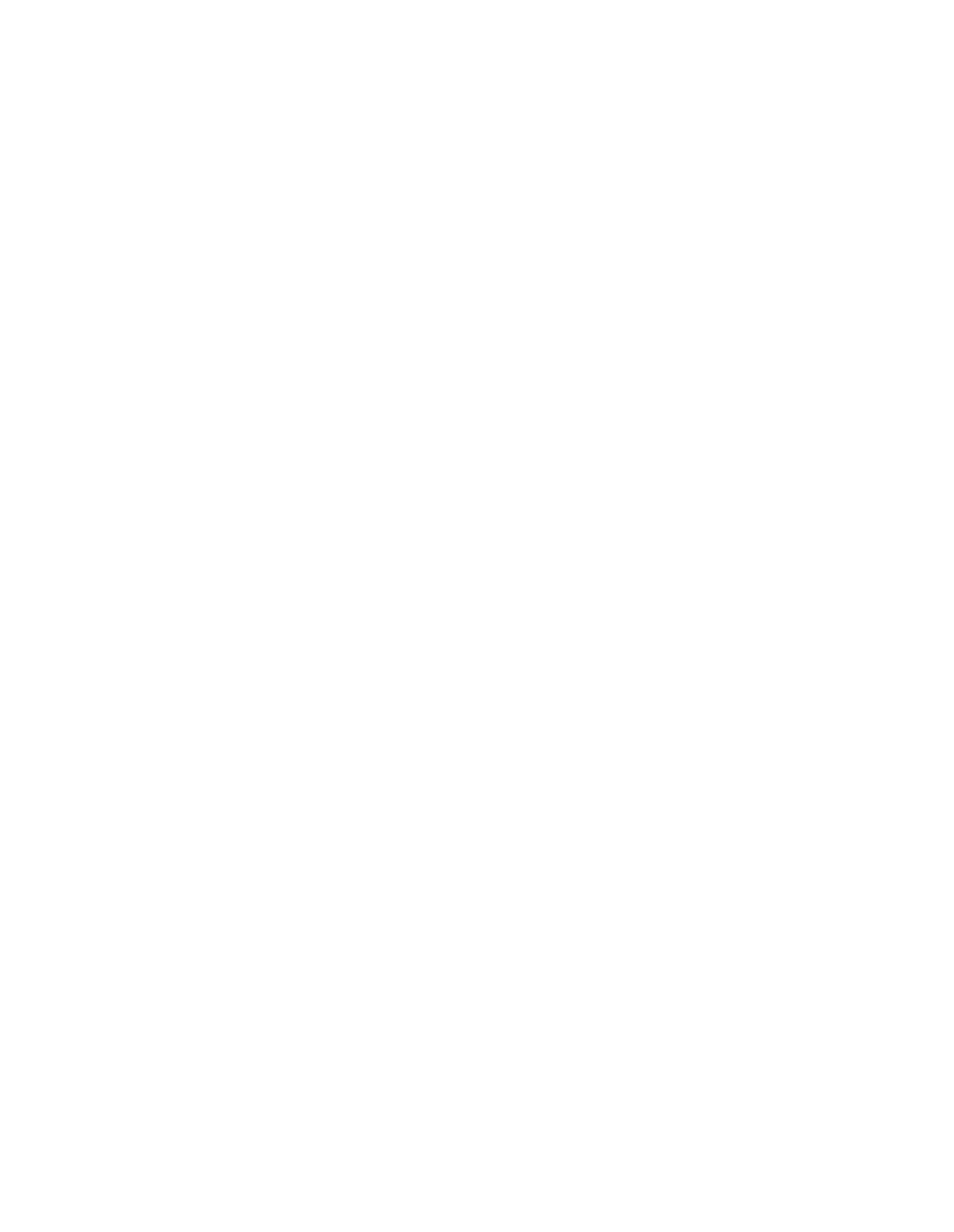# **TABLE OF CONTENTS**

# PAGE

| <b>ARTICLE I:</b>     |                                                  |  |
|-----------------------|--------------------------------------------------|--|
| <b>ARTICLE II:</b>    |                                                  |  |
| <b>ARTICLE III:</b>   |                                                  |  |
| <b>ARTICLE IV:</b>    |                                                  |  |
| <b>ARTICLE V:</b>     |                                                  |  |
| <b>ARTICLE VI:</b>    |                                                  |  |
| <b>ARTICLE VII:</b>   |                                                  |  |
| <b>ARTICLE VIII:</b>  |                                                  |  |
| <b>ARTICLE IX:</b>    |                                                  |  |
| <b>ARTICLE X:</b>     |                                                  |  |
| <b>ARTICLE XI:</b>    |                                                  |  |
| <b>ARTICLE XII:</b>   |                                                  |  |
| <b>ARTICLE XIII:</b>  | TWENTY-FOUR (24) HOUR RULE AND MEAL ALLOWANCE 11 |  |
| <b>ARTICLE XIV:</b>   |                                                  |  |
| <b>ARTICLE XV:</b>    |                                                  |  |
| <b>ARTICLE XVI:</b>   |                                                  |  |
| <b>ARTICLE XVII:</b>  |                                                  |  |
| <b>ARTICLE XVIII:</b> |                                                  |  |
| <b>ARTICLE XIX:</b>   | FIRST AID, SAFETY AND WORKERS COMPENSATION  16   |  |
| <b>ARTICLE XX:</b>    |                                                  |  |
| <b>ARTICLE XXI:</b>   |                                                  |  |
| <b>ARTICLE XXII:</b>  |                                                  |  |
| <b>ARTICLE XXIII:</b> |                                                  |  |
| <b>ARTICLE XXIV:</b>  |                                                  |  |
| <b>ARTICLE XXV:</b>   |                                                  |  |
| <b>ARTICLE XXVI:</b>  |                                                  |  |
| <b>ARTICLE XXVII:</b> |                                                  |  |
|                       |                                                  |  |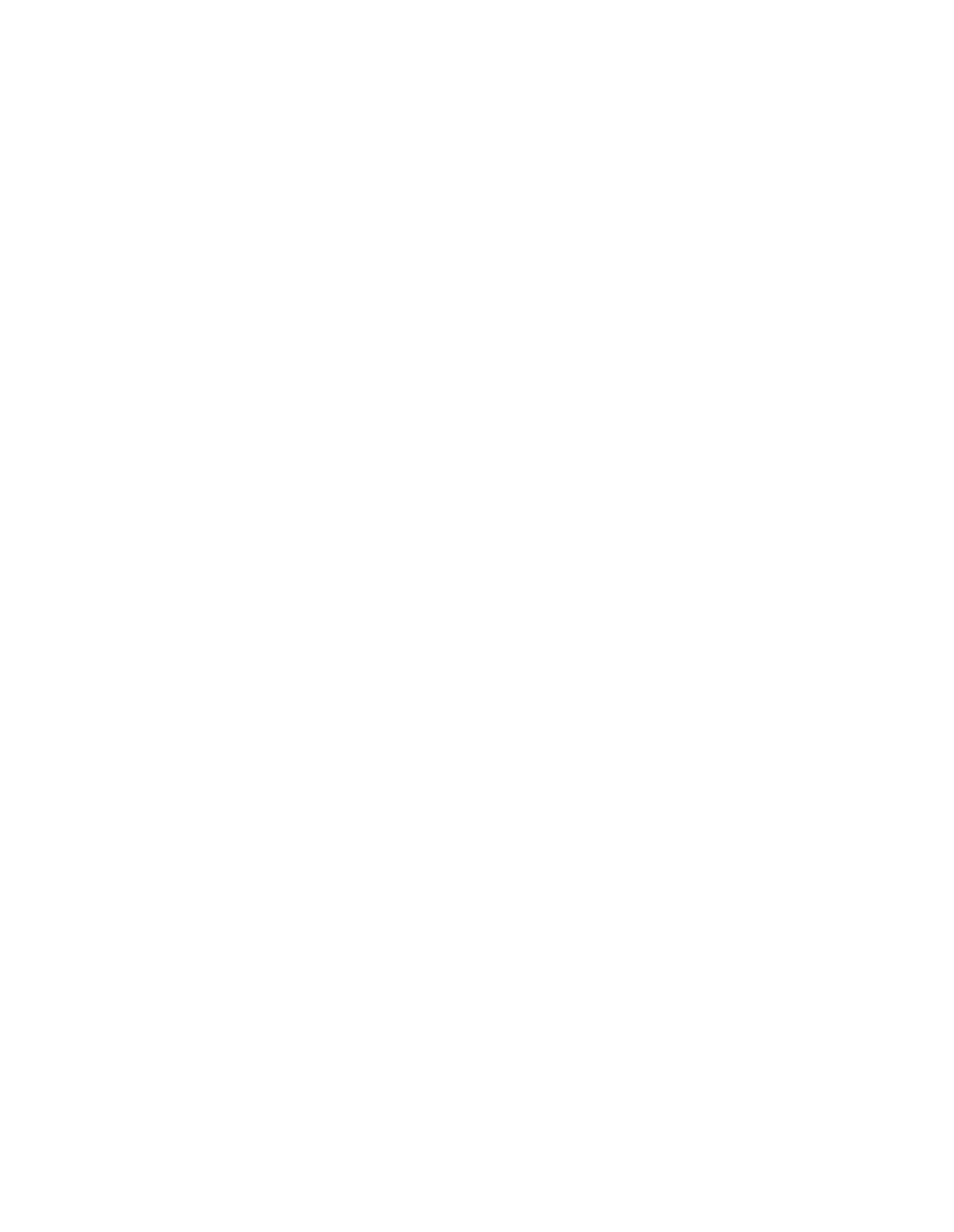#### *Revised 7/1/05*

# **PROJECT MAINTENANCE AGREEMENT**

|                                                                             | This Agreement is entered into this ______________________ day of ______________                |
|-----------------------------------------------------------------------------|-------------------------------------------------------------------------------------------------|
|                                                                             |                                                                                                 |
|                                                                             | (Contractor)                                                                                    |
|                                                                             |                                                                                                 |
|                                                                             | UNIONS OF THE AFL-CIO listed hereinafter (herein referred to as the "Unions")                   |
| for the purpose of project maintenance, repair and renovation work for the  |                                                                                                 |
|                                                                             | discussion of the contract of the located at                                                    |
|                                                                             | (Project)                                                                                       |
|                                                                             | (Location)                                                                                      |
|                                                                             | The Unions are composed of the following International Unions of the AFL-CIO:                   |
| International Association of Heat and Frost Insulators and Asbestos Workers |                                                                                                 |
|                                                                             | International Brotherhood of Boilermakers, Iron Ship Builders, Blacksmiths, Forgers and Helpers |
| International Union of Bricklayers and Allied Craftworkers                  |                                                                                                 |
| United Brotherhood of Carpenters and Joiners of America                     |                                                                                                 |
| Operative Plasterers' and Cement Masons' International Association          |                                                                                                 |
| International Brotherhood of Electrical Workers                             |                                                                                                 |
| International Association of Bridge, Structural and Ornamental Iron Workers |                                                                                                 |
| <b>Laborers' International Union of North America</b>                       |                                                                                                 |
| International Union of Operating Engineers                                  |                                                                                                 |
| International Union of Painters and Allied Trades                           |                                                                                                 |
| the United States and Canada                                                | United Association of Journeymen and Apprentices of the Plumbing and Pipe Fitting Industry of   |
| United Union of Roofers, Waterproofers and Allied Workers                   |                                                                                                 |
| <b>Sheet Metal Workers' International Association</b>                       |                                                                                                 |
| International Brotherhood of Teamsters                                      |                                                                                                 |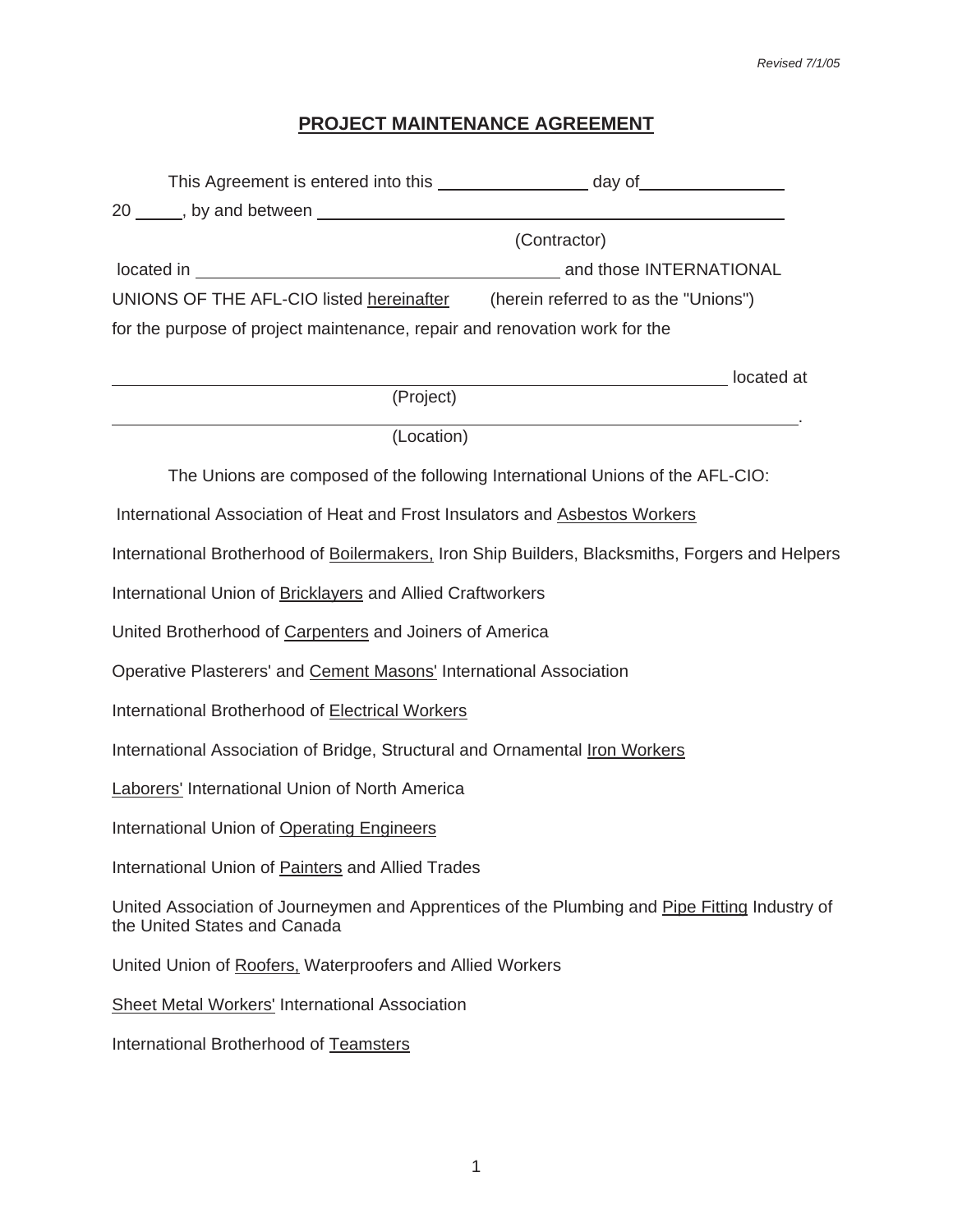## **COVENANTS**

Whereas, the Contractor is engaged in the business of continuous plant maintenance, repair and renovation (as defined in Articles V and VI) with diversified industries and this work is of importance to the Unions herein listed, and it being recognized there is an essential difference in the conditions required to perform this type of work, the Unions herein listed with the Contractor wish to enter into an agreement for their mutual benefit covering work of this nature.

Whereas, the Unions have in their membership throughout the area members competent and qualified to perform the work of the Contractor.

Whereas, the Contractor has employed and now employs members of the Unions and the Contractor has a commitment and/or contract from the owner for maintenance, repair and renovation work recognized by the Unions of the AFL-CIO as being within the jurisdiction of said Unions. (Subject to General Presidents' Committee policies and criteria.)

Whereas, in order to insure relative equity and uniform interpretation and application, the Unions wish to establish and administer said Collective Agreement in concert, each with the other, and all with the Contractor.

Whereas, the Contractor and the Unions desire to mutually stabilize wages, hours and working conditions.

Whereas, the Contractor and the Unions agree that, due to the particular nature of the work covered by this Agreement, there shall be no lockouts or strikes during the life of this Agreement, and provisions must be made to achieve this end.

It is, therefore, agreed by the undersigned Contractor and Unions in consideration of the mutual promises and covenants contained herein that the Project Agreement be made as follows: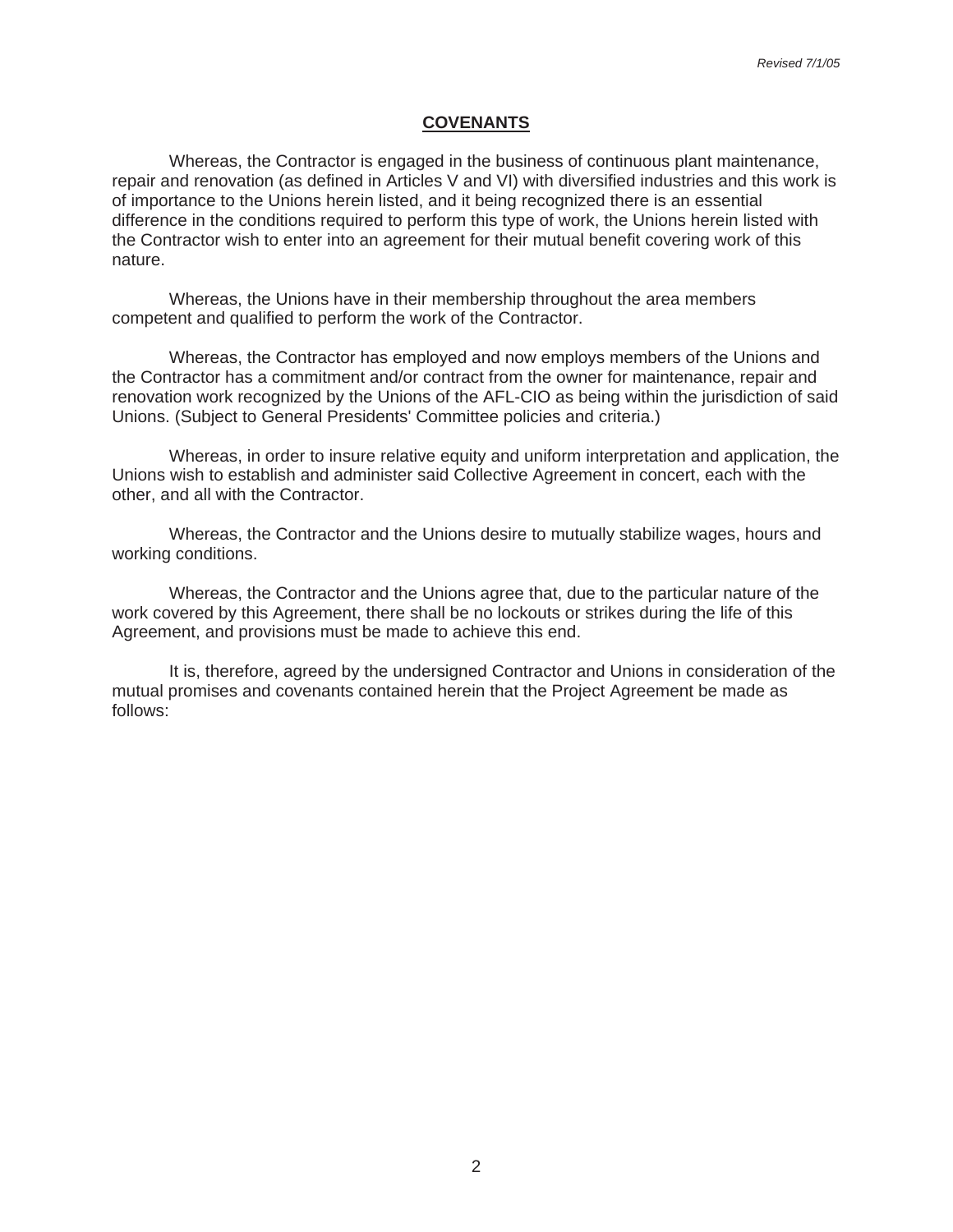# **ARTICLE I: INTENTS AND PURPOSES**

1. This Agreement is for the joint use and benefit of the contracting parties, and the provisions herein defined and set forth shall be construed as binding upon and effective in determining the relations between the parties and/or subordinate sub-divisions thereof signing hereto: and to set forth herein the basic Agreement covering the rates of pay, hours of work, and conditions of employment to be observed by the parties hereto.

It is mutually understood that the following terms and conditions relating to the employment of workers covered by this Agreement have been decided upon by means of collective bargaining and that the following provisions will be binding upon the Contractor and the Unions during the terms of this Agreement and any renewal thereafter. It is further agreed that the employees working under this Agreement shall constitute a bargaining unit separate and distinct from all others. This Agreement covers all terms and conditions of employment for work being performed hereunder, except for all work that may be performed under the NTL Articles of Agreement, the National Stack/Chimney Agreement, the National Cooling Tower Agreement, National Refractory Agreement, and the National Agreement of the International Union of Elevator Constructors. However, all instrument calibration work and loop checking shall be performed under the terms of the UA/IBEW Joint National Industrial Agreement for Instrument and Control Systems Technicians.

Contractors signed to the General Presidents' Project Maintenance Agreement, which is a national agreement, are not required to become signatory to a local collective bargaining agreement. This Agreement may be modified by mutual consent in writing by the parties signatory hereto.

2. Amendments to this agreement, for a specific project or projects, which are required to make a contractor competitive, may be added by vote of the General Presidents' Committee. When approved by the General Presidents' Committee, the Amendment shall be considered a part of the General Presidents' Project Maintenance Agreement for that specific project.

# **ARTICLE II: MANAGEMENT RIGHTS (Bulletin 17)**

1. The Unions understand that the Contractor is responsible to perform the work required by the Owner. Therefore, the Contractor has the complete authority and right to:

- A. Plan, direct and control the operation of all his work.
- B. Decide the number of employees required with due consideration to the proper craft classification thereof.
- C. Hire and lay off employees as the Contractor feels appropriate to meet work requirements and/or skills required. The Contractor may hire employees by name who have special skills or have previous maintenance experience.
- D. Transfer employees with special skills or qualifications and/or employees from jobs where forces are being reduced to jobs where forces are being increased without restriction or limitations. This would apply to Contractors having more than one (1) maintenance project in a given locality and in the territorial jurisdiction of the Local Union or Unions involved.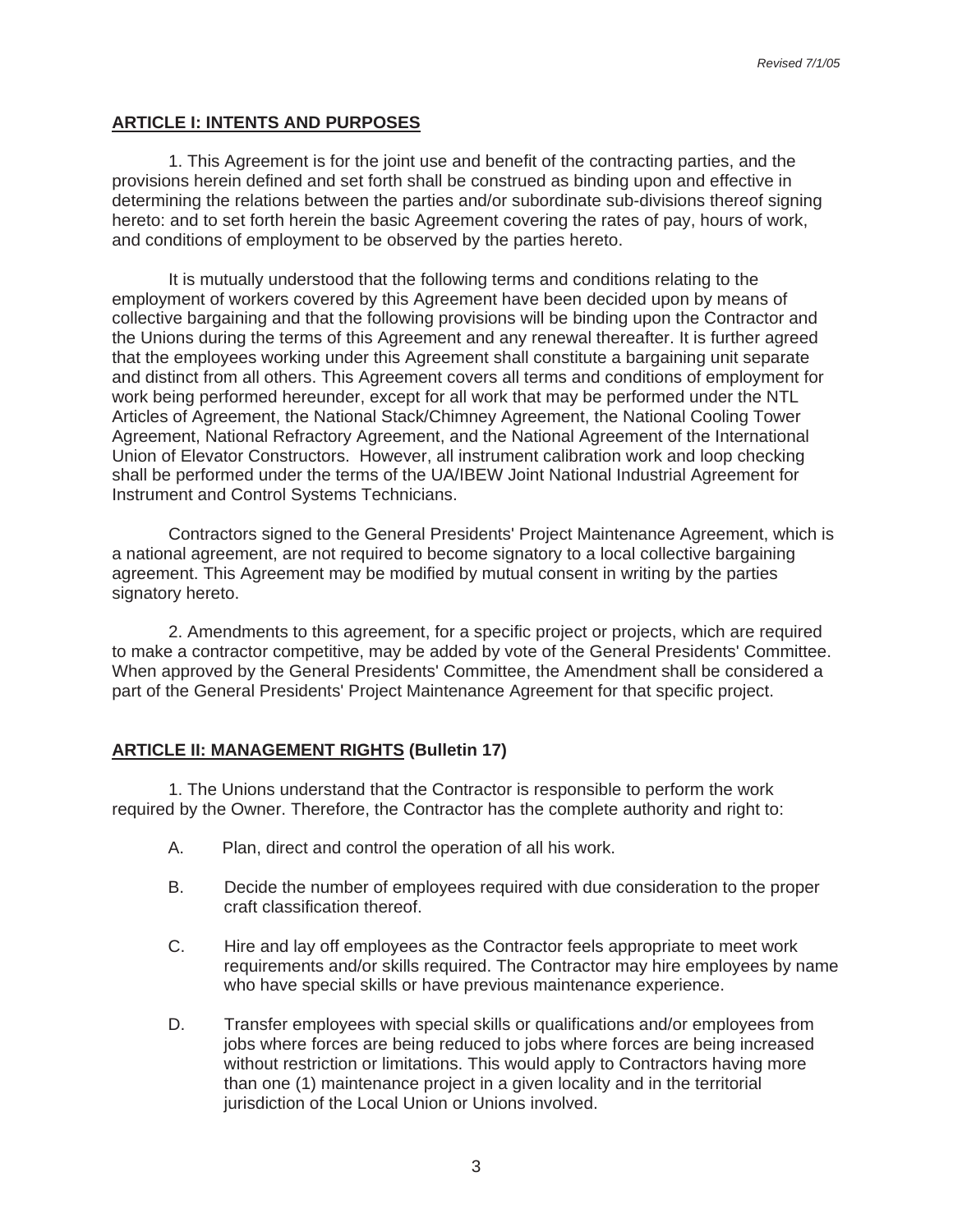- E. Determine work methods and procedures.
- F. Determine the need and number of foremen without regard to foremen ratios in local agreements, name the foremen and to require foremen to work with their tools when in the Contractor's opinion this is advisable. It is not necessary for each craft to have a foreman. A foreman may act in this capacity for more than one craft. This is not to mean that the Contractor will have inadequate amount of supervision on the job. If one or more foremen are established for a craft one (1) must be designated as a top hourly craft supervisor and shall be guaranteed forty (40) straight-time hours per week and may be required to remain on the job. Overtime hours are not to be used to fulfill the forty (40) hour guarantee. This is applicable for each shift and each site. Such guarantee shall not apply when the NRC-mandated 72-hour rule is in effect; when the first or commencing week of a job is less than forty (40) hours; or when the top hourly craft supervisor is terminated due to reduction-in-force or job completion. **(Bulletin 15)**
- G. Require all employees to observe the Contractor's and/or Owner's rules and regulations not inconsistent with this Agreement.
- H. Require all employees to observe all safety regulations prescribed by the Contractor and/or Owner and to work safely.
- I. Discharge, suspend, or discipline employees for proper cause.
- J. The Contractor may, if he desires, maintain a variety of skills within his group of employees to be prepared to have skills and/or supervision for any type of work that may arise.
- K. It is understood that all employees will work together harmoniously as a group and as directed by the Contractor. Employees will also cooperate with and follow directions of Owner Representatives as required by the Contractor. This is not to be construed under regular operating conditions as a Contractor's prerogative to assign workers out of their regular skill classification.
- L. The Unions understand the extreme importance of keeping operating equipment and units running at all times. The Unions also understand that the loss of production and the cost of repairs together create a great loss to the Owner. Therefore, the Unions will encourage and advise the employees to exhaust every effort, ways and means to perform work of good quality and quantity. The Contractor and the Unions recognize the necessity for eliminating restrictions and promoting efficiency and agree that no rules, customs or practices shall be permitted that limit production or increase the time required to do the work, and no limitation shall be placed upon the amount of work which an employee shall perform, nor shall there be any restrictions against the use of any kinds of machinery, tools or labor-saving devices. Local Union Business Representatives shall instruct craftsmen dispatched to GPPMA Projects that terms and conditions in local collective bargaining agreements do not apply.
- M. It is understood by the Contractor and agreed to by the Unions, that the employees of this Contractor will perform the work requested by the Contractor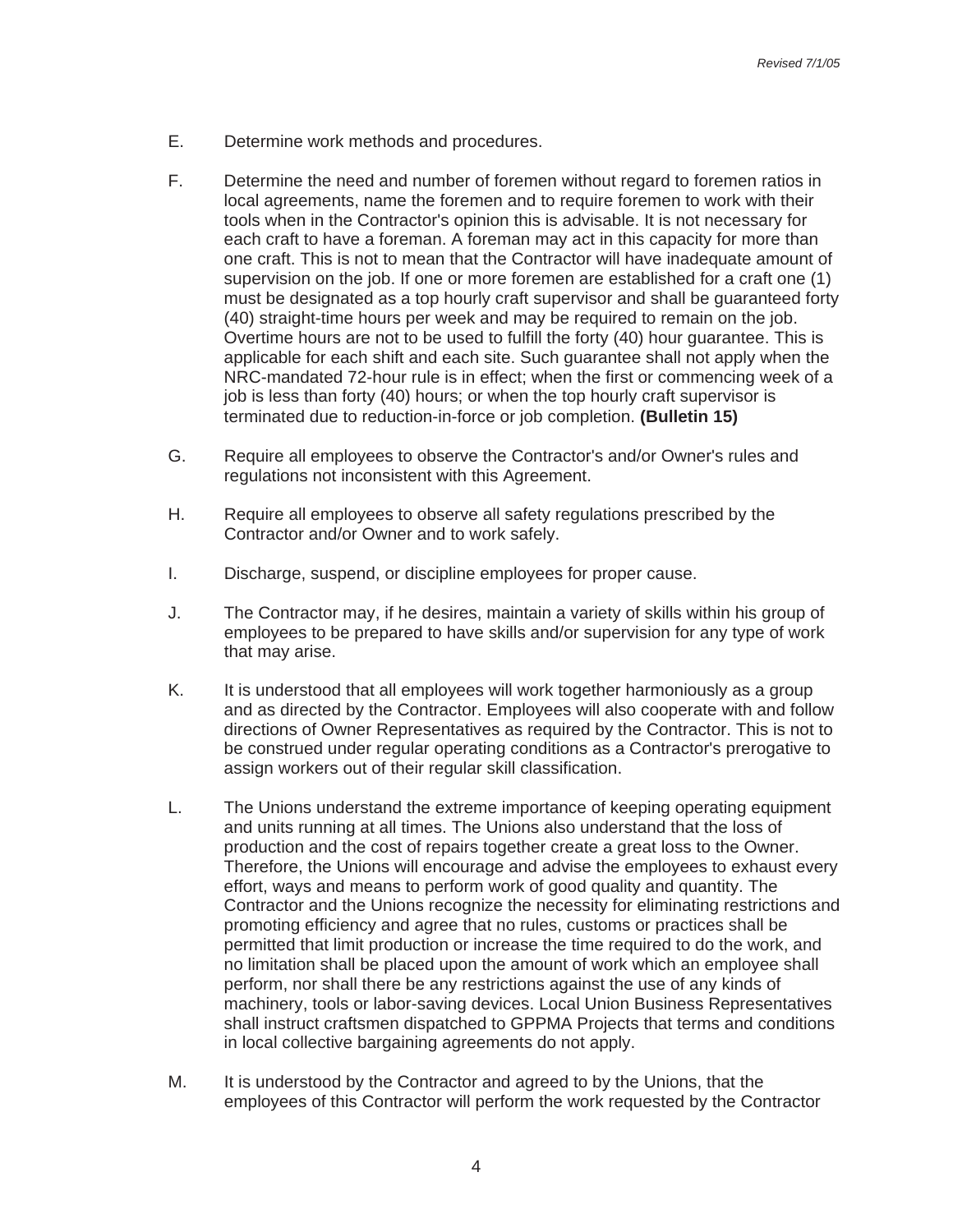without having any concern or interference with any other work performed by any employees who are not covered by this Agreement.

N. Questions arising over the application and intent of this Agreement are subject to review by the General Presidents' Contract Maintenance Committee to determine whether there has been exploitation of stipulated prerogatives.

#### **ARTICLE III: UNION SECURITY AND REFERRAL**

- 1. The Unions are recognized by the Contractor as a source of employment referrals. The appropriate Unions will be contacted and shall refer all applicants for employment to this project according to the standards or criteria uniformly applied to any maintenance project in the area.
- 2. Plant maintenance, repair and renovation that the Contractor performs involves operating units that in all cases must be kept running. This situation means that some of the work is of an emergency nature, and therefore, will require at times, the acceptance of extreme fluctuations in the labor demand. The Unions, by this Agreement, completely understand the necessity of these extremes and agree to make every effort to fulfill the manpower requirements of the Contractor.
- 3. The above shall not restrict the Contractor from soliciting and hiring qualified personnel from any other source, provided the Unions are unable to fulfill manpower requirements within forty-eight hours, emergencies excluded.
- 4. All employees hired by the Contractor shall, as a condition of employment, become and remain members in good standing of the appropriate Union after the 7th day following the beginning of such employment.
- 5. Any employee, who, at his/her time of employment is a member in good standing of any AFL-CIO Building Trades Union, shall be considered in compliance with the Union Security Article in this contract so long as he/she maintains good standing in that Union.
- 6. The Contractor agrees to be bound by the hiring practices in the local area not inconsistent with the terms of this Agreement. **(Bulletin 13)**
- 7. On nuclear facilities it is agreed that applicants referred to the project under this Article shall be considered probationary employees until such time as they meet the owners' security requirements not inconsistent with State and Federal laws. This provision shall not preclude such probationary employees' rights under Article VII relative to any grievance arising under any other section of this agreement.

SECTIONS 4 AND 5 DO NOT APPLY IN STATES WITH RIGHT TO WORK LAWS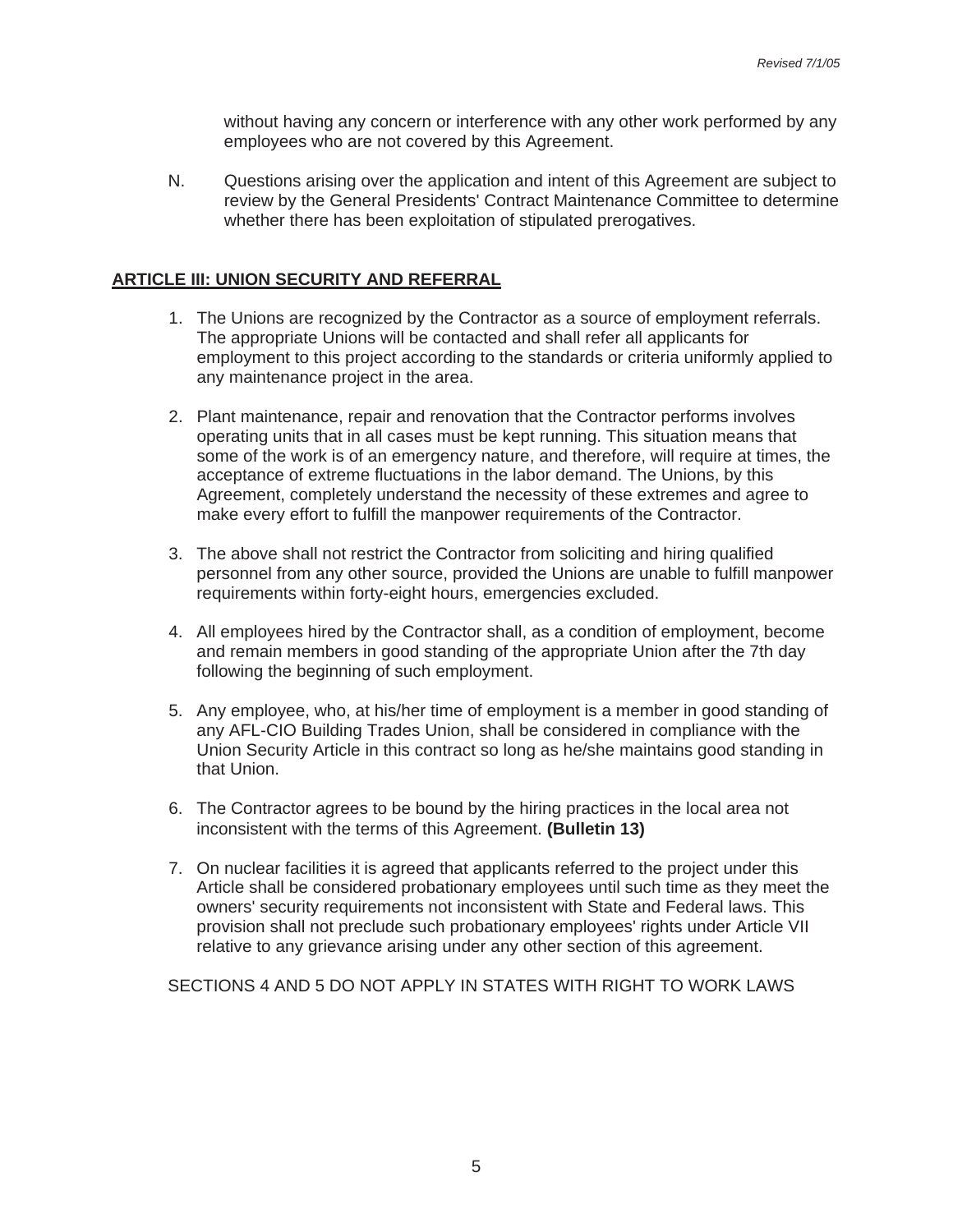#### **ARTICLE IV: NON-DISCRIMINATION**

The Unions and the Contractor shall not discriminate against any employee or applicant for employment because of race, creed, color, sex, national origin, age, disability or any other protected status granted by applicable federal, state or local laws.

### **ARTICLE V: SCOPE OF WORK**

1. This Agreement covers only that work assigned by the Owner to the Contractor and performed by the employees of the Contractor covered by this Agreement.

The General Presidents' Project Maintenance Agreement is intended to cover on-going maintenance, repair, renovation and replacement work in plants, industrial facilities, utility installations and other facilities for an initial period of not less than one (1) year.

2. This Agreement does not cover work performed by the Contractor of a new construction nature, in which event said work shall be done in accordance with existing Local and/or National Building Construction Agreements.

3. The Unions and the Contractor understand that the owner may choose to perform or directly subcontract or purchase any part or parts of the work necessary on his project with due consideration given to achieving the highest maintenance standards and harmonious working conditions herein.

# **ARTICLE VI: DEFINITIONS**

1. Maintenance shall be work performed for the repair, renovation, replacement and upkeep of property, machinery and equipment within the limits of the plant property or other locations related directly thereto.

2. The administration of paragraph 1 of this article as well as the entire General Presidents' Project Maintenance Agreement is the responsibility and sole prerogative of the General Presidents' Committee on Contract Maintenance at the national level. The interpretation and grievance adjudication of this Agreement shall be the responsibility and sole prerogative of the Joint Labor Mananagement Grievance and Interpretation Committee, which is a part of this Agreement.

# **ARTICLE VII: GRIEVANCE PROCEDURE**

Any dispute alleging a violation of this Agreement (excluding jurisdictional disputes) shall be resolved in accordance with the procedure set forth herein. No grievance shall be recognized unless called to the attention of the Employer by the Union, or to the Union by the Employer within five (5) calendar days after the alleged violation was committed. Grievances shall be appealed to the next higher step within ten (10) calendar days after the meeting in the lower step. The respective five-day and ten-day limits between grievance steps may be extended by mutual agreement of the parties. Settlement of grievances may be arrived at in any step of the grievance procedure and shall be final and binding upon the Union and the Employer.

Step 1: Between the Employer and the Jobsite Representative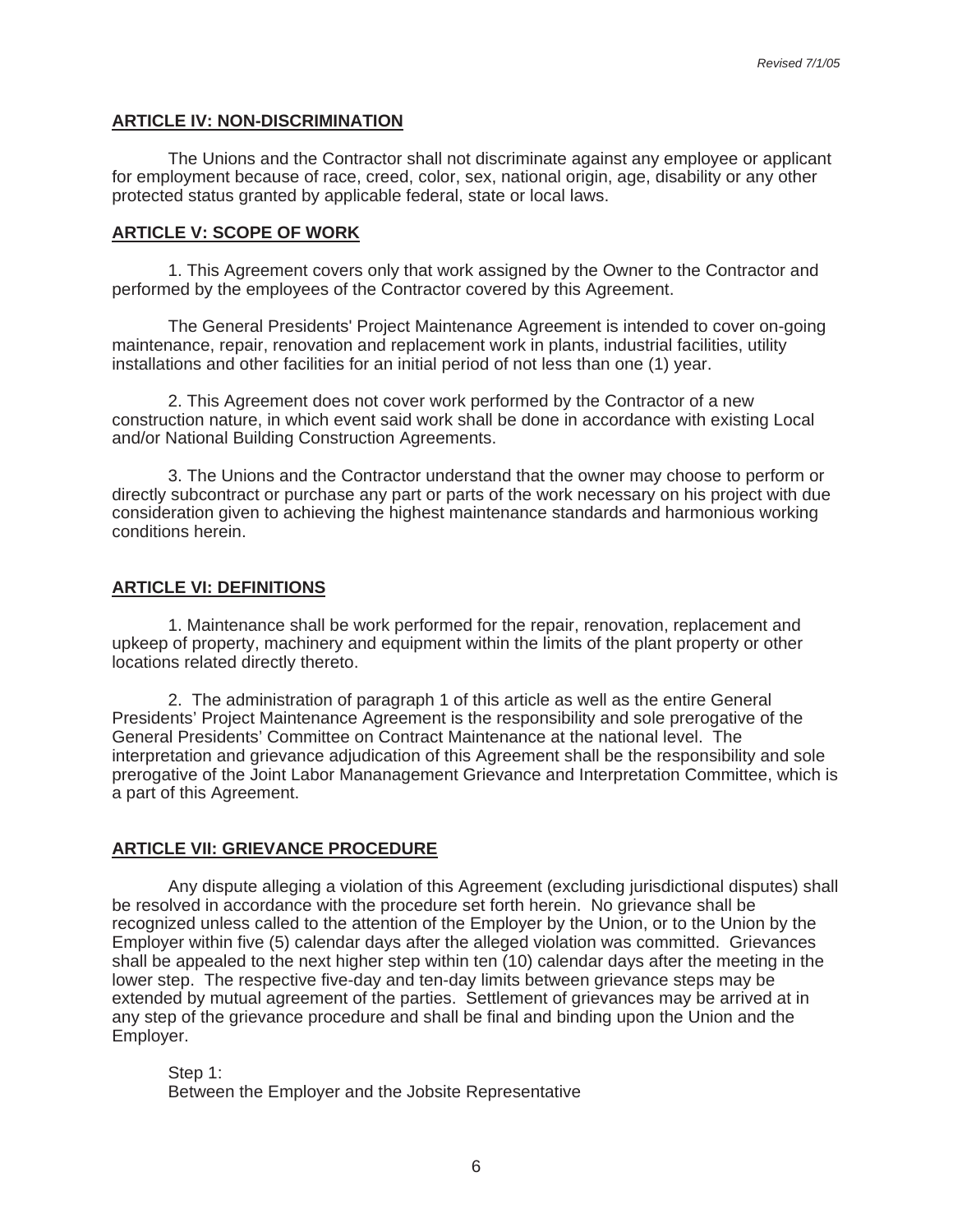#### Step 2:

Between the Employer and the Business Representative of the local union

#### Step 3:

Between the Employer or the Contractor's Labor Relations Manager and the International Union representative

#### Step 4:

If the parties are unable to effect an amicable settlement or adjustment of any grievance or controversy, said grievance shall be reduced to writing on a "Standard Grievance Form" provided by the Administrator of the General Presidents' Project Maintenance Agreement (GPPMA). The written grievance shall be submitted to the Joint Labor/Management GPPMA Grievance Committee for resolution. A decision rendered by the Grievance Committee shall be final and binding upon the parties.

Step 5:

- A. Failure of the Joint Labor/Management GPPMA Grievance Committee to reach a decision shall constitute a basis for a submittal of the question by the moving party to the GPPMA Standing Arbitrator or his alternate (hereinafter referred to as "Arbitrator"). The moving party must submit the grievance to the Arbitrator not later than 30 calendar days after the date of the failure of the grievance committee to render a decision. The Arbitrator shall coordinate with all parties in scheduling a mutually acceptable time and place for the hearing within a reasonable time period.
- B. The Arbitrator will issue his decision within twenty (20) calendar days from the conclusion of the hearing or submittal of briefs. The decision of the Arbitrator shall be final and binding on the parties. The Arbitrator shall have no authority to change, amend, add to, or detract from any of the provisions of this Agreement. The decision of the Arbitrator shall only apply to the involved project and shall not have precedent value beyond that project. The total cost of the arbitration, including the Arbitrator's fees and expenses, shall be borne equally by the parties and shall be paid by the parties to the GPPMA Labor/Management Trust. The Trust in turn shall pay the fee and expenses of the Standing Arbitrator within thirty (30) days of the issuance of his decision.

# **ARTICLE VIll: WORK ASSIGNMENTS**

1. The signatories to this Agreement agree to the concept that jurisdictional disputes cannot and shall not interfere with the efficient and continuous operations required in the successful application of the intent of this Agreement; and to make available to the owner the skills and expertise the Building and Construction Industry has to offer in the maintenance of the structure, operations and facilities it originally constructs.

2. Project maintenance conditions do not always justify adherence to craft lines which in itself does not establish precedent or change the appropriate jurisdiction of the crafts involved. Periodic review of the work assignments shall be made for the purpose of adjusting such assignments as appropriate to take care of changing needs.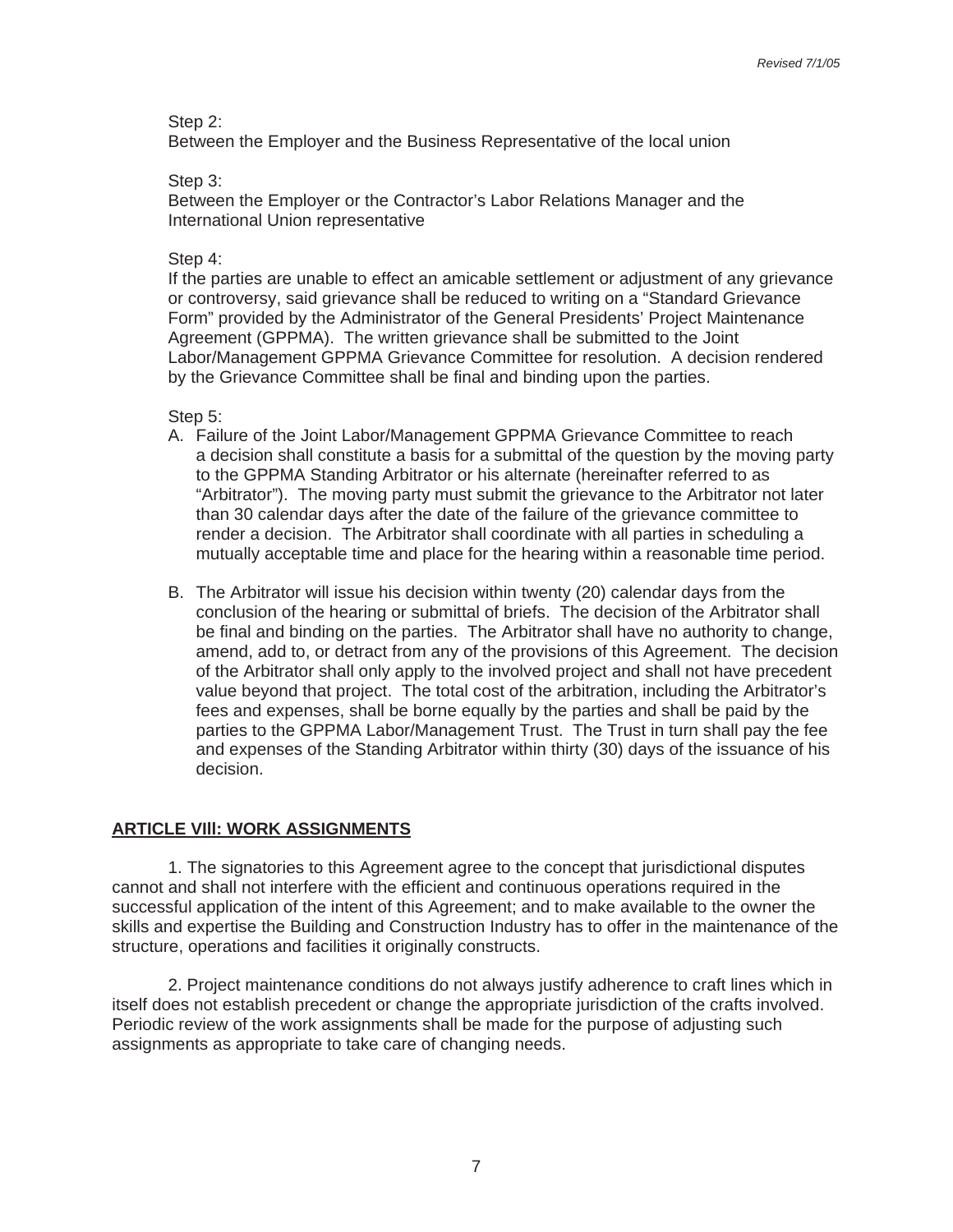The International Unions involved agree that upon request, International Representatives shall be assigned without delay and attempt a project settlement in the event of question on assignments.

The Contractor agrees that he shall abide by such agreements reached by and with International Union Representatives.

The International Unions agree that failing to reach a project decision, there shall be submitted a joint statement of facts and request to the General Presidents' Committee for assistance in resolving said dispute.

#### **ARTICLE IX: JOBSITE REPRESENTATIVE**

The Administrator of the General Presidents' Project Maintenance Agreement by Contract shall designate one (1) union Jobsite Representative for each project. When a systemwide agreement is in place, it is understood that the term "Project" shall mean each jobsite location. The Jobsite Representative shall have the qualifications to provide leadership, maintain harmonious relations among employees and with the Contractor and shall conduct business in a respectful and business-like manner. He shall be a qualified working craftsman, designated to act as a representative of the General Presidents' Committee on Contract Maintenance relative to the application of the agreement with the signatory contractor.

The Jobsite Representative shall be allowed a reasonable amount of time during the work day to conduct union business and shall have access to a telephone to contact the Administrator when in need of assistance or direction. His union duties shall not unduly interfere with the performance of his work assignments.

The Jobsite Representative shall be paid at a rate not less than the equivalent of craft foremen's pay. The Jobsite Representative shall also be guaranteed forty (40) hours per week. **(Bulletins 11 & 15)**

The Jobsite Representative shall be the last journeyman to be laid off in his craft, provided that he is qualified to perform the required work. The Administrator shall be notified by the Contractor prior to the Jobsite Representative being laid off or terminated.

Should the Jobsite Representative fail to provide leadership and maintain harmonious relations among the employees and the Contractor, the Administrator may designate a new Jobsite Representative at his discretion.

#### **ARTICLE X: CONTRACTOR'S REPRESENTATIVE**

The Contractor shall appoint a Representative who shall cooperate with the on-site Union Representative in the exchange of information which will be beneficial to the harmonious operation of the project. The General Presidents' Committee shall be informed as to the identity of the Contractor's Representative.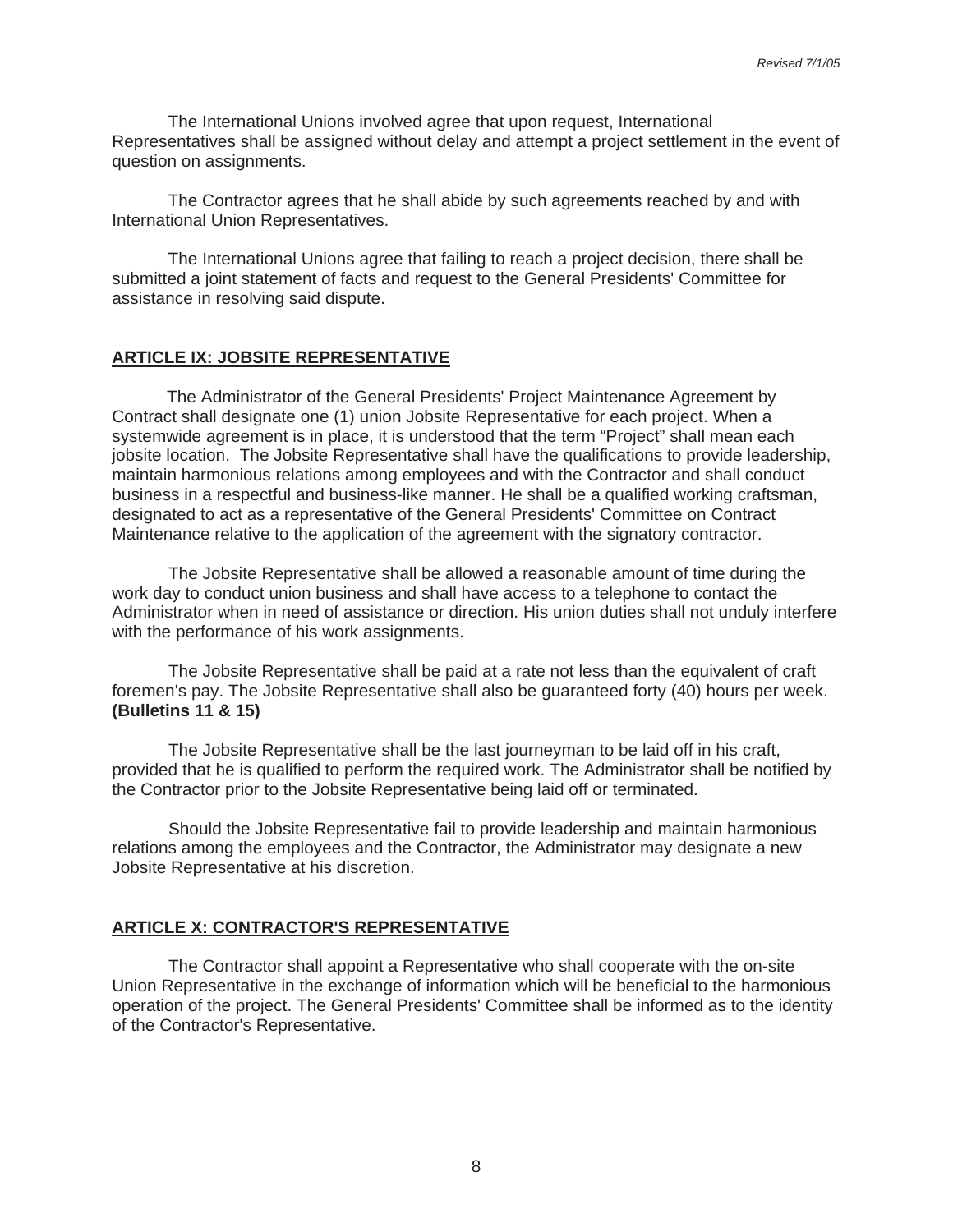# **ARTICLE XI: LOCAL UNION REPRESENTATIVES**

1. Officials of any of the signatory Unions shall be provided access to projects covered by this Agreement. Requests shall be arranged through the Contractor for such visitations in keeping with Owner's uniform rules of safety and security as expeditiously as possible. Each Local Union shall designate one (1) official as its representative and so inform the Contractor.

2. If relations between the Local Union Representative and the Contractor become noncooperative, the Contractor may request the Administrator of the General Presidents' Committee on Contract Maintenance to investigate the circumstances and take the necessary action to keep this Agreement enforced in good faith. Continuing problems will be resolved by the General Presidents' Committee on Contract Maintenance and the Contractor's representatives.

# **ARTICLE XII: WAGE RATES, FRINGE BENEFITS, AND PAYDAY**

1. Wage rates may be established by the General Presidents' Committee in the respective area or locality in which this Agreement is effective and shall be specified in Schedule "A" attached hereto. **(Bulletin 7)**

2. Fringe benefits as negotiated in local and/or national working agreements shall be paid in addition to wage rates as specified in Schedule "A". Only bona fide fringe benefits which accrue to the direct benefit of the individual craft employee are required. This includes health & welfare funds, annuity, vacation, apprenticeship, training funds, and pension funds. Construction industry promotional funds are not applicable under terms of this Agreement. **(Bulletins 9, 10 &18)**

The Employer adopts and agrees to be bound by the written terms of legally established trust agreements specifying the detailed basis on which payments are to be made into, and benefits paid out of, such trust funds. The Employer authorizes the parties to such trust agreements to appoint trustees and successor trustees to administer the trust funds and hereby ratifies and accepts the trustees so appointed as if made by the Employer. Nothing contained in this Section is intended to require the Employer to become a party to nor be bound by a local collective bargaining agreement except for the employee benefit fund contributions as required herein, nor is the Employer required to become a member of any employer group or association as a condition for making such contributions.

Payments to appropriate local union funds shall be made in accordance with the provisions of the local and/or national union's agreements. Where the local union agreement provides for payment of benefits based on hours worked, it is understood that when shift work is involved which provides eight (8) hours' pay for a shift of less than eight (8) hours, payments shall be made to said funds on the basis of eight hours per shift, provided a full shift is worked.

When local union fringe benefit payments are expressed in terms of percentages, this percentage shall be applied to the 100 percent wage rate contained in the local union agreement, regardless of the wage rate applied to the General Presidents' Project Maintenance Agreement. This situation would occur only when it has been determined that a reduced wage rate is applicable.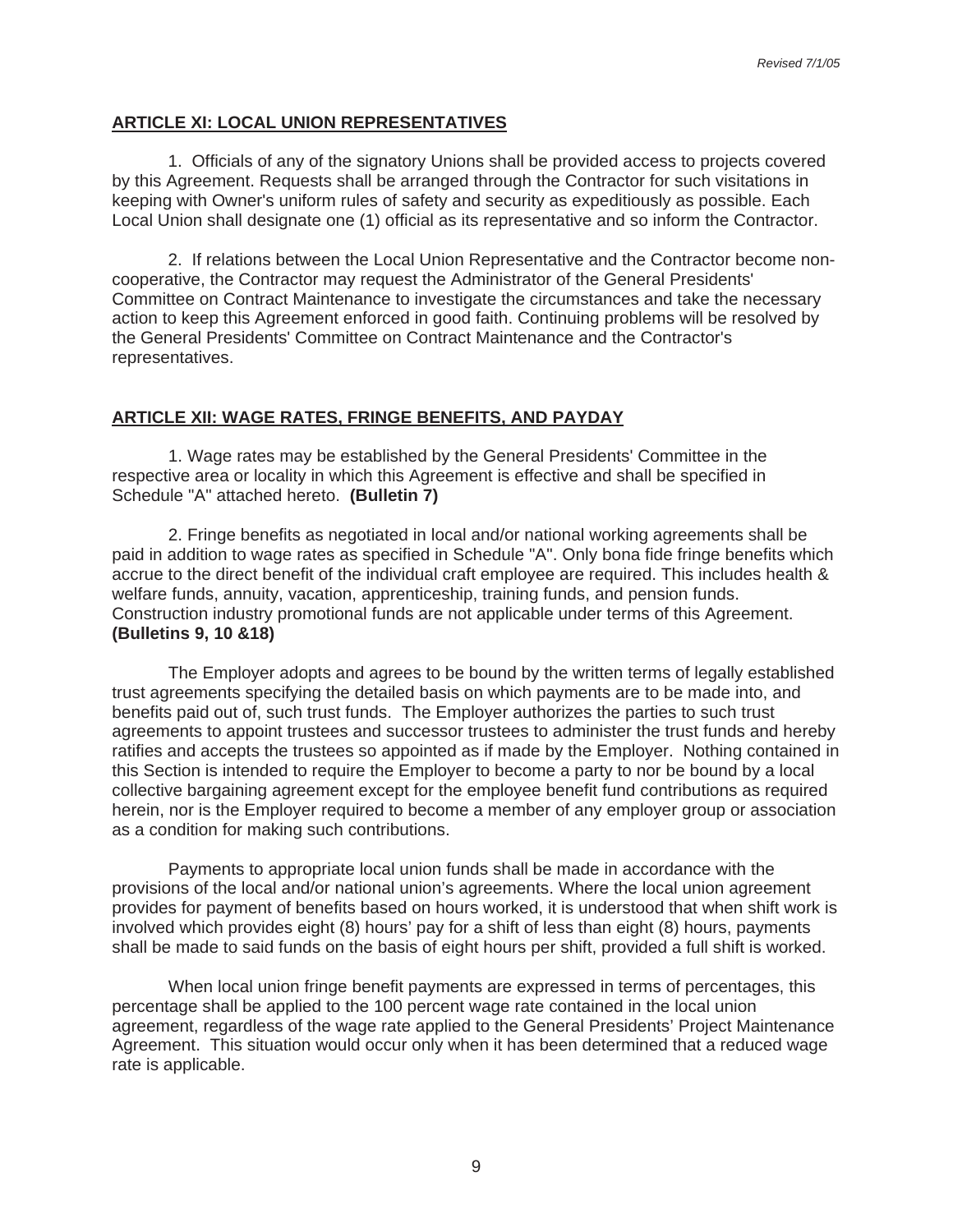Wage differential for foremen is established by the procedure set forth in the appropriate local union construction agreement, and the established differential is then added to the journeymen maintenance wage rate in the General Presidents' Project Maintenance Agreement.

3. Each Contractor, of whatever tier, performing work under this Agreement shall be required to contribute to the General Presidents' Project Maintenance Agreement Labor-Management Trust Fund. Such contributions shall be made on an annual basis. The amount to be contributed shall be determined by the Fund Trustees. Payment shall be made within thirty (30) days of notification by the Administrator of the General Presidents' Project Maintenance Agreement to the Contractor of the amount owed. The failure of a Contractor to make the required contributions in a timely manner shall constitute a material breach of the Agreement and as such, the Fund Trustees are empowered to take any or all of the actions outlined in the following paragraph to collect the amounts owed.

Contractors who fail to pay contributions or other payments owed to the General Presidents' Project Maintenance Agreement Labor-Management Trust Fund within thirty (30) days of the date when such contributions or other payments are due shall be liable to the Trust for all costs of collection incurred by the Trust, including attorneys' fees and court costs. The Trustees are empowered to initiate proceedings at law or equity, or to take any other action necessary (including but not limited to termination of the Agreement) to collect contributions and all other payments due.

4. For purposes of this Agreement, wage premiums established under local and/or national agreements affecting maintenance, repair or renovation work such as hazard pay, acid pay, high or low work and other similar premiums shall not be applicable to this Agreement. Classifications in local union agreements that circumvent the intent and purposes of this section that require no additional skills are not recognized under the terms of this Agreement.

Under the terms of this Agreement, no subsistence, travel allowance, mileage, or pay for travel time will be paid to any employee.

When zone type wage structures are established in the area of the project, the project for the purposes of this Agreement will be considered as if it was within the area of the base zone rate.

5. After the Contractor's operation has commenced in any particular area, no subsequent change in wages or working conditions in such area will become effective insofar as the Contractor is concerned, except to the extent that any such change in wages or working conditions shall have been agreed upon and in accordance with the effective date agreed upon in negotiations between the Local Union having jurisdiction over the area and a recognized bargaining agency of contractors in such area.

6. It is further agreed that at the implementation of a new project or any major change in policy on an existing project a pre-job meeting will be held jointly by the General Presidents' Committee on Contract Maintenance, the crafts involved and the contractor's representatives. Minutes of this meeting will be made available to all concerned for guidance in the administration of the project.

7. Wages will be paid weekly. The payroll period to close so that no more than three (3) days will be held back and payments to be made before the end of the employee's shift **(Bulletin 16).**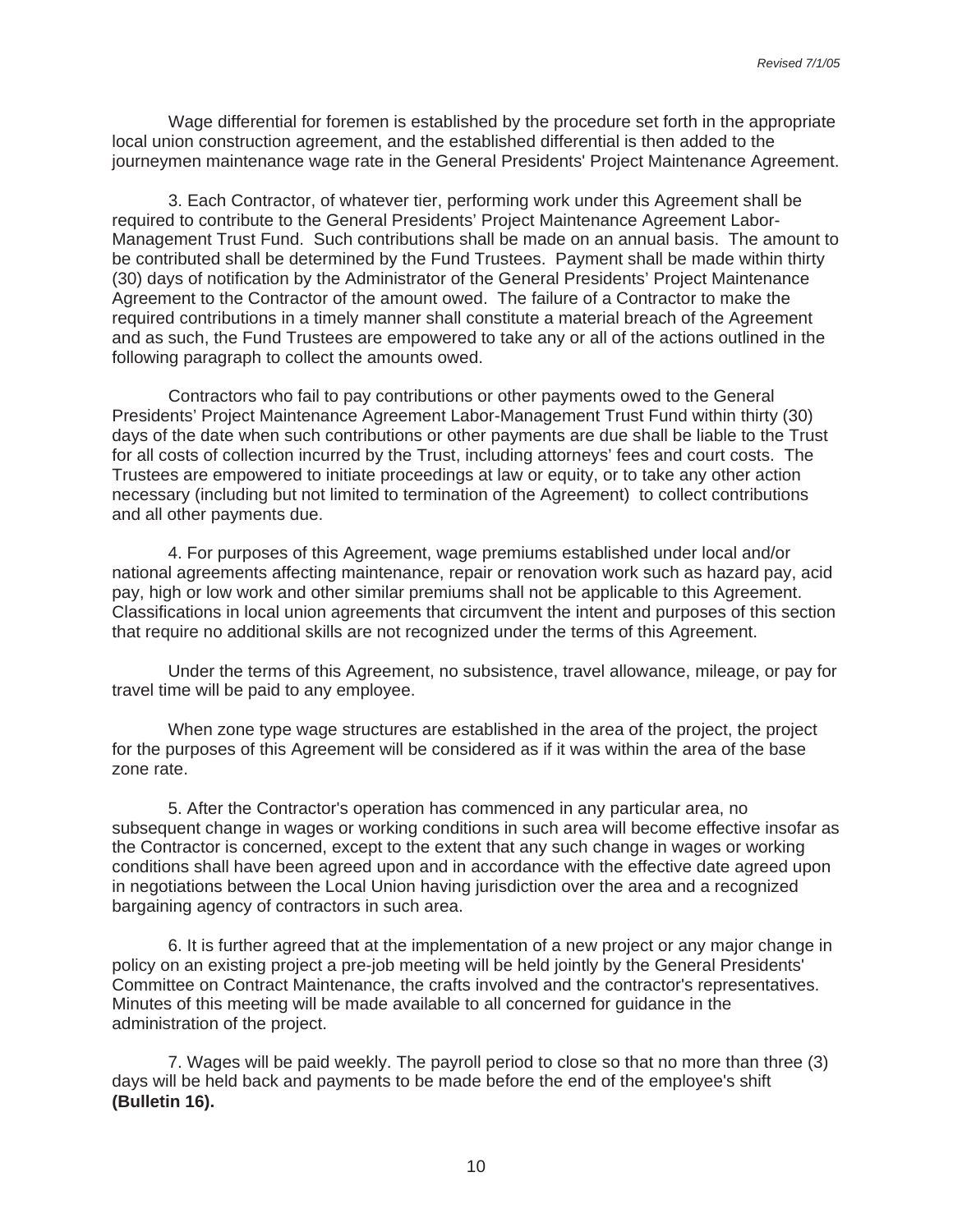8. Lay off is pay off - Terminated employee shall be paid on the day of his termination. Each employer shall pay four (4) hours pay to a terminated employee for each 24 hour period said employee must wait for his final pay. An employee who quits without giving sufficient notice to his employer shall be paid on the regular payday at the job site, or may have his final pay mailed to his address of record.

9. Any employer working under the GPPMA will comply with all local and national apprenticeship standards established by the Joint Apprenticeship Training Committee.

10. There is no requirement to post a bond, provide monetary escrow or provide any other form of guarantee of payment to fringe benefit funds unless it is specifically required by the trust document of an individual fund.

## **ARTICLE XIII: TWENTY-FOUR (24) HOUR RULE AND MEAL ALLOWANCE**

1. The twenty-four (24) clock is determined by the starting time of the employee's shift on one day and ends with the starting time of the employee's shift on the following day.

2. All time worked before and after the employee's shift hours in any twenty-four (24) hour period or on the sixth (6th) day shall be paid at the rate of time and one-half. All time worked on the seventh (7th) day and holidays shall be paid at the rate of double time. Any employee working overtime beyond his/her shift shall be paid overtime.

3. When an employee is required to work more than two (2) hours of unscheduled overtime beyond his regularly scheduled shift the Contractor will arrange either to have him receive one (1) hot meal or give him \$8.00 in lieu of the meal. This provision will be repeated after each four (4) hours of overtime thereafter. Meal allowance is only applicable to unscheduled overtime.

#### **ARTICLE XIV: DAY WORK SCHEDULES**

1. The standard work day shall be an established consecutive eight (8) hour period between the hours of 7 a.m. and 5 p.m. exclusive of a thirty (30) minute lunch period. Forty (40) hours per week shall constitute a week's work Monday through Friday inclusive.

2. On any project when the job conditions dictate a change in the established starting time and/or a staggered lunch period on certain work of the project or with individual crafts, the Contractor and the Local Union(s) involved shall mutually agree to such changes. **(Bulletin 4)**

If work schedule change cannot be mutually agreed to between the Contractor and the Local Union(s) involved, the hours fixed in the Agreement shall prevail. However, the parties involved shall have the prerogative of calling on the Committee as a whole to request such change; requests shall be in writing; the Committee's decision shall be final.

3. Job site conditions sometimes warrant a change in the regular lunch period. It shall be the Contractor's option to pay the employee to "eat on the fly" or have the employee take the full one-half (1/2) hour lunch period.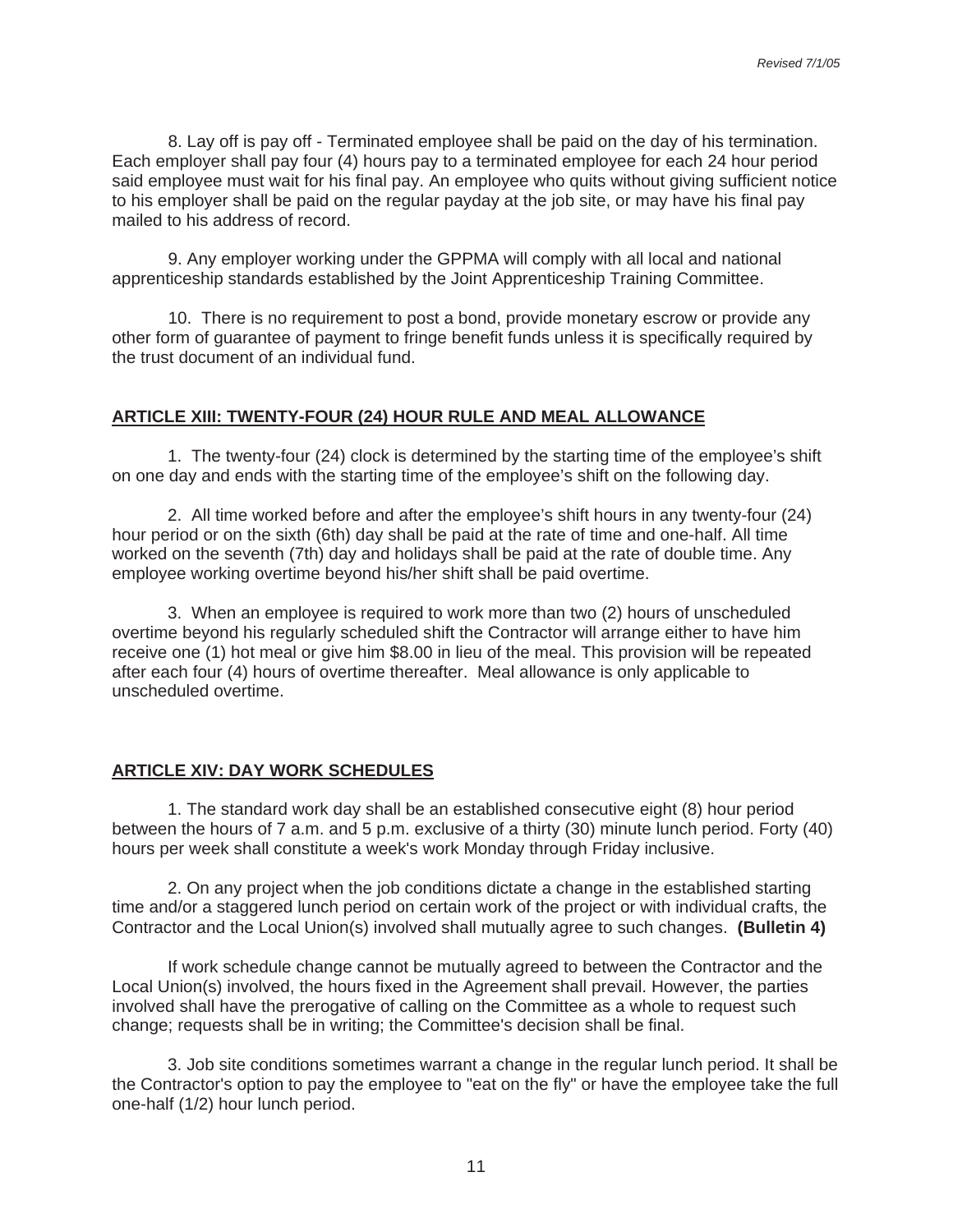If an employee is required to take a lunch break more than one hour prior to or more than one hour beyond the regularly scheduled lunch period, he shall be paid for the lunch period at the appropriate premium rate.

In cases where shifts are scheduled for more than ten hours, the employer will have the option of scheduling a non-paid lunch period or allow the employee to eat on the fly.

4. All time before and after the established work day of eight (8) hours, Monday through Friday, and all time on Saturday shall be paid for at the rate of time and one-half. All time on Sundays and the holidays stated in Article XIX shall be paid for at the rate of double time.

5. Optional Four (4) day Work Week, Ten (10) Hours Per Shift Schedule, 4 x 10's with and without a Voluntary Make-up Day – In order to address the unique needs of a project, the Contractor may request permission to implement either of the following 4 x 10's schedules (with or without a voluntary make-up day). The Contractor's request should be in writing and shall be addressed to the Administrator of the GPPMA. The written request should contain the following information:

- **Contractor's name and contact information**
- **GPPMA Contract Number**
- **Project Name and Location**
- **Dwner**
- **Whether the request is for 4 x 10's with or without a voluntary make-up day** (Option #1 or Option #2)

The Administrator of the GPPMA and the General Presidents' Committee shall respond in writing, either approving or disapproving the request, as expeditiously as possible. The Contractor may not implement the new 4 x 10's schedule until he has received written approval from the Administrator. Once granted, the 4 x 10's schedule shall be available to the Contractor on the project for the duration of its GPPMA. The optional 4 x 10's schedule does not allow for any overtime other than casual or incidental overtime. Should the needs of the project be such that other than casual or incidental overtime is required, the Contractor shall be required to revert back to a 5 x 8's schedule with appropriate overtime pay. The optional 4 x 10's schedule shall not be used to avoid paying overtime for the  $9<sup>th</sup>$  and  $10<sup>th</sup>$  hour of work, Monday through Thursday.

Option #1: Four (4) Day Work Week, Ten (10) Hours per Shift (4 x 10's with Make-up Day)

- A. The employer may change the work week from five (5) days at eight (8) hours per day to four (4) days at ten (10) hours per day and back again, provided the union is given a minimum of four (4) calendar days' notice of such change and such change shall begin on Monday.
- B. The employer has the option of establishing a four (4) ten (10) hour shift exclusive of the thirty (30) minute lunch period at the straight time wage rate. The standard workday shall be an established consecutive ten (10) hour day period between the hours of 6:00 am and 6:30 pm exclusive of a thirty (30) minute lunch period scheduled by the employer near the midpoint of the workday. Forty (40) hours per week shall constitute a week's work Monday through Thursday. In the event a job is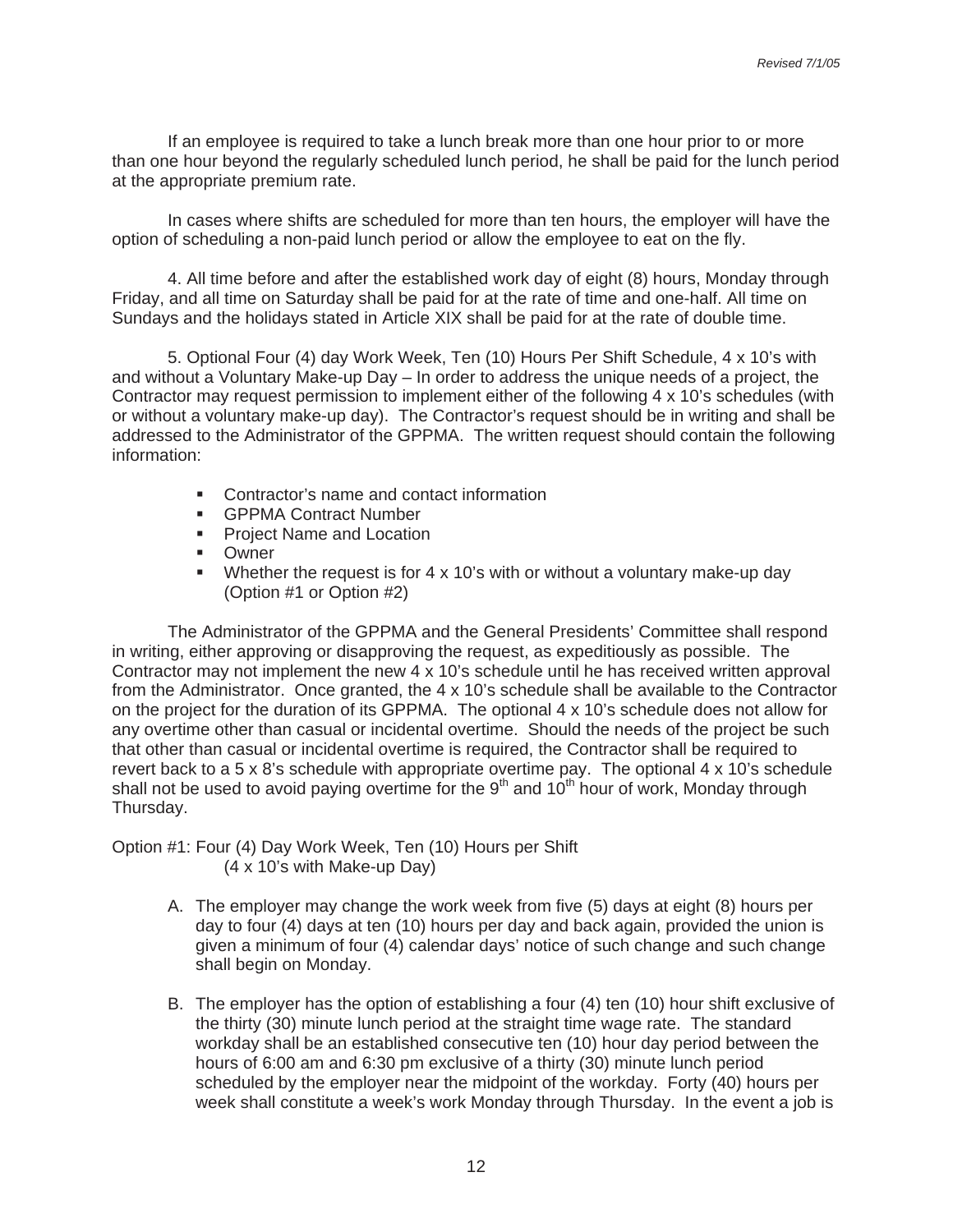down due to weather conditions, a holiday or other conditions beyond the control of the employer, then Friday may, at the option of the employer, be worked as a makeup day at the straight time wage rate. All affected employees will be eligible to work the make-up day and a minimum of ten (10) hours will be scheduled and worked, weather permitting. Straight time is not to exceed ten (10) hours a day or forty (40) hours per week. Starting time will be designated by the employer; the union will be advised of the starting time.

- C. An employer may establish two (2) four (4) day, ten (10) hour shifts at the straight time wage rate Monday through Thursday. These shifts are exclusive of the thirty (30) minute lunch period. The day shift shall work four (4) days at ten (10) hours for ten (10) hours pay per day. The second shift shall work four (4) days at nine and one-half (9-1/2) hours for ten (10) hours pay per day. In the event the job is down due to weather conditions, a holiday or other conditions beyond the control of the employer, then Friday may, at the option of the employer, be worked as a make-up day at the straight time wage rate. All affected employees will be eligible to work the make-up day and a minimum of ten (10) hours will be scheduled and worked, weather permitting. Straight time is not to exceed ten (10) hours a day or forty (40) hours per week.
- D. Employees who inform their employers on the last scheduled workday prior to the make-up day that they do not wish to work the make-up day, will not be penalized.
- E. Employees who are scheduled to work less than forty (40) hours from hire date to termination shall receive overtime pay for all hours worked in excess of eight (8) hours per day. In such cases, the employer shall have the option to work those employees on an eight (8) hour schedule.
- Option #2: Four (4) Day Work Week, Ten (10) Hours per Shift (4 x 10's without Make-up Day)
	- A. The employer may change the workweek from five (5) days at eight (8) hours per day to four days at ten (10) hours per day and back again, provided the union is given a minimum of four (4) calendar days' notice of such change and such change shall begin on Monday.
	- B. The employer may establish a four (4) ten (10) hour shift exclusive of the thirty (30) minute lunch period at the straight time wage rate. The standard workday shall be an established consecutive ten (10) hour day period between the hours of 6:00 am and 6:30 pm exclusive of a thirty (30) minute lunch period scheduled by the employer near the midpoint of the workday. Forty (40) hours per week shall constitute a week's work Monday through Thursday. Straight time is not to exceed ten (10) hours a day or forty (40) hours per week. Starting time will be designated by the employer; the union will be advised of the starting time.
	- C. An employer may establish two (2) four (4) day, ten (10) hour shifts at the straight time wage rate Monday through Thursday. These shifts are exclusive of the thirty (30) minute lunch period. The day shift shall work four (4) days at ten (10) hours for ten (10) hours pay per day. The second shift shall work four (4) days at nine and one-half (9-1/2) hours for ten (10) hours pay per day.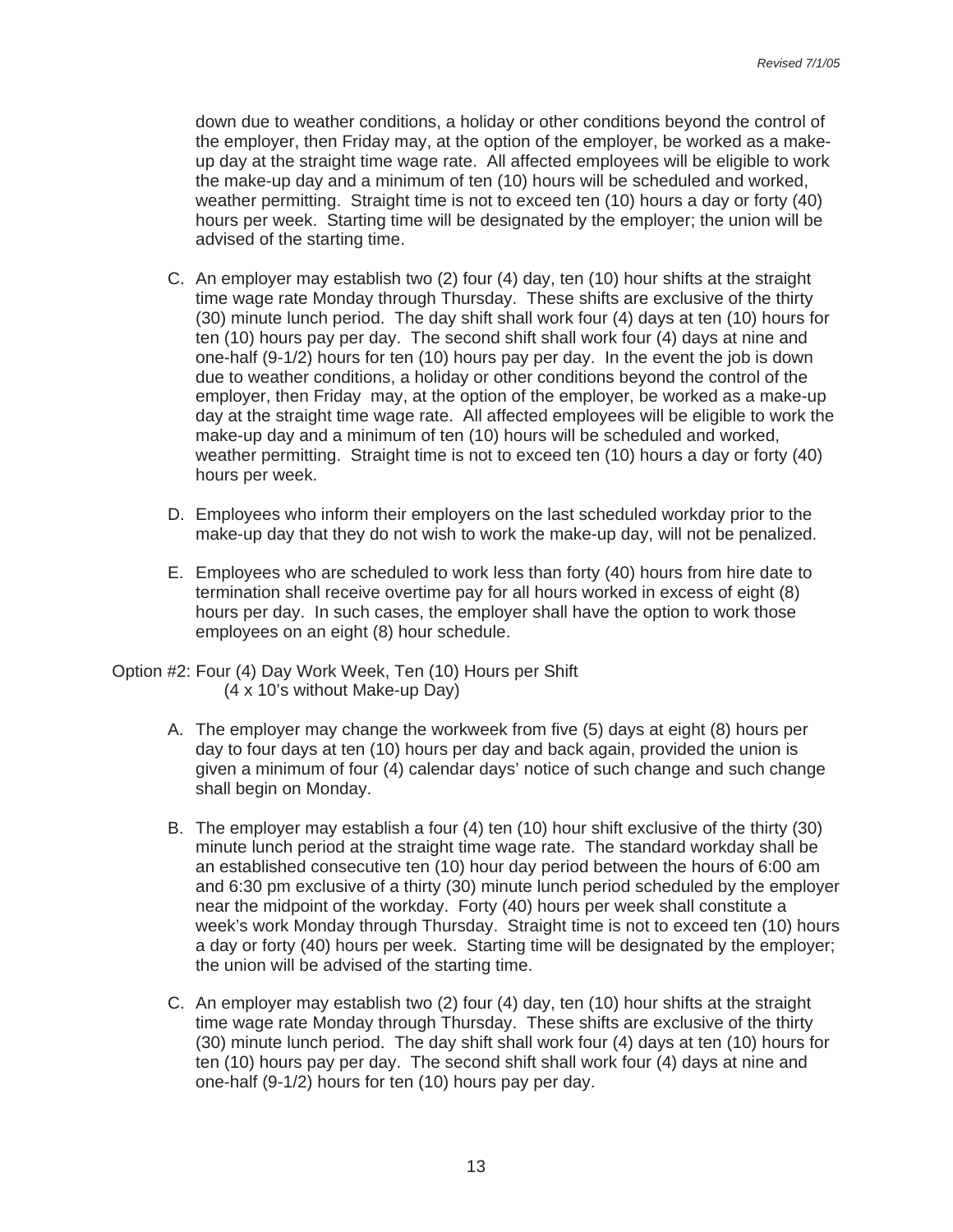D. Employees who are scheduled to work less than forty (40) hours from hire date to termination shall receive overtime pay for all hours worked in excess of eight (8) hours per day. In such cases, the employer shall have the option to work those employees on an eight (8) hour schedule. All time worked on Sunday and holidays set forth in Article XIX of the General Presidents' Agreement shall be paid for at the rate of double time.

It is understood by the parties hereto that the General Presidents' Committee reserves the right to make periodic reviews to determine whether these provisions for 4 x 10's serve the purpose for which it was intended and may rescind these provisions if so determined.

6. Employees will ingress the project at the start of the shift on the employee's time and egress the project at the end of the shift on the employer's time.

## **ARTICLE XV: SHIFT WORK CONDITIONS (Bulletins 1 & 3)**

1. When so elected by the Contractor, multiple shifts of at least three (3) consecutive work days duration may be worked. When two (2) or three (3) shifts are worked, the first (1st) or day shift shall be established on an eight (8) hour basis, the second (2nd) shift shall be established on a seven and one-half (7-1/2) hour basis, and the third (3rd) shift shall be established on a seven (7) hour basis. The Contractor may establish extended scheduled overtime with respect to any shift. In the event that an employee does not work a full second or third shift, said employee shall be paid for actual time worked, plus one-half hour for the second shift and actual time worked plus one hour for the third shift.

Any violation of the shift provisions to circumvent the regular overtime provisions of this Agreement by unnecessary fluctuation of the three (3) consecutive work day provision then all employees on such shifts will be paid at the appropriate overtime rate.

The determination of the start of multiple shifts is the prerogative of the Contractor. If it is necessary to use employees from a previous shift within a twenty-four (24) hour period, overtime provisions of Article XIV, Paragraph 1, shall apply and will be considered the beginning of the three (3) consecutive work days. **(Bulletins 4 & 6)**

The number of craft workers and/or crafts may be increased or decreased as the work load requires, with no requirement that an individual craft work the three (3) full days.

2. The pay for the second (2nd) and third (3rd) shifts shall be equivalent of eight (8) times the employee's straight time hourly rate.

#### **ARTICLE XVI: HOLIDAYS (Bulletins 2 & 14***)*

1. The following seven (7) days shall constitute the legal holidays within the terms of this Agreement, except mutually agreed to changes with the Committee: New Year's Day, President's Day, Memorial Day, July 4th, Labor Day, Thanksgiving Day, and Christmas Day.

These are not paid holidays. However, if the employee is scheduled to work on a holiday as observed under the terms of the Agreement, he/she is to be paid double time.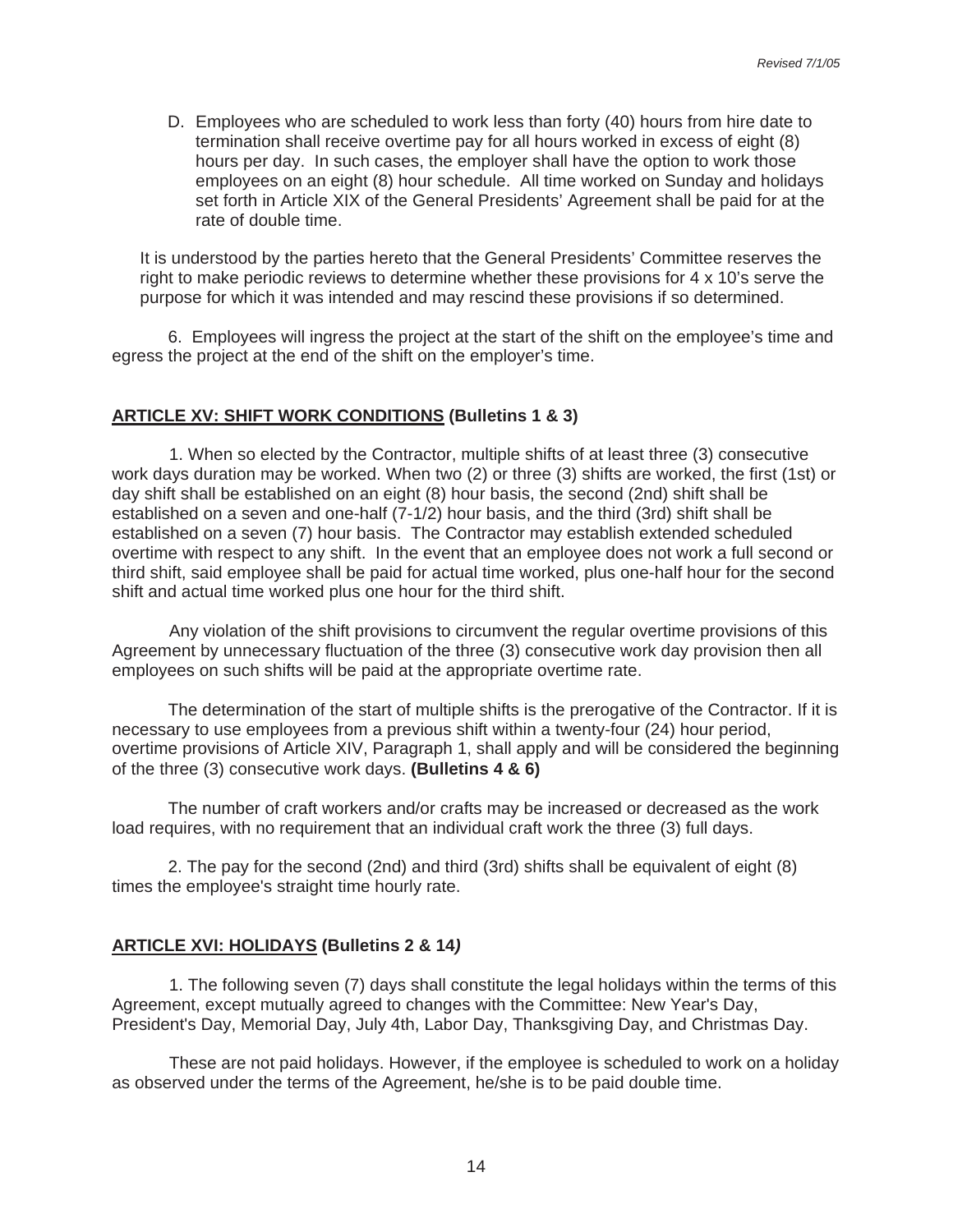2. If any of the above holidays fall on Sunday, Monday shall be observed as the holiday; if any of the above holidays fall on Saturday, Friday shall be observed as the holiday. For premium purposes, holidays celebrated as such shall be utilized for the computation for overtime pay.

# **ARTICLE XVII: REPORTING TIME AND CALL-INS**

## **1. Reporting Pay**

When an employee or new hire reports to work on any shift between the established hours of his/her regular work and is not given the opportunity to work because none was available and was not notified before the completion of the previous day's work, he/she shall be paid two (2) hours reporting time.

When employees start to work they shall be paid not less than four (4) hours and if they work beyond the four (4) hours, they shall be paid for actual time worked. It shall be the Contractor's prerogative whether or not to stop work.

If an employee refuses to start or stops work on his/her own volition, the minimum set forth herein shall not apply.

Reporting pay as defined in this Article shall be paid at the straight time hourly rate. However, when employees report for scheduled work on Saturday, Sunday or on holidays and are not given the opportunity to work because none is available, they shall be paid two (2) hours pay at the appropriate overtime rate, time and one-half  $(1-1/2x)$  for Saturdays and double time  $(2x)$  for Sundays and holidays.

Scheduled work occurs when employees are notified during their last regularly scheduled work day that they are scheduled to work on Saturday or Sunday.

# 2. **Call-ins (Bulletin #5)**

A Call-in shall be defined as notification to report for work by whatever means to an employee for work outside of his/her regular shift or regularly scheduled day off or holiday. **(Bulletin 4)** 

Call-ins as defined above shall be paid in accordance with one of the following categories:

- A. A Call-in prior to and continuous with an employee's normally scheduled shift shall be paid for on the basis of hours actually worked at the applicable overtime rate.
- B. When an employee is called in to work at or after the established starting time on Saturday, Sunday, scheduled day off or holidays, he/she shall be paid not less than four (4) hours at the applicable overtime rate for that day except when his/her call-in is prior to and continuous with his/her normal work hours.
- C. If there is an overlapping of a worker's time from the fifth (5th) day to the sixth (6th) day, the sixth (6th) day to the seventh (7th) day, or holidays as a result of a Call-in from one day to the next, the employee shall be paid under the four (4)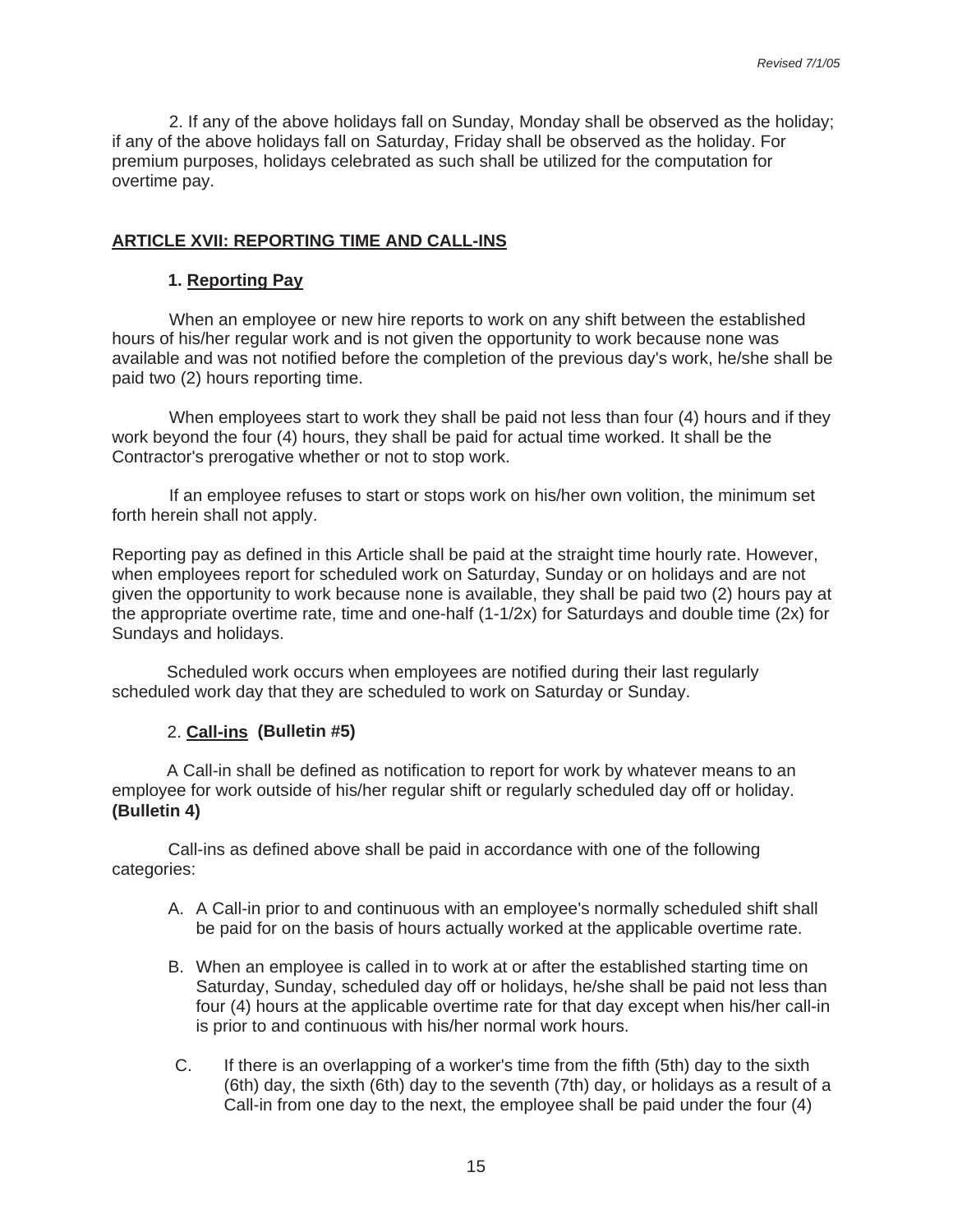hour plan as outlined in the subsection (b) above at the applicable overtime rate, but at no time will he/she receive the four (4) hour guarantee more than once for any one Call-in.

3. On a Call-in when guaranteed hours prevail the employee may be required to work the necessary time guaranteed by the Contractor. If an employee shall stop work for reasons of his/ her own and without the approval of the Contractors representative, he/she shall be entitled to pay for the hours actually worked in the day, and the four (4) hour minimum conditions shall not apply.

## **ARTICLE XVIII: TOOL ROOMS**

1. The Contractor and the Unions agree that it shall be the owner's prerogative to maintain and operate a general centrally located tool room and warehouse. The Unions agree that the manpower required for the operation of the centrally located tool room and warehouse may at the owner's option be employed directly by the owner.

Craft personnel who customarily provide their own tools and equipment shall provide the same tools and equipment under this agreement.

2. If it is the intention of the Contractor to establish area tool rooms and warehouses as required for efficient service in the plant, these area tool rooms and warehouses will be manned under the terms of this Agreement.

# **ARTICLE XIX: FIRST AID, SAFETY AND WORKERS COMPENSATION**

The employees covered by the terms of this Agreement shall at all times while in the employ of the Contractor be bound by the safety rules and regulations as established by the Owner and/or Contractor. These rules and regulations are to be posted at conspicuous places throughout the plant. **(Bulletins 8 & 12)** 

The parties to this Agreement do hereby recognize the need to provide a drug-free and alcohol-free workplace. The parties to the Agreement agree to comply with any owner mandated substance abuse program. In order to produce as safe a workplace as possible, it is understood and agreed that the Employer and the employees shall abide by the rules and provisions of the implemented substance abuse program which may include the following types of testing: pre-employment, reasonable suspicion, post incident, and random where allowed by law. Any discriminatory practices under this Article shall be subject to the grievance procedure. All substance abuse programs shall be submitted to the GPPMA Committee for distribution prior to implementation.

The Employer and local unions are encouraged to negotiate and implement alternative dispute resolution procedures to resolve workers' compensation claims disputes when and where permissible and/or legal. Such alternative dispute resolution procedures when implemented will be final and binding on the parties and shall be made a part of the Agreement to the extent permitted by law.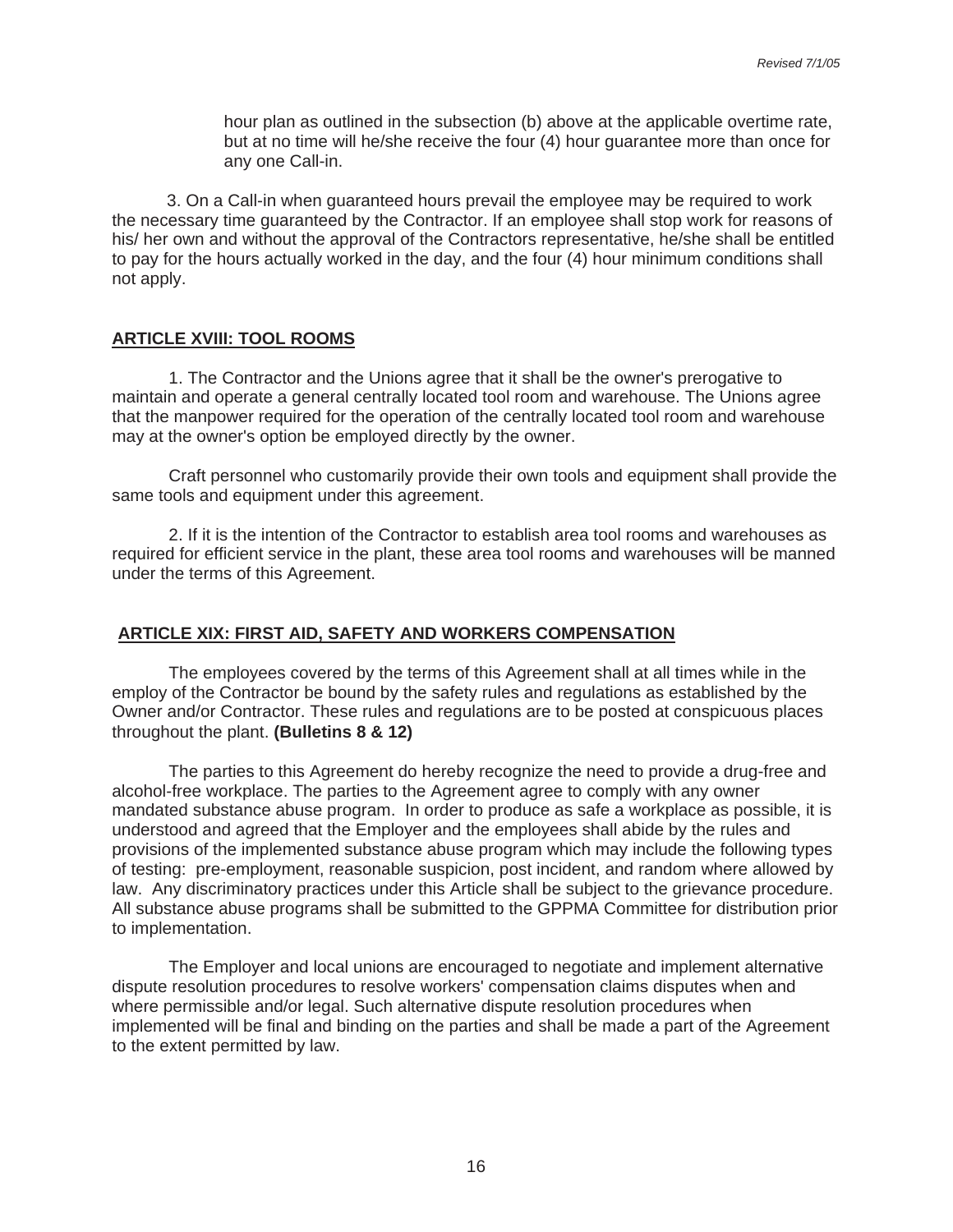On the day the employee is injured and it is necessary to see a doctor, the employee will be taken to the doctor and shall be paid for time worked but not less than eight (8) hours' pay at the applicable rate.

If subsequent visits are required, the appointments will be made after regular working hours by the company doctor, if possible. If, through no fault of the employee, the doctor requires that an appointment be made during regular working hours, the employee shall not lose any time. However, if the employee desires to make an appointment during working hours, he may do so and will not be paid for any loss of time.

If subsequent visits are required and an employee chooses to see a doctor other than the company doctor, it will be on his own time.

## **ARTICLE XX: PROJECT RULES AND REGULATIONS**

1. It is agreed that the contractor may implement reasonable project rules and regulations, and such rules and regulations shall be distributed to all employees on the project.

2. It is understood that these rules and regulations shall not be inconsistent with the terms of this Agreement.

3. Violations of the project rules and regulations is just cause for disciplinary action subject to Article VII (Grievance Procedure) of the Agreement.

#### **ARTICLE XXI: PROTECTIVE LEGISLATION**

All employees covered by this Agreement shall have the protection of all existing federal, state and local laws applicable to employees in general.

## **ARTICLE XXII: PERIODIC CONFERENCE**

Periodic Conferences shall be held by the parties from time to time for the purpose of discussing matters of mutual interest.

#### **ARTICLE XXIII: SUBCONTRACTING (Bulletin 19)**

 A contractor may subcontract work under the terms of the General Presidents' Project Maintenance Agreement (GPPMA) granted for that site. A contractor wishing to subcontract work must submit a "Request to Subcontract" form to and receive written approval from the Administrator of the General Presidents' Project Maintenance Agreement prior to awarding any subcontract. All approved subcontractors must sign a "Letter of Assent" form prior to starting work on the project. The "Request to Subcontract" form and the "Letter of Assent" may be obtained from the GPPMA Administrator.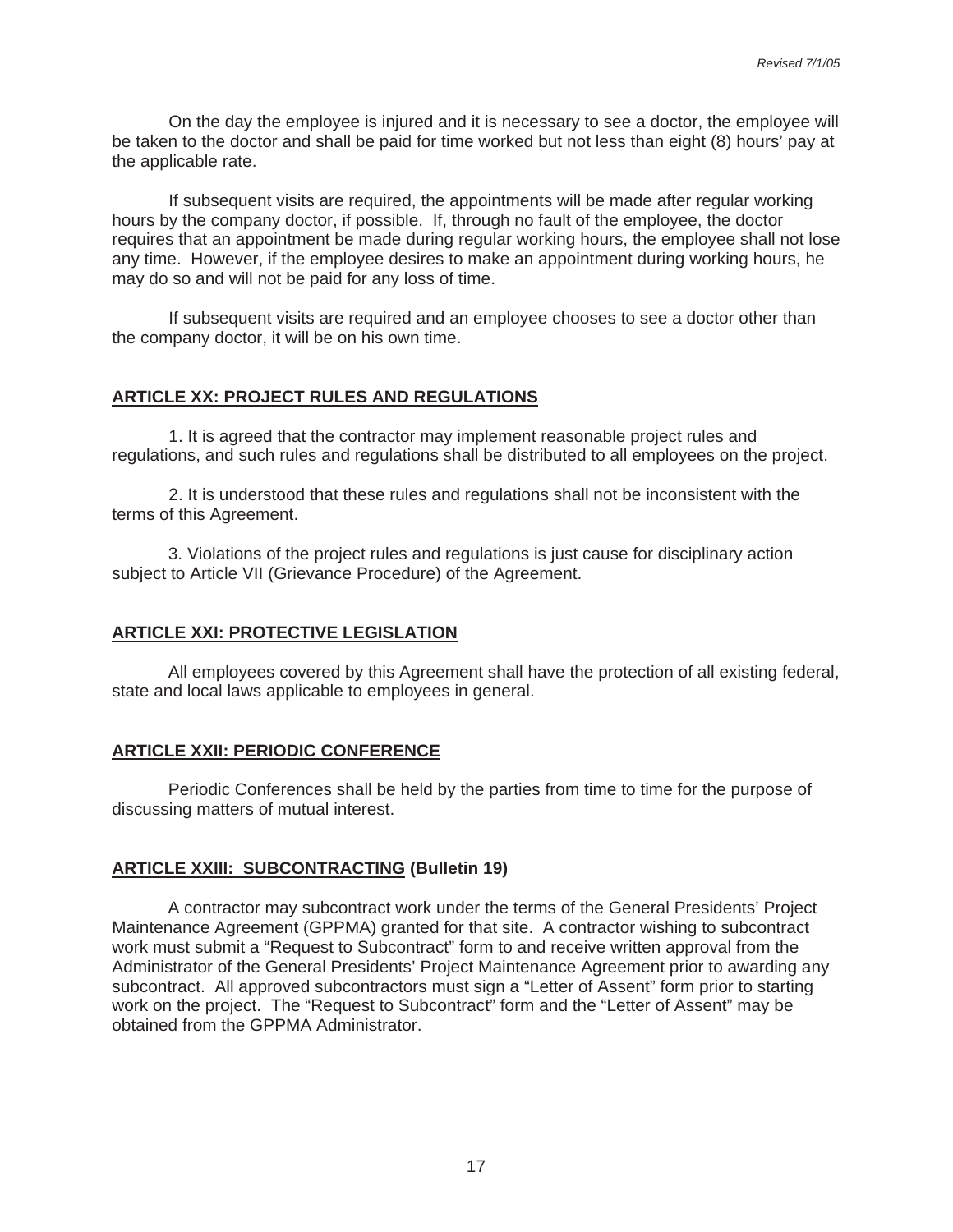## **ARTICLE XXIV: HELMETS TO HARDHATS**

1. The Employers and the Unions recognize a desire to facilitate the entry into the building and construction trades of veterans who are interested in careers in the building and construction industry. The Employers and Unions agree to utilize the services of the Center for Military Recruitment, Assessment and Veterans Employers (hereinafter "Center") and the Center's "Helmets to Hardhats" program to serve as a resource for preliminary orientation, assessment of construction aptitude, referral to apprenticeship programs or hiring halls, counseling and mentoring, support network, employment opportunities, and other needs as identified by the parties.

2. The Unions and Employers agree to coordinate with the Center to create and maintain an integrated database of veterans interested in working on GPPMA projects and of apprenticeship and employment opportunities for GPPMA projects. To the extent permitted by law, the Unions will give credit to such veterans for bona fide, provable past experience.

## **ARTICLE XXV: GENERAL SAVINGS CLAUSE**

1. Any provisions in this Agreement which are in contravention of any federal, state, local or county regulation or laws affecting all or part of the limits covered by this Agreement shall be suspended in operation within the limits to which such law or regulation is in effect. Such suspension shall not affect the operation of any such provisions covered by this Agreement, to which the law or regulation is not applicable. Nor shall it affect the operations of the remainder of the provisions of the Agreement within the limits to which such law or regulation is applicable.

2. It is mutually agreed by the parties hereto that if any liability by signatory International Unions to this Agreement should arise, such liability shall be several and not joint.

#### **ARTICLE XXVI: WORK STOPPAGES**

1. THERE SHALL BE NO STRIKES, WORK STOPPAGES, PICKETING OR SLOW-DOWNS BY THE UNIONS OR EMPLOYEES AGAINST THE CONTRACTOR OR ANY OTHER CONTRACTOR(S) PERFORMING WORK ON THE PROJECT SITE THAT WOULD AFFECT THE TERMS OF THIS AGREEMENT. THERE SHALL BE NO LOCKOUTS BY THE CONTRACTOR(S).

- 2. To achieve this end, the following procedures will be followed:
	- A. If the Contractor contends that any Union has violated this Section, it will notify immediately the General President(s) of the Union(s) involved advising of that fact. The President(s) will then immediately instruct the Local Union(s) to cease any violation of this Section and advise the Contractor and Committee Chairman of action taken.
	- B. After twenty-four (24) hours from the above mentioned notice, if for any reason corrective action has not taken effect, the Contractor shall notify the Chairman of the Committee who will immediately institute any necessary further action. In the event that said further action on the part of the Chairman becomes necessary, it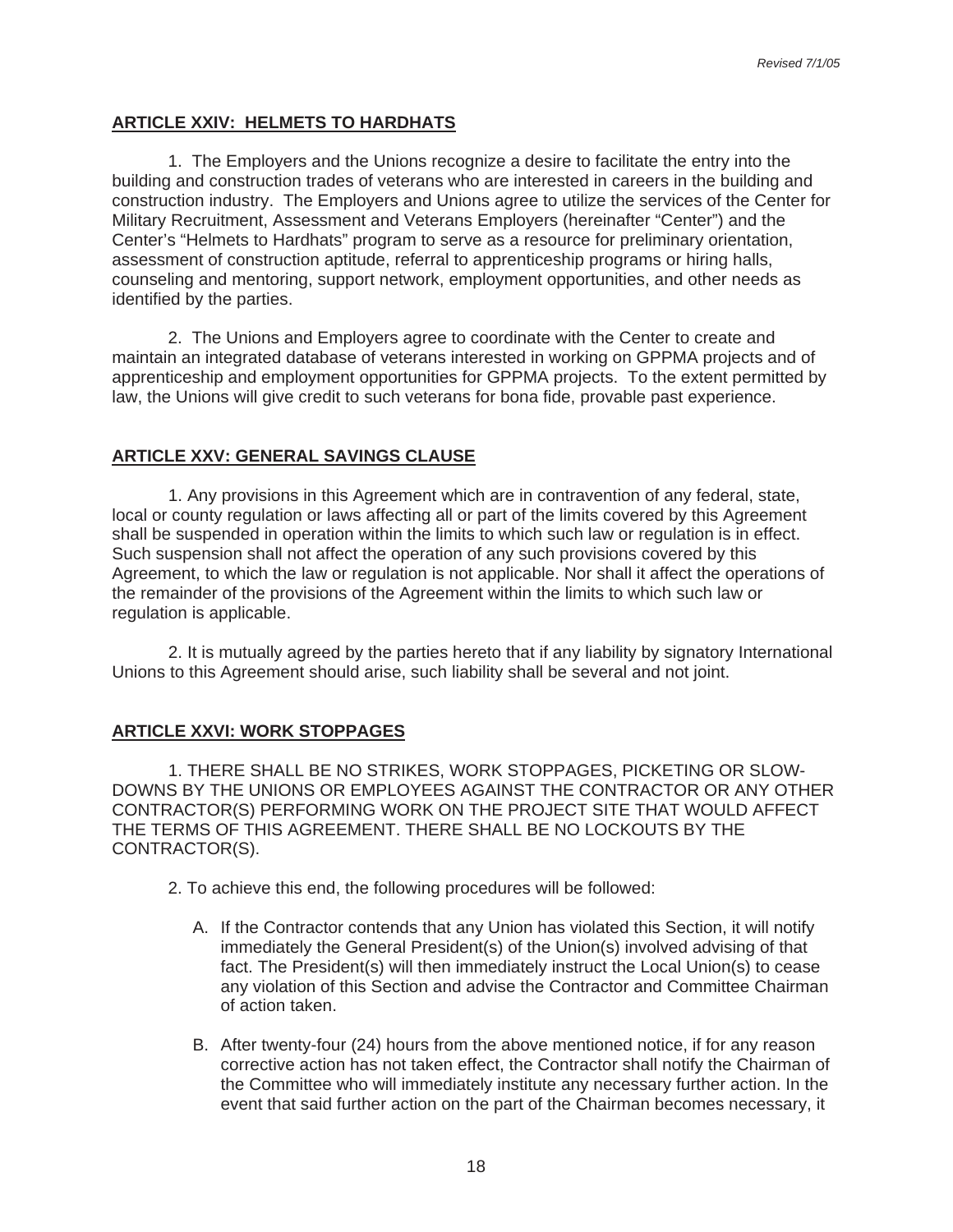is understood that the General President(s) involved pledge their full cooperation and institute any action necessary to protect the integrity of the project.

C. If any of the Unions or the employees contend that the Contractor has violated this Section, such Unions on behalf of the employee will immediately notify the designated representatives of the Contractor who will immediately take any necessary steps within his means to bring about corrective action.

# **ARTICLE XXVII: TERMS OF THE AGREEMENT**

This Agreement shall be in full force and effect for a period of one (1) year from the date of signature and shall continue from year to year thereafter unless sixty (60) days notice of termination is given by either party.

| Signed this <u>superstanding</u> | day of | 20 |
|----------------------------------|--------|----|
| FOR THE COMPANY:                 |        |    |
| Name and Title                   |        |    |
| Name of Contractor               |        |    |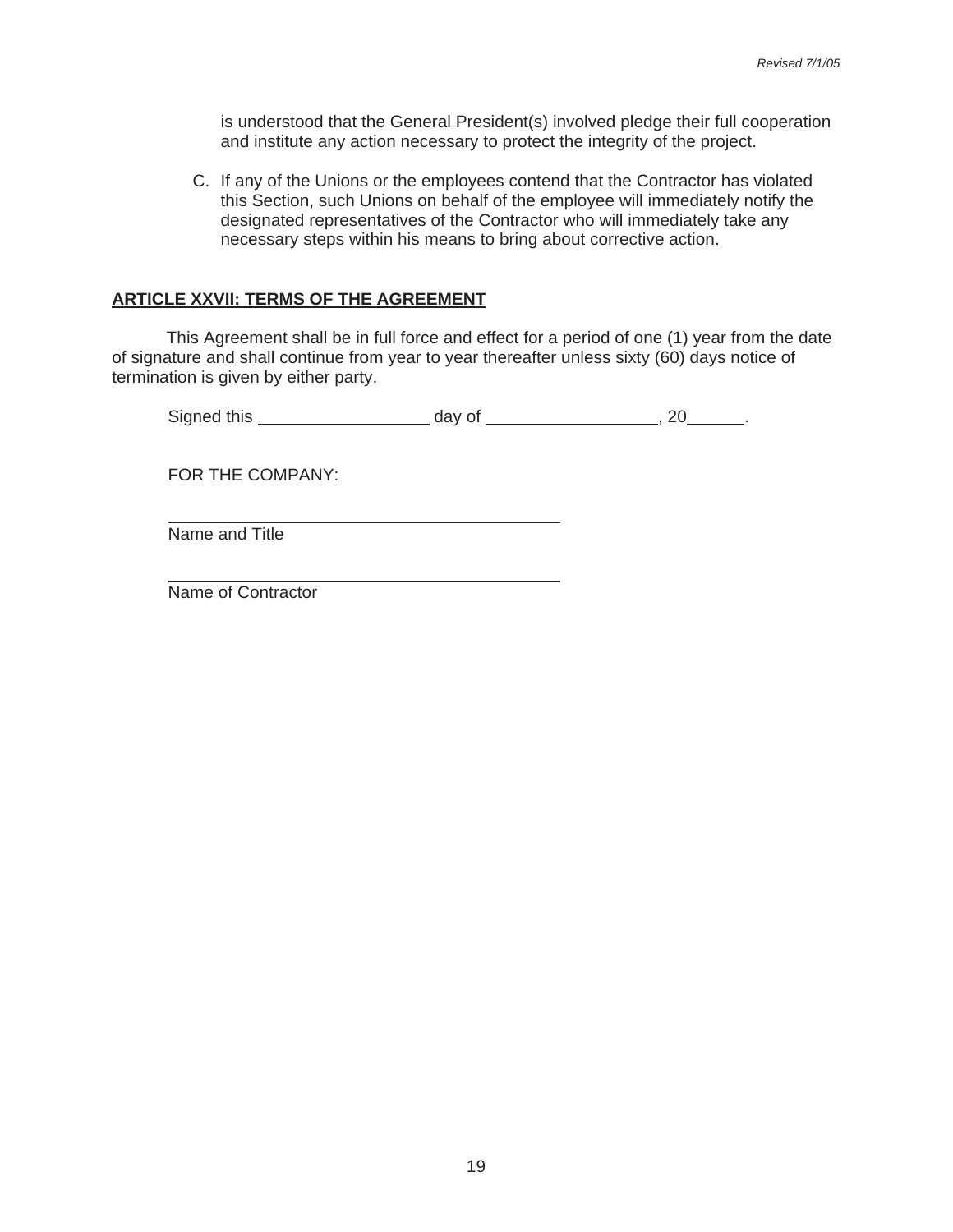#### **FOR THE UNIONS:**

General President Ceneral President International Association of Heat & Laborer's International Union of Frost Insulators & Asbestos Workers North America

International President Channel Ceneral President International Brotherhood of Boilermakers, International Union of Operating Iron Ship Builders, Blacksmiths, Forgers & Engineers **Helpers** 

**President** General President

Allied Craftworkers **Allied Trades** 

International Union of Bricklayers and International Union of Painters and

General President Ceneral President

United Brotherhood of Carpenters & United Association of Journeymen & Joiners of America **Apprentices** of the Plumbing & Pipe Fitting Industry of the United States and Canada

General President **International President** Operative Plasterers' & Cement Masons' United Union of Roofers, Waterproofers International Association and Allied Workers

International President<br>
International Brotherhood of Electrical<br>
Sheet Metal Workers' International International Brotherhood of Electrical Workers **Association Association** 

General President<br>
International Association of Bridge,<br>
International Brothe Structural & Ornamental Iron Workers

International Brotherhood of Teamsters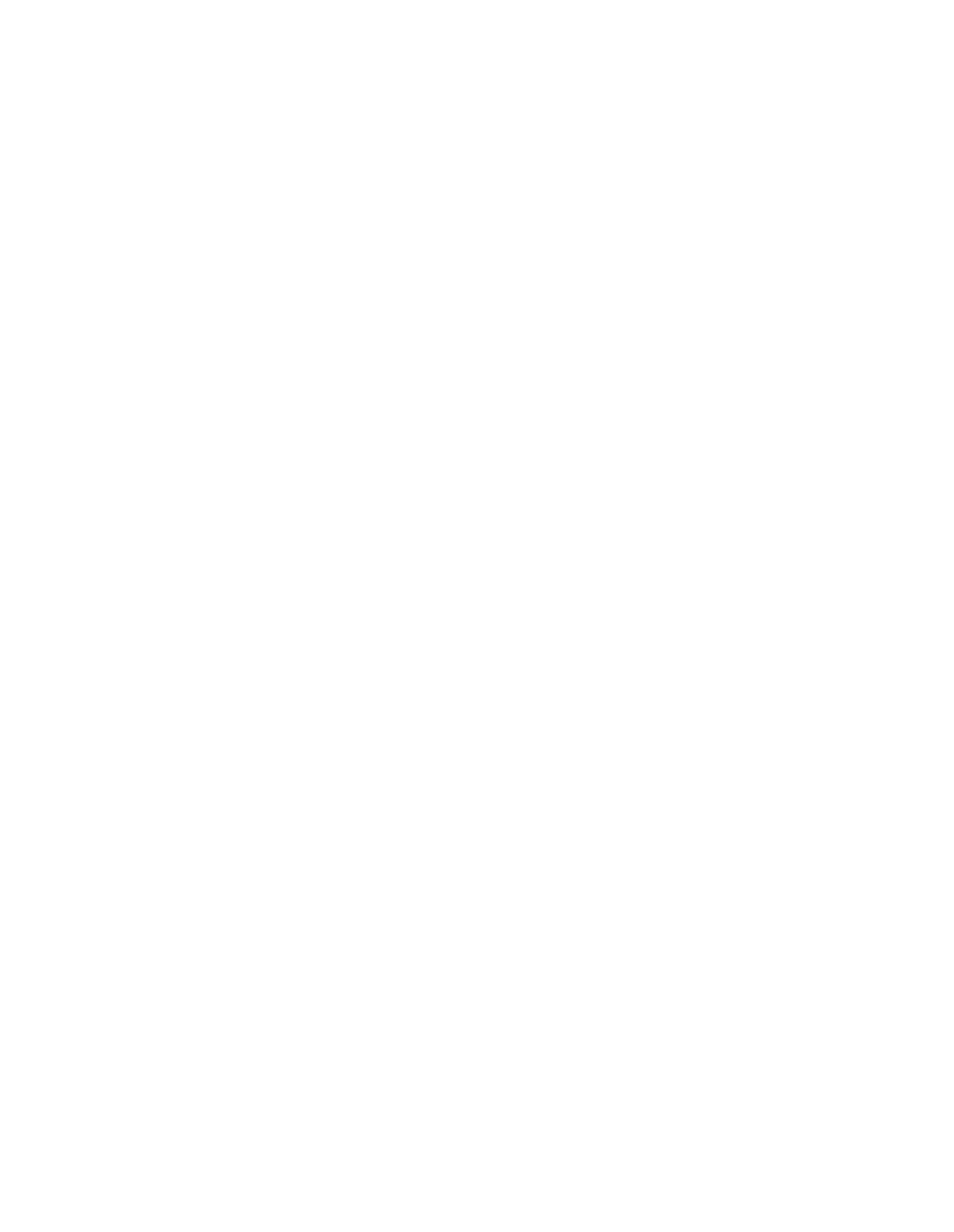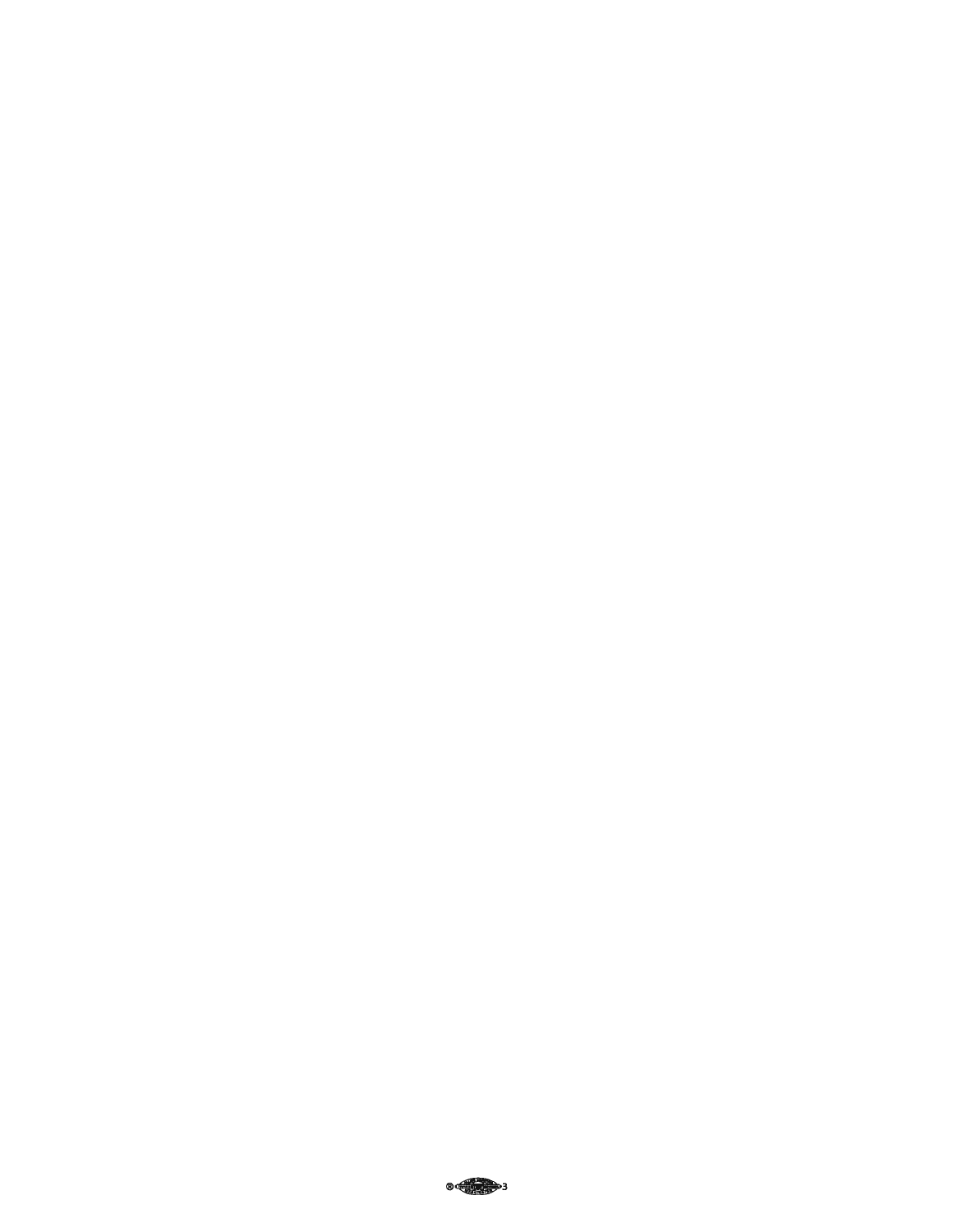

# JOINT LABOR/MANAGEMENT **INTERPRETATIONS COMMITTEE**



Reference: Article XV, Sections 1 and 2

Bulletin #1

Sublect: **Shift Work Conditions** 

## **Statement**

Of Policy:

The Contractor may schedule multiple shifts. These shifts will last at least three (3) consecutive days. The first or day shift will be eight (8) hours worked for eight (8) hours' pay. The second shift shall be seven and one-half (7-1/2) hours worked for eight (8) hours' pay. The third shift shall be seven (7) hours worked for eight (8) hours' pay. If Saturday and/or Sunday are worked to establish a shift, they shall be paid at the appropriate premium rate. The shift schedule may begin on any day of the week.

The terms of the shift arrangement shall be deemed fulfilled as long as the shifts remain intact. The number of craftsmen and/or crafts may be increased or decreased as the work load requires, with no requirement that an individual craft work the three  $(3)$  full days.

The shift may be worked on a two-to-three shift basis. In the event overtime is worked on the first shift, it shall commence after eight (8) hours, on the second shift after seven and one-half (7-1/2) hours, and on the third shift after seven (7) hours.

It may be necessary to utilize employees from previous shifts in order to man a shift situation. In this case, if an employee from a previous shift is used as part of a shift arrangement within a 24-hour period, he shall be paid the overtime rate as stipulated in Article XII, Paragraph 1.

When an individual works through two (2) consecutive eight (8) hour work period, he shall remain on overtime until he receives a shift break of a minimum of seven (7) hours. This does not apply to call-ins as defined in Article XVII.

For the Joint Interpretations Committee:

William C Kaymour

William Kaczorowski, Administrator General Presidents' Project Maintenance **Agreement by Contract** 

T.J. Reddington, President

**Associated Maintenance Contractors**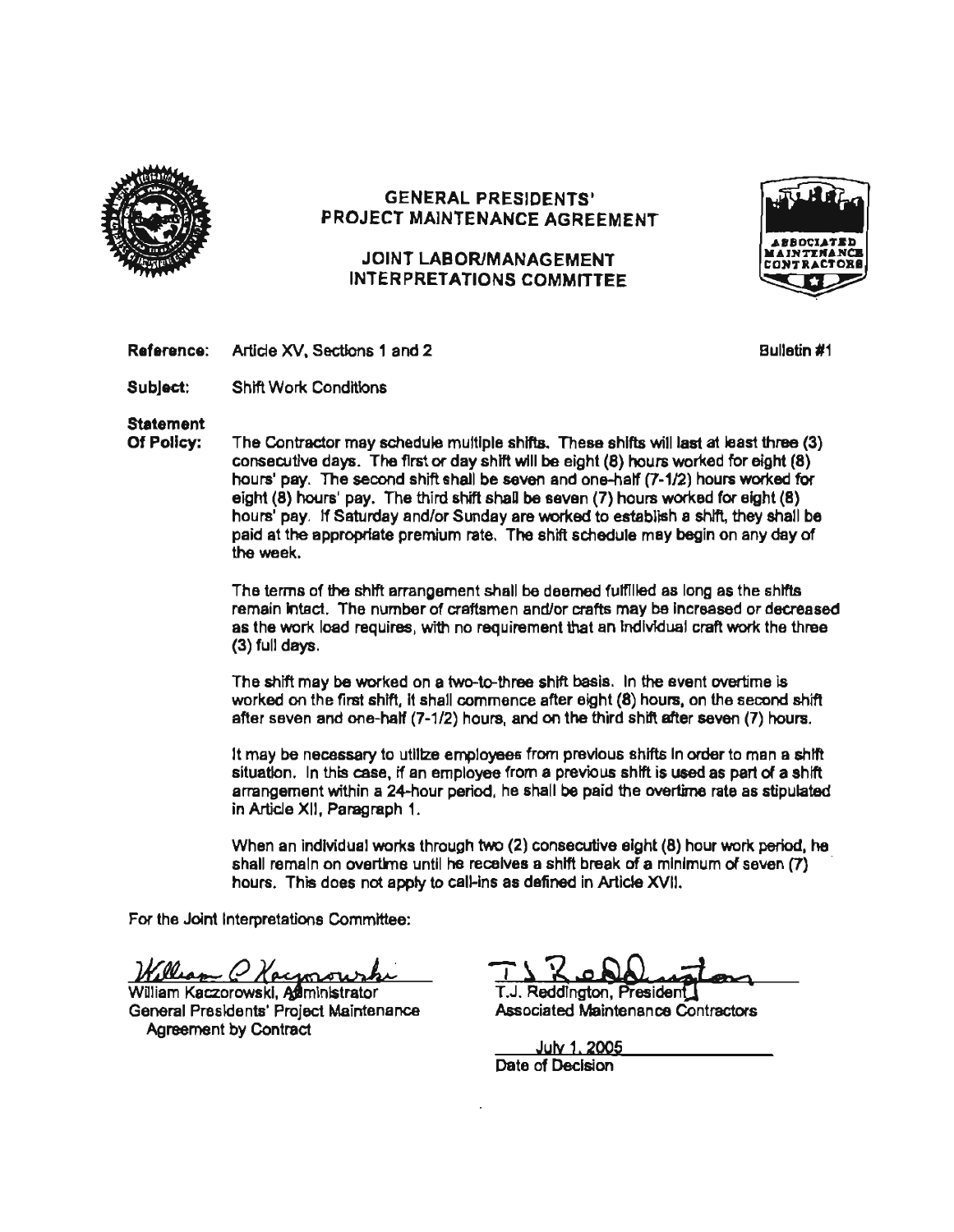

# JOINT LABOR/MANAGEMENT INTERPRETATIONS COMMITTEE



Article XVI. Sections 1 and 2 Rafarence:

Bulletin #2

**Holidavs Sublect** 

#### **Statement**

Of Policy:

There are seven (7) holidays listed in the Agreement. These are not paid holidays. However, if the employee is scheduled to work on a holiday as observed under the terms of the Agreement, he is to be paid double time.

When a timely request in writing has been submitted by the Contractor to the Committee, a holiday may be changed to fit the client's need.

It is possible to mutually change the holidays listed in this Agreement to conform with clients' and/or local observance, but the number of holidays shall not exceed seven  $(T)$ .

Where a plant has more than seven (7) holidays, only the seven (7) holidays stipulated in the General Presidents' Project Maintenance Agreement by Contract will prevall for premium pay when worked. Plant management may have two alternatives for this type of situation. In the event the entire plant is shutdown and there are no work orders, there will be no work for the Building Trades crafts on that day. However, in some plants, due to the shutdown of the plant operation, the client will utilize this holiday to perform maintenance, repair and renovation work with the Building Trades crafts.

For the Joint Interpretations Committee:

William Kaczorowski, Administrator **General Presidents' Project Maintenance Agreement by Contract** 

T.J. Reddington, President **Associated Maintenance Contractors**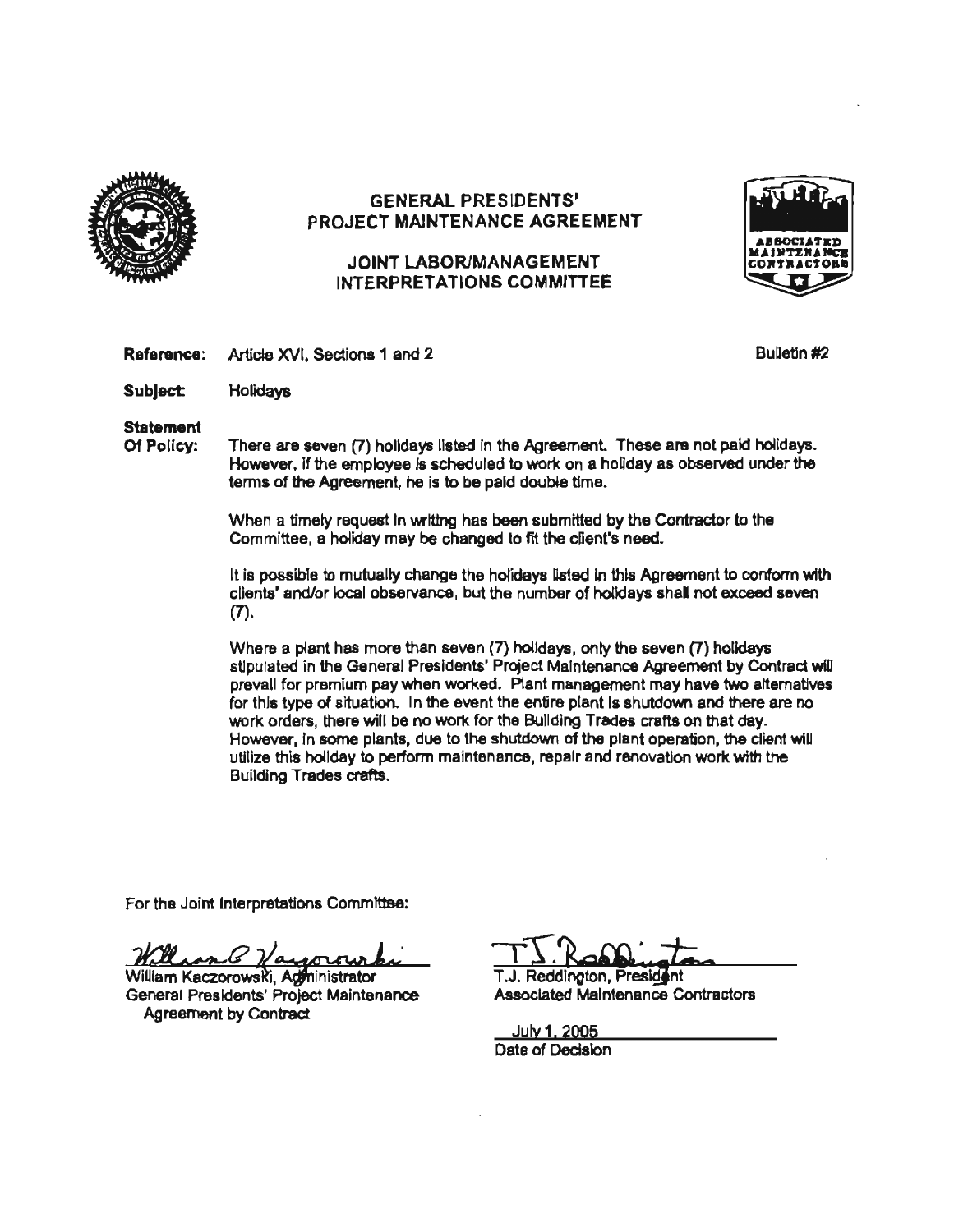

# JOINT LABOR/MANAGEMENT INTERPRETATIONS COMMITTEE



Article XV Reference:

Subject: **Shift Work Conditions** 

**Statement** 

Of Policy: Where a shift or shifts are established, the employer is required to work building tradesmen for a minimum of three days on the second and/or third shifts.

Building tradesmen may be added or deducted from each shift as needed.

However, a failure to maintain any shift for three days minimum will require the employer to compensate each employee on the shift which was cancelled under the overtime provisions of the agreement.

For the Joint Interpretations Committee:

William & Nacion

William Kaczorowski, Administrator General Presidents' Project Maintenance Agreement by Contract

T.J. Reddington, President **Associated Maintenance Contractors** 

July 1, 2005 Date of Decision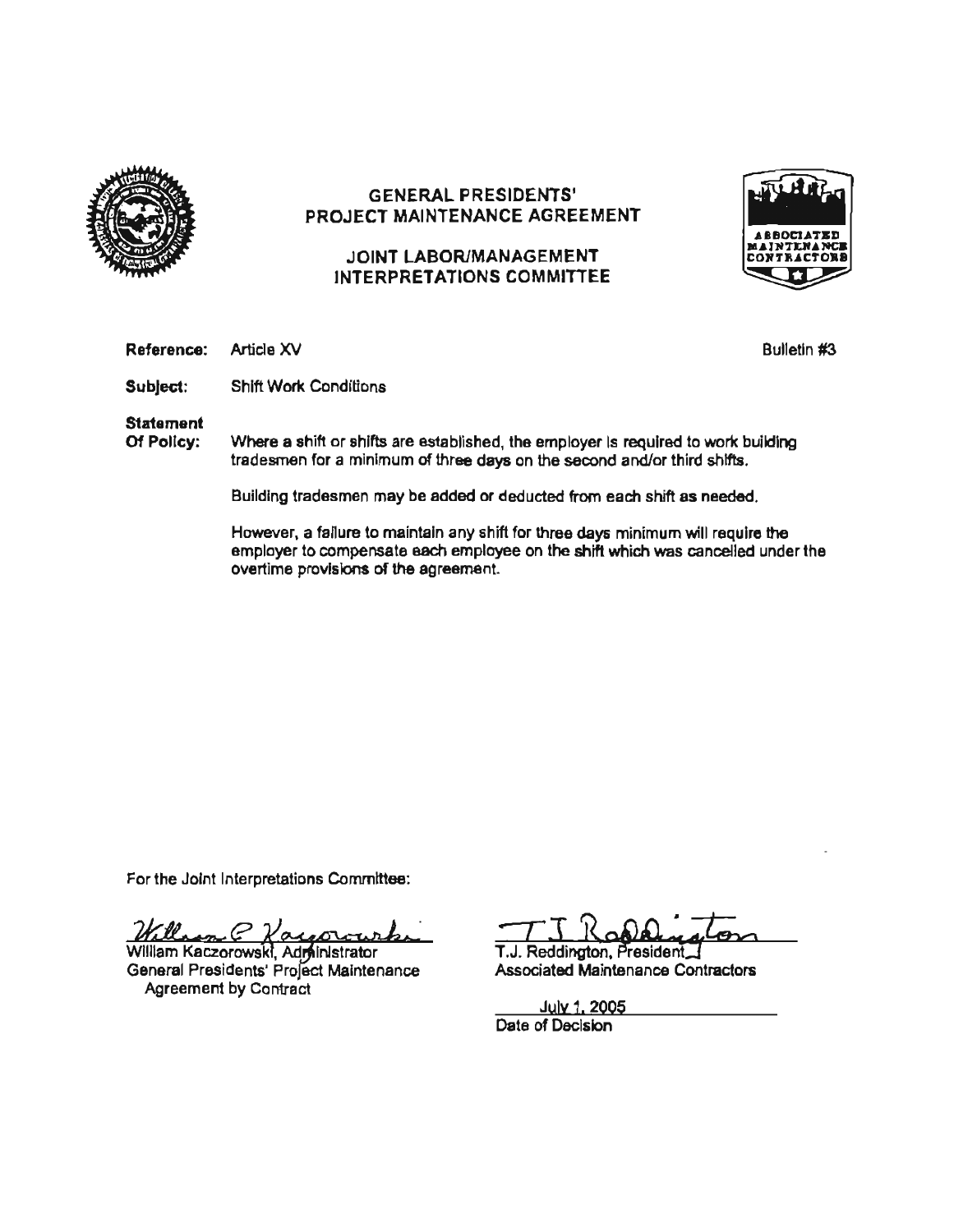

# JOINT LABOR/MANAGEMENT INTERPRETATIONS COMMITTEE



Subject: Day Work Schedules

Reference: Article XV, Section 1

**Shift Work Conditions Subject:** 

Reference: Article XVII, Section 2

Sublect: Reporting Time and Call-Ins

**Statement** 

Of Policy: For purposes of computing overtime, the start of the work day shall be considered as the start of the day work schedule as defined in Article XIV of the agreement and continue for a 24-hour period. This shall include all work performed on Saturday, Sunday and holidays.

> Request for variances to this Policy can be made to the General Presidents' Committee under the provisions of Article I. Paragraph 2.

For the Joint Interpretations Committee:

William 8 Kongrows

William Kaczorowski, Administrator<br>General Presidents' Project Maintenance **Agreement by Contract** 

T.J. Reddington, President **Associated Maintenance Contractors** 

July 1, 2005 Date of Decision

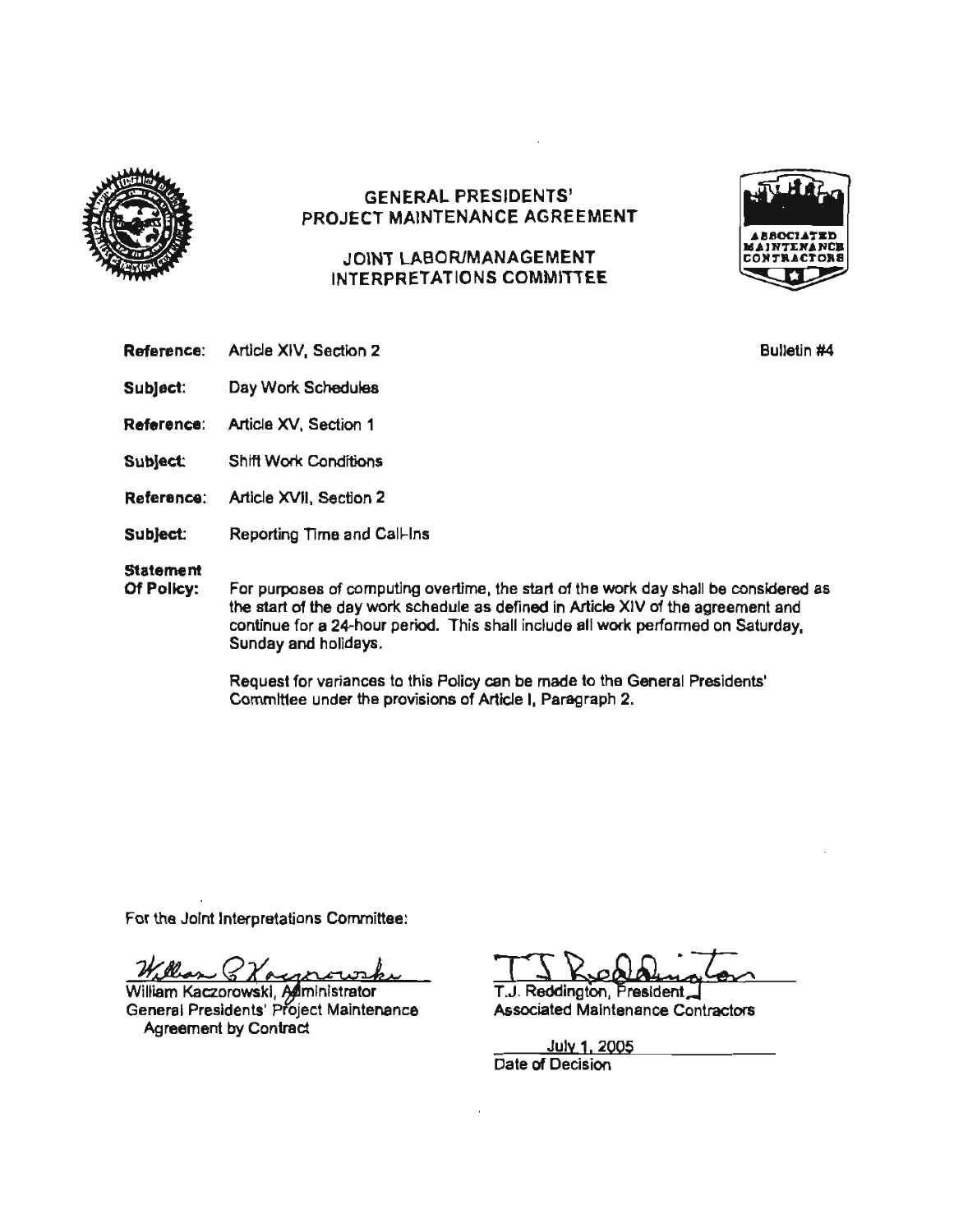

# JOINT LABOR/MANAGEMENT INTERPRETATIONS COMMITTEE



Reference: Article XVII, Section 2

Subject: **Call-ins** 

## **Statement**

Of Policy:

Questions have arisen over the proper pay for call-ins after established quitting time during an employee's normal work week and the interpretations of call-ins on an employee's scheduled "day off".

When an employee is called into work before the established starting time and after the established quitting time of his regular shift, he shall be paid not less than four (4) hours at the applicable rate and if he works beyond the four (4) hours, he shall be paid for actual hours worked except when his call-in is prior to and continuous with his normal work hours.

Holidays that are celebrated by owner employees that are not consistent with those set forth in Article XVI of the Agreement are considered normal work days under the terms of the General Presidents' Agreement. If all or a portion of the work orders are withheld by the owner on these owner holidays, then these days shall be considered scheduled days off for employees affected. If the affected employees are then subsequently called into work, they shall be paid in accordance with Section 2B of this article.

For the Joint Interpretations Committee:

William Kaczorowski, Administrator<br>General Presidents' Project Maintenance **Agreement by Contract** 

T.J. Reddington, President **Associated Maintenance Contractors** 

July 1, 2005 Date of Decision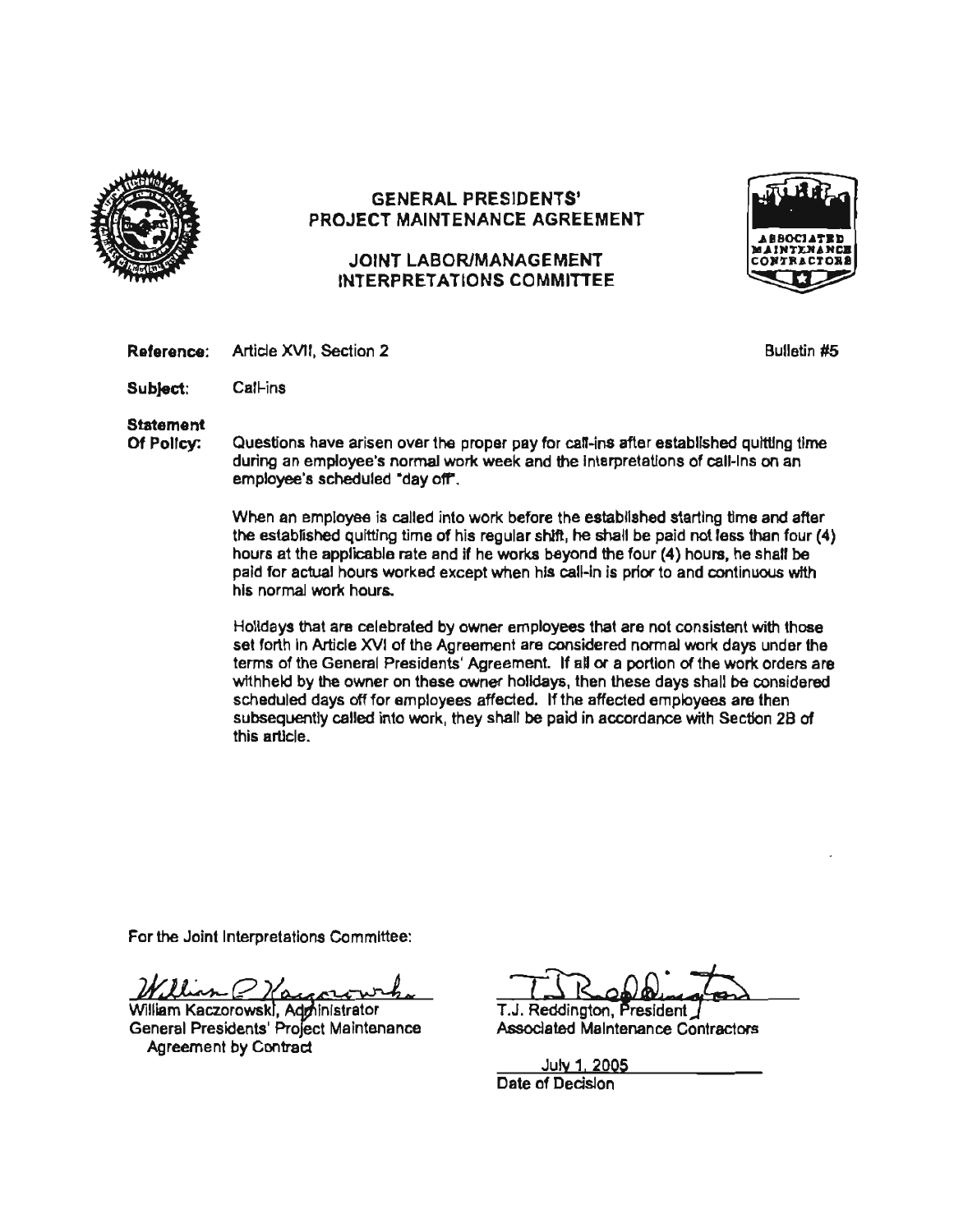

# JOINT LABOR/MANAGEMENT INTERPRETATIONS COMMITTEE



Reference: Article XV, Section 1

Sublect: **Shift Work Conditions** 

**Statement** 

Of Policy: Where job conditions and/or work schedules of the Owner require changes in starting times or multiple starting times for shifts, then such starting times may be implemented by the Contractor as needed.

> When such changes in starting times or multiple starting times are necessary, the Contractor shall notify the local unlons and the Administrator of the General Presidents' Committee on Contract Maintenance advising of the effective date and reasons for same.

When multiple starting times are being used, if one-half or more of the normal work hours fall within the regularly scheduled work hours of a particular shift, then that shift must be used to determine the proper shift premium for the entire shift.

(Overtime hours shall not be used in determining the normal work hours of a shift.)

For the Joint Interpretations Committee:

William Kaczorowski, Administrator General Presidents' Project Maintenance **Agreement by Contract** 

T.J. Reddington, President **Associated Maintenance Contractors** 

July 1, 2005 Date of Decision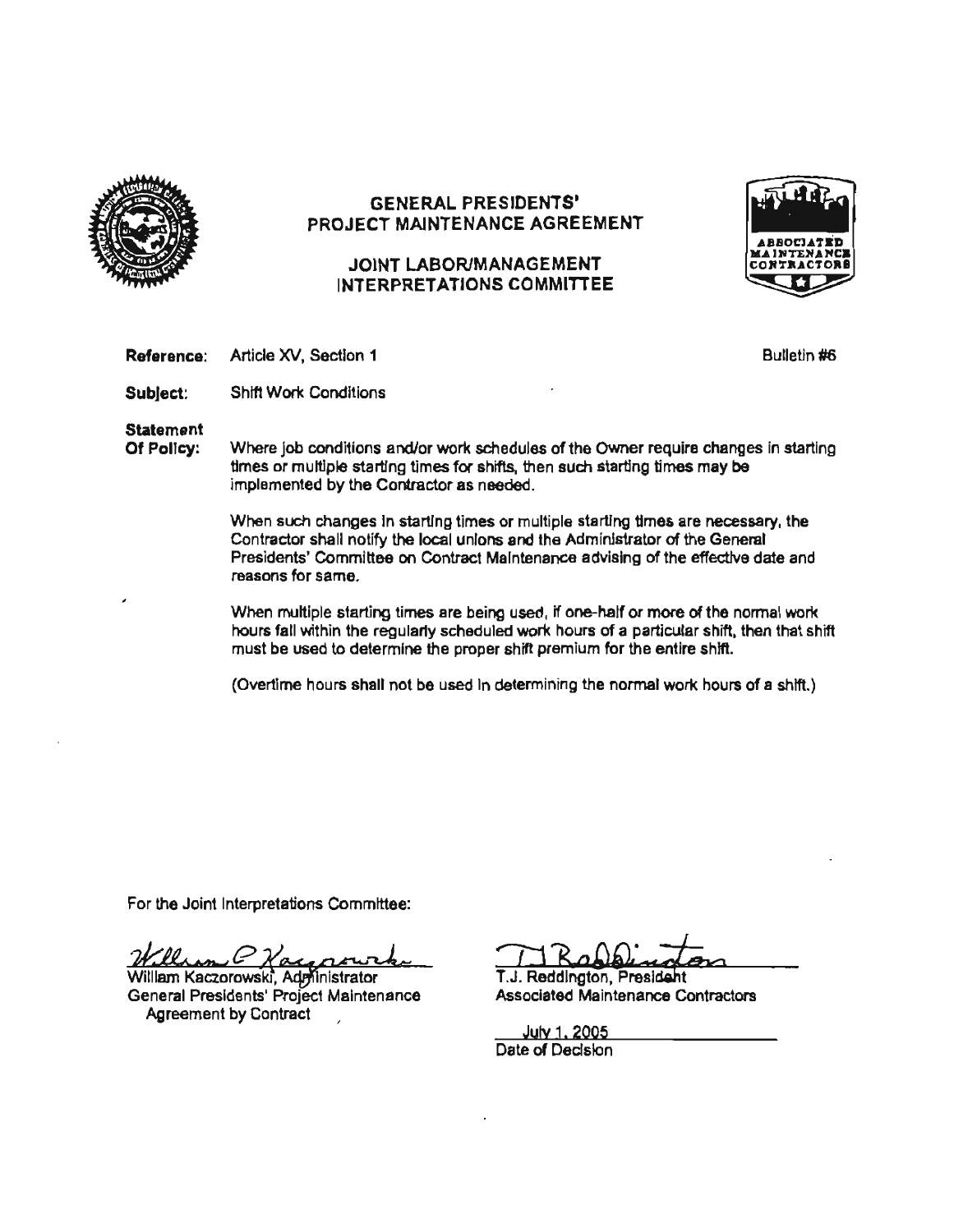

# JOINT LABOR/MANAGEMENT INTERPRETATIONS COMMITTEE



Article XII, Section 1 Reference:

Subject: **Apprentice Wage Rates** 

- **Statement**
- Of Policy: On GPPMA projects where a wage modification is in effect, apprentices shall be paid in accordance with local area apprentice requirements not to exceed 5% below the modified journeyman wage rates.

For the Joint Interpretations Committee:

P Vacco

William Kaczorowski, Administrator General Presidents' Project Maintenance **Agreement by Contract** 

T.J. Reddington, President **Associated Maintenance Contractors** 

July 1, 2005 Date of Decision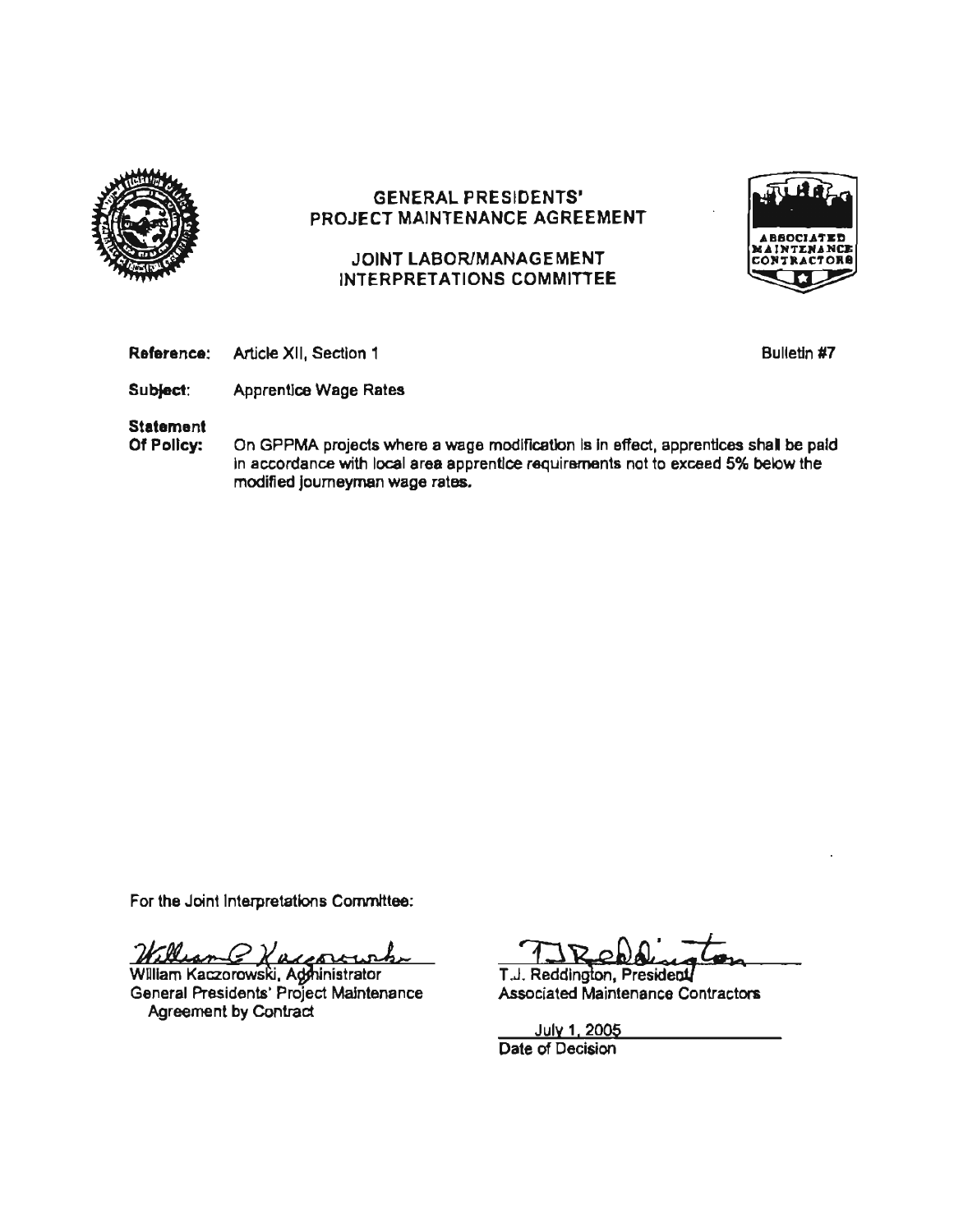

# JOINT LABOR/MANAGEMENT INTERPRETATIONS COMMITTEE



**Article XIX** Reference:

**Bulletin #8** 

Subject: First Ald, Safety & Workers Compensation - Safety Equipment

> This article is intended to provide for maximum safety protection and safe work practices on all projects. The question submitted addresses the requirements of employers to provide or furnish "standard steel toe" safety shoes required by OSHA standards or required by contractors and owners to comply with job safety rules and safe work practices.

# **Statement**

When required for the Project, the employee shall furnish and wear "Personal Of Policy: Protection-Protective Footwear" (Safety Shoes) that meet the requirements of ANSI Z41 - 1991 as defined by OSHA standards.

For the Joint Interpretations Committee:

William Kaczorowski, Adginistrator General Presidents' Project Maintenance **Agreement by Contract** 

T.J. Reddington, President **Associated Maintenance Contractors**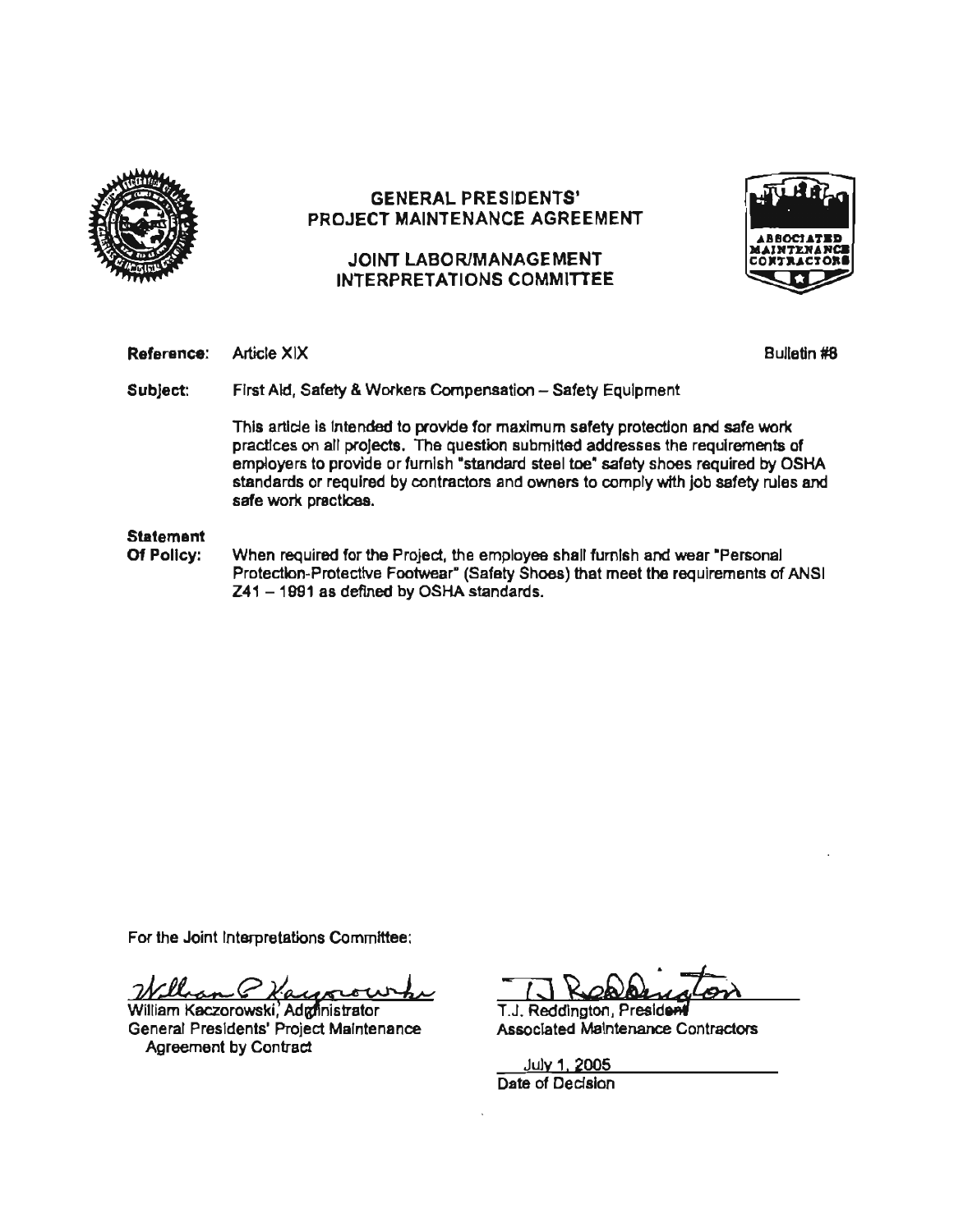

# JOINT LABOR/MANAGEMENT INTERPRETATIONS COMMITTEE



Reference: Article XII, Section 2

Bulletin #9

Subject: Appropriate fringe benefit funds - Statement of Policy

> This section of the agreement is in need of further clarification with reference to the requirement of contractors to make contributions to employee fringe benefits that are provided through "other monetary funds".

# **Statement**

Of Policy: The intent of this section is that only bona fide benefits which accrue to the direct benefit of the individual craft employee is required and must be included on the Schedule "A" of wages and fringe benefits and paid by the contractor. Fringe benefits that are recognized as direct employee benefits are pension, health and welfare, annuity, vacation, apprenticeship and training.

> The AMC-GPC Joint Labor/Management Interpretations Committee will, upon request, review new jointly administered international union monetary funds.

The criteria for contractor payment into these funds is based on the determination as to whether the fund provides benefits that accrue directly to an individual craft employee, such as advanced skills training and safety training and provided that such programs do not duplicate similar benefits that are provided through locally negotiated funds that are provided for in Schedule "A" of a General Presidents' Agreement,

For the Joint Interpretations Committee:

William Kaczorowski, Adryfnistrator General Presidents' Project Maintenance **Agreement by Contract** 

T.J. Reddington, President **Associated Maintenance Contractors**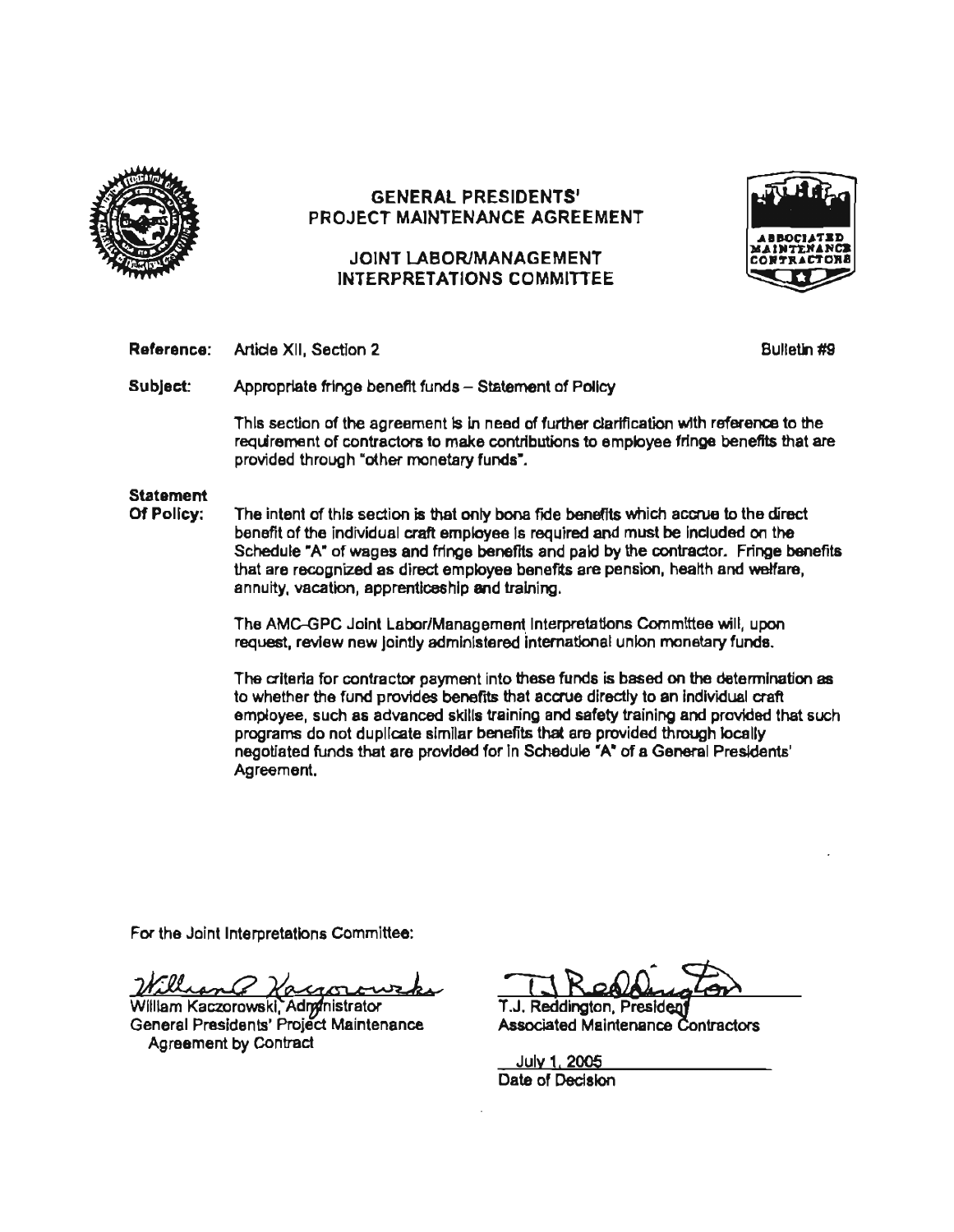

# JOINT LABOR/MANAGEMENT **INTERPRETATIONS COMMITTEE**



Reference: Article XII. Section 2

Bulletin #10

Subject: Delinguency in the payment of fringe benefit contributions

> This article provides for the prompt payment of contributions into fringe benefits as negotiated in local and/or national working agreements. The question submitted addresses situations where employers are delinquent in contribution payments and fail to pay after proper notice from the union.

# **Statement**

Of Policy: Once an employer has been notified by certified mail, return receipt requested, that he is delinquent in his contributions to fringe benefit funds which have been recognized as payable under the General Presidents' Agreement, and does not respond positively by forwarding said contributions to the appropriate place of receipt within twenty (20) business days, the affected union may legally withhold the services of its members.

> The above provision shall not apply to disputes between the employer and the union over whether or not a trust fund contained in a local and/or national agreement is recognized under the GPA or to other disputes involving the contribution rate to be paid into a specific fund. Such disputes are to be referred to the Joint AMC/GPC Interpretations Committee for resolution.

It is understood that nothing contained herein shall permit the union to establish picketing or hand billing of any kind at any of the employer's jobsites where the General Presidents' Agreement is in place.

For the Joint Interpretations Committee:

William P Hagnoris

William Kaczorowski, Administrator General Presidents' Project Maintenance **Agreement by Contract** 

T.J. Reddington, President **Associated Maintenance Contractors**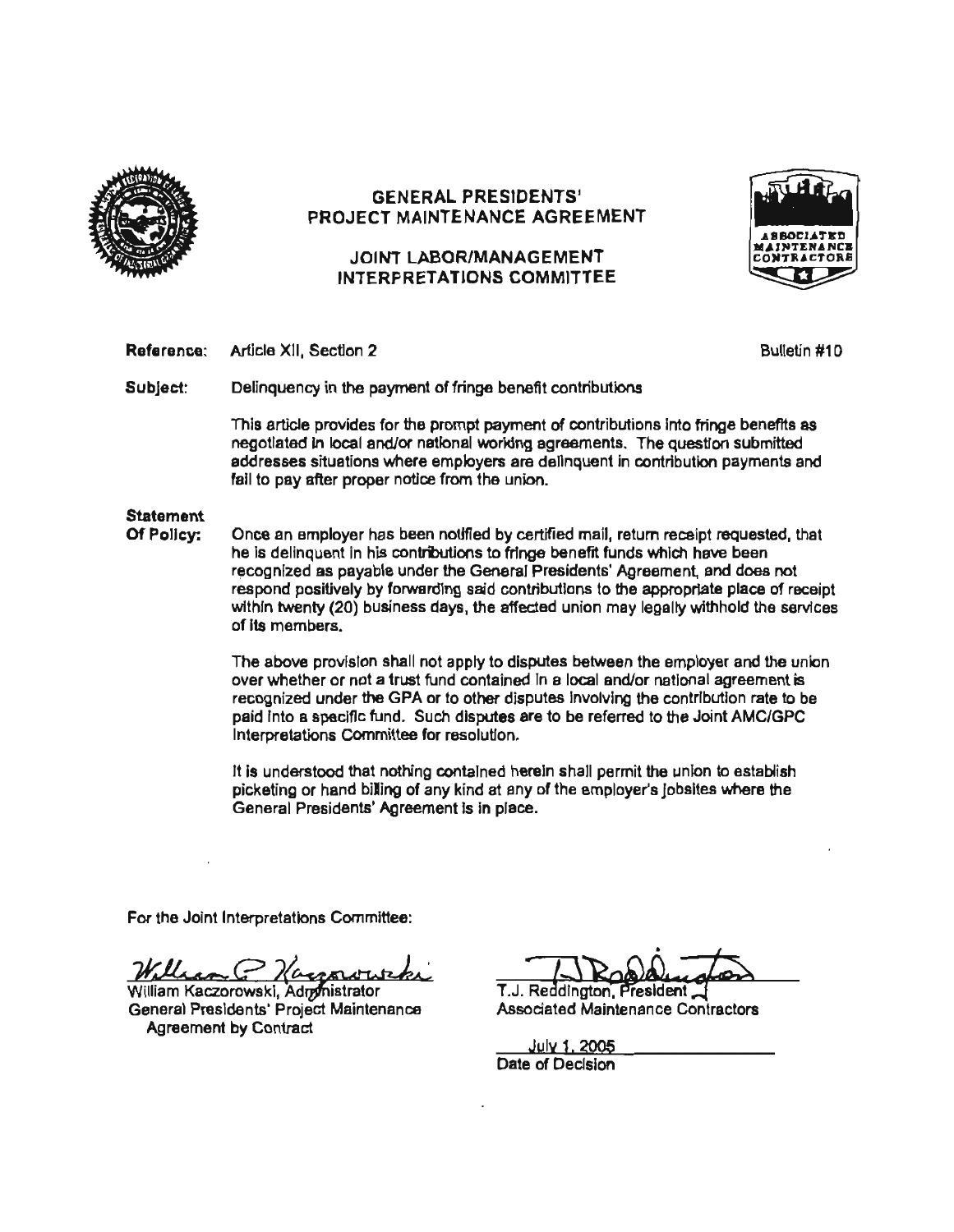

# JOINT LABOR/MANAGEMENT INTERPRETATIONS COMMITTEE



Reference: Article IX

Bulletin #11

Subject: Appropriate Pay for Jobsite Representative

> This section of the agreement is in need of further clarification with reference to the requirement to pay the Jobsite Representative not less than the equivalent of the craft foreman's pay and to also quarantee the Jobsite Representative forty (40) hours per week.

# **Statement**

Of Policy: The intent of this section is to ensure that the Jobsite Representative receives the foreman's rate for his craft on a forty (40) hour basis. This requirement only applies to the Jobsite Representative for a primary General Presidents' Agreement holder who employs more than one craft on a continuing basis.

> If the General Presidents' Agreement contractor is employed as a sub-contractor to the primary General Presidents' Agreement contractor, or if the General Presidents' Agreement primary contractor only employs one craft, these provisions are not applicable. However, this waiver is not applicable if the General Presidents' Agreement primary contractor employing only one craft is the only General Presidents' Agreement contractor at that particular location.

For the Joint Interpretations Committee:

William C Kaupman

General Presidents' Project Maintenance **Agreement by Contract** 

T.J. Reddington, President **Associated Maintenance Contractors**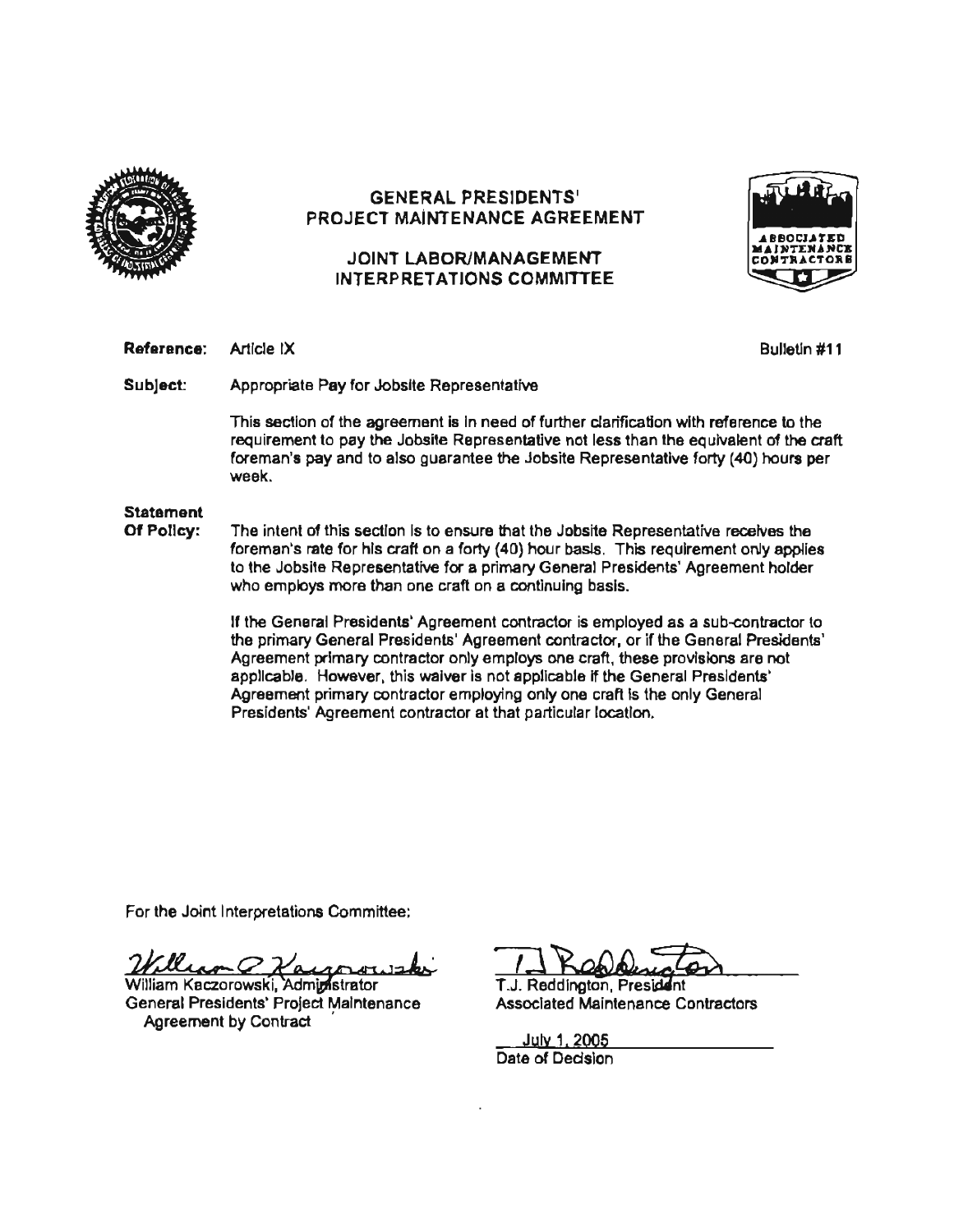

# JOINT LABOR/MANAGEMENT **INTERPRETATIONS COMMITTEE**



**Article XIX** Reference:

Bulletin #12

Subject: First Ald, Safety and Workers Compensation

> The General Presidents' Project Maintenance Agreement Joint Labor/ Management Interpretations Committee has reviewed the following issues:

- 1. Laundering modesty garments
- 2. Mandatory safety glasses

# **Statement**

Of Policy:

With regard to the above two issues, the Joint Labor/Management Interpretations Committee has concluded the following:

- 1. Laundering modesty garments When an owner/contractor furnishes modesty garments and other personal protective clothing on a project, the owner/contractor will be responsible for laundering and maintaining such protective clothing.
- 2. Mandatory safety glasses When employees are required to wear basic safety glasses that exceed the requirements of OSHA Safety and Health Standards (29 CFR 1926/1910), these glasses must be furnished at no cost to the employees regardless of prescription requirements.

For the Joint Interpretations Committee:

Rear & Kayoro

William Kaczorowski, Administrator General Presidents' Project Maintenance **Agreement by Contract** 

T.J. Reddington, President

Associated Maintenance Contractors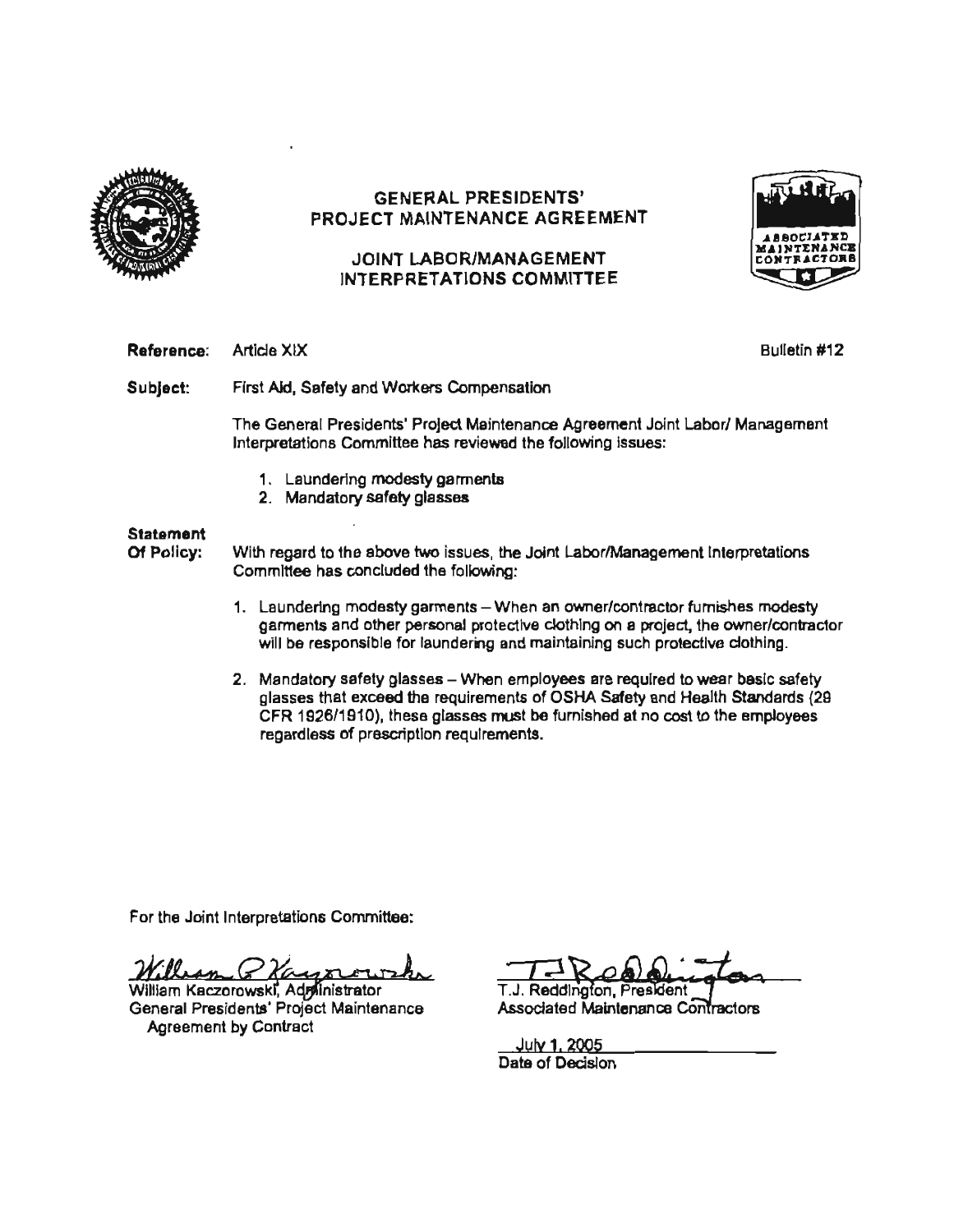

# JOINT LABOR/MANAGEMENT **INTERPRETATIONS COMMITTEE**



Reference: Article III, Section 6

Bulletin #13

Subject: Union Security and Referral, Reverse Layoff

**Statement** 

Of Policy: The General Presidents' Project Maintenance Agreement Joint Labor/Management Interpretations Committee has reviewed the issue of "reverse layoff", provided for In the referral provisions of some local union agreements.

> The Joint Labor/Management Interpretations Committee concluded that reverse layoff provisions, even when made part of the hiring hall procedures in local union agreements, are inconsistent with the terms of the General Presidents' Project Maintenance Agreement and therefore are not recognized.

For the Joint Interpretations Committee:

William Kaczorowski, Administrator General Presidents' Project Maintenance **Agreement by Contract** 

T.J. Reddington, President Associated Maintenance Contractors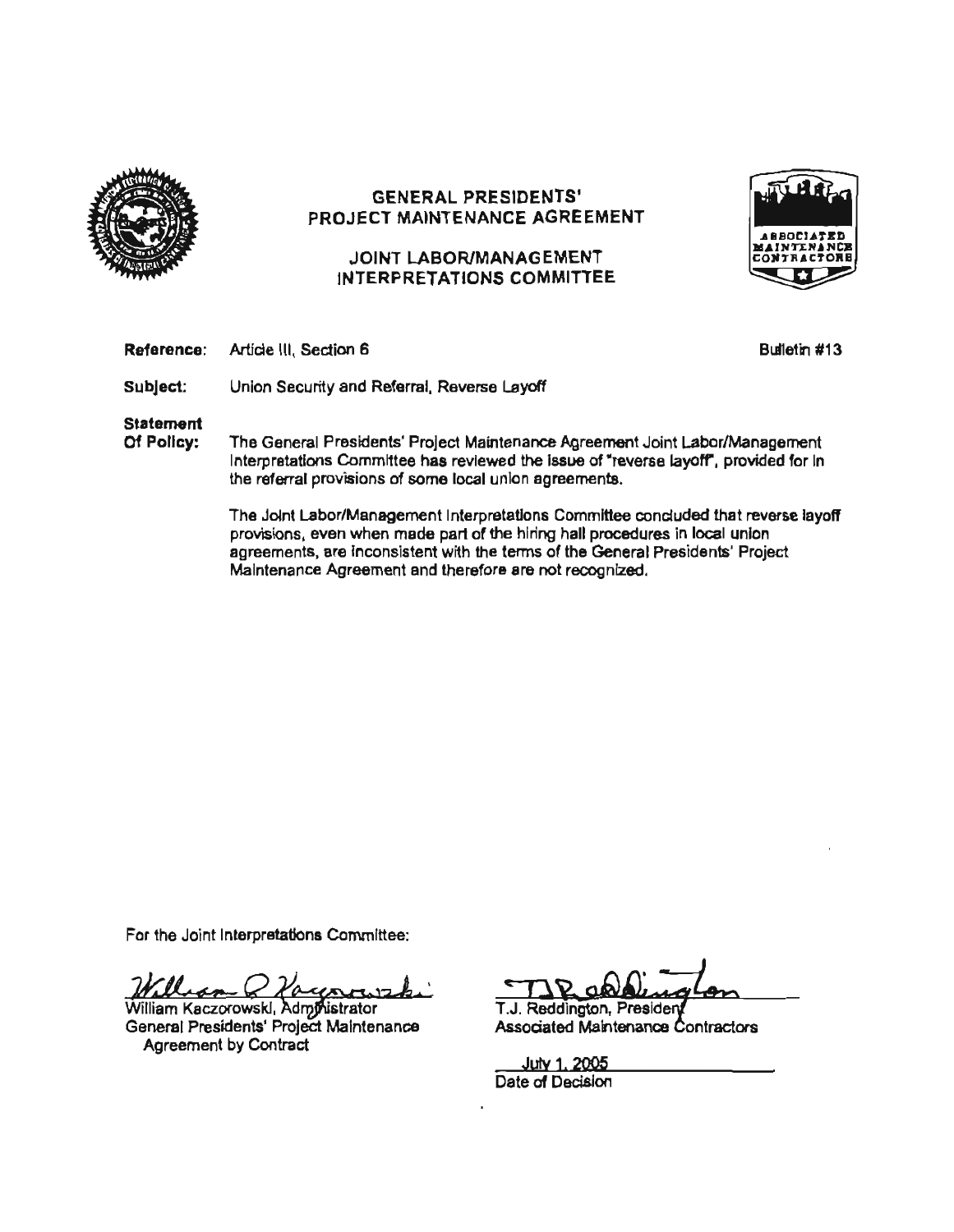

# JOINT LABOR/MANAGEMENT INTERPRETATIONS COMMITTEE



Reference: **Article XVI** 

Bulletin #14

#### Subject: **Holidavs**

The General Presidents' Project Maintenance Agreement Joint Labor/ Management Interpretations Committee has reviewed the issue concerning a client's request to a General Presidents' Agreement contractor to "not schedule" some or all of the contractor's employees for short durations because the client's in-house employees will also be scheduled off and the plant will either not be in operation, or the in-house crews and supervisors will be greatly diminished because of an in-plant holiday. holidays or an in-plant vacation week when all but minimal in-house crews will be scheduled to handle any emergencies that may arise when the rest of the in-plant employees are scheduled off.

Examples are in-plant holidays which are not holidays covered under the General Presidents' Agreement for the contractors' employees, such as Lincoln's Birthday. On situations where the in-plant forces are scheduled off on Christmas Eve Day and Christmas Day or Thanksgiving Day and the day after Thanksgiving, or in very rare cases, when a client's in-house employees are scheduled off for an entire week, such as the week between Christmas and New Year's.

#### **Statement**

Of Policy:

It will not be considered a violation of the General Presidents' Agreement for the contractor to conform to the owner's request under the examples illustrated herein. However, if an individual craft employee requests a layoff in situations involving more than two (2) days so that he/she can return to the out-of-work list at his/her hiring hall to avoid losing wages, the lavoff must be granted by the contractor. The termination must not be designated as a guit.

For the Joint Interpretations Committee:

Chan Prayon

William Kaczorowski, Admidistrator General Presidents' Project Maintenance **Agreement by Contract** 

T.J. Reddington, Presiden Associated Maintenance Contractors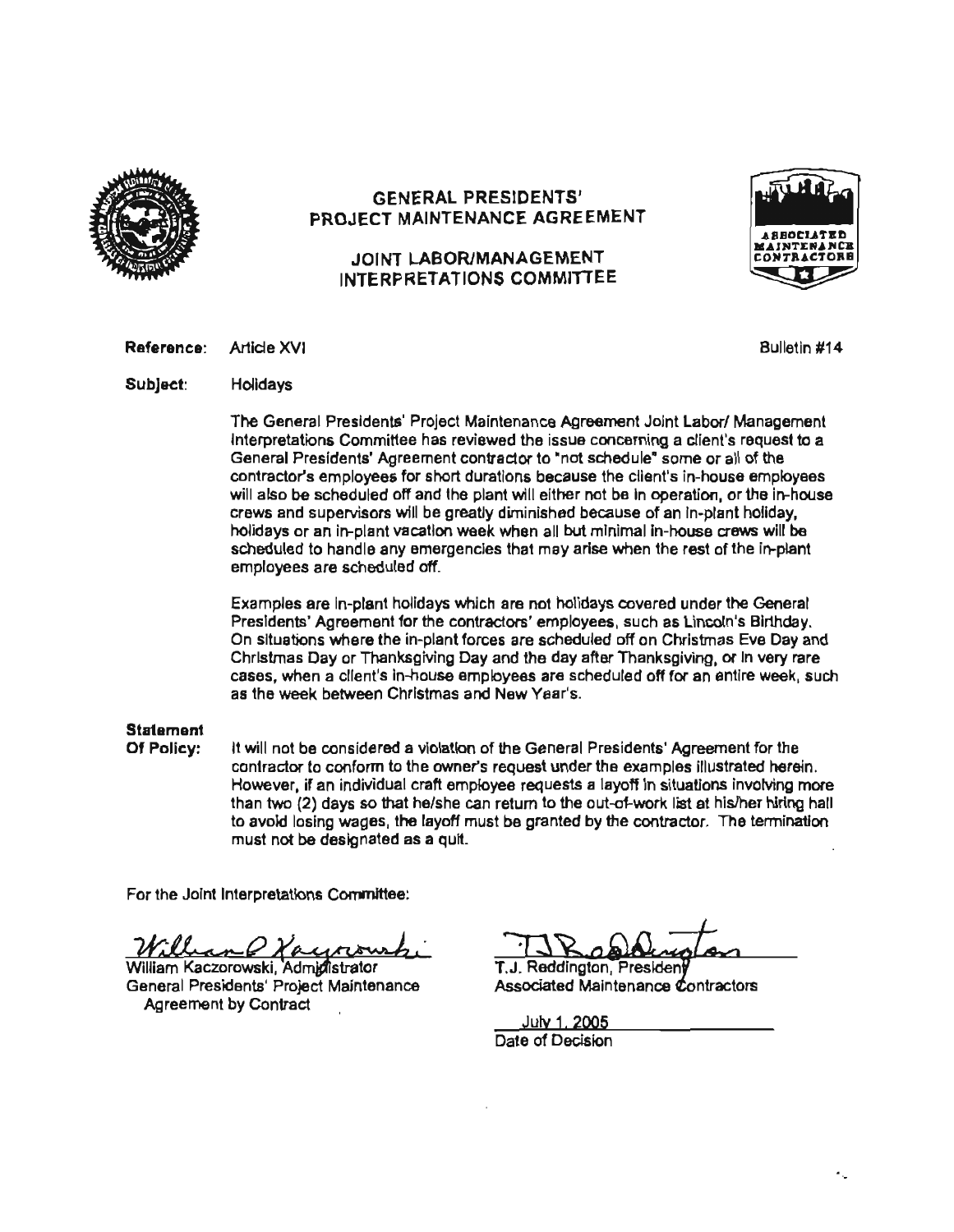

# JOINT LABOR/MANAGEMENT INTERPRETATIONS COMMITTEE



Bulletin #15

#### Reference: Article II, F. Management Rights and Article IX, Jobsite Representative

#### Subject: Management Rights/Jobsite Representative

The General Presidents' Project Maintenance Agreement Joint Labor/Management Interpretations Committee has reviewed the issue of government agency and/or owner mandated unscheduled stop work orders.

#### **Statement**

Of Policy: The Joint Labor/Management Interpretations Committee concludes that when a government agency and/or owner in respect to the operation of the plant mandates certain interruptions or stoppages of work being performed by a General Presidents' Agreement contractor, which are beyond control of the contractor, the provisions of Article II. Paragraph F. concerning the quaranteed forty (40) straight time hours for top hourly craft supervisors and the provisions of Article IX concerning the guaranteed forty (40) hours per week for the Jobsite Representative are not applicable.

For the Joint Interpretations Committee:

William Kaczorowski, Administrator General Presidents' Project Maintenance **Agreement by Contract** 

T.J. Reddington, Presid int. **Associated Maintenange Contractors**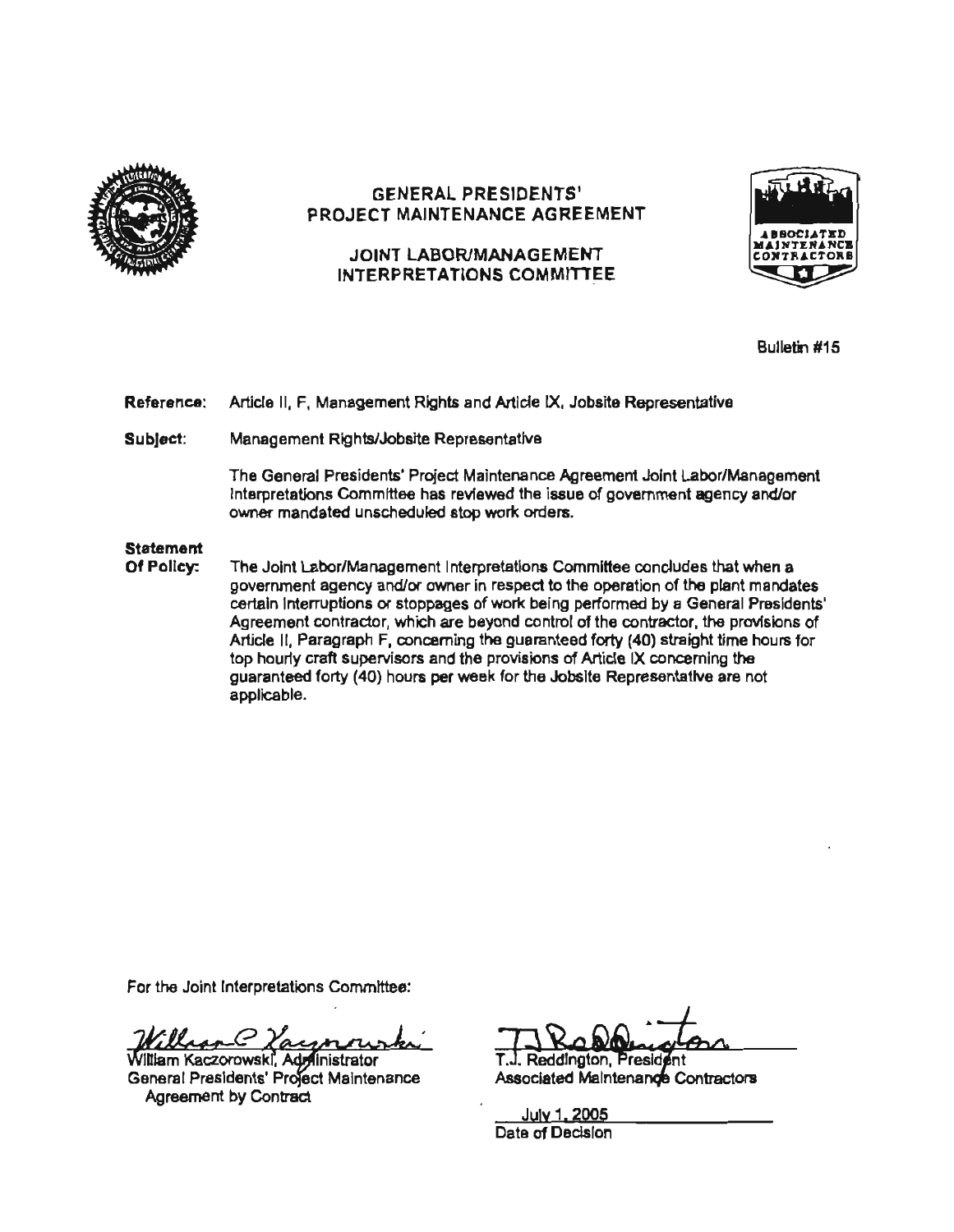

# JOINT LABOR/MANAGEMENT INTERPRETATIONS COMMITTEE



Article XII, Section 7 Reference:

Wage Rates, Fringe Benefits and Payday Subject:

> The General Presidents' Project Maintenance Agreement Joint Labor/Management Interpretations Committee has reviewed the issue related to Article XII concerning late payment of payroll checks due to a holiday.

#### **Statement**

Of Pollcy: The Joint Labor/Management Interpretations Committee agreed that the intent of Article XII, 7, has long been interpreted as three (3) working days, Monday through Friday, excluding holidays. Therefore, the Committee concluded this is not a violation of the intent and spirit of the General Presidents' Agreement.

For the Joint Interpretations Committee:

William Kaczorowski, Admin**i**śtrator General Presidents' Project Maintenance **Agreement by Contract** 

T.J. Reddington, President

Associated Maintenance Contractors

July 1, 2005 Date of Decision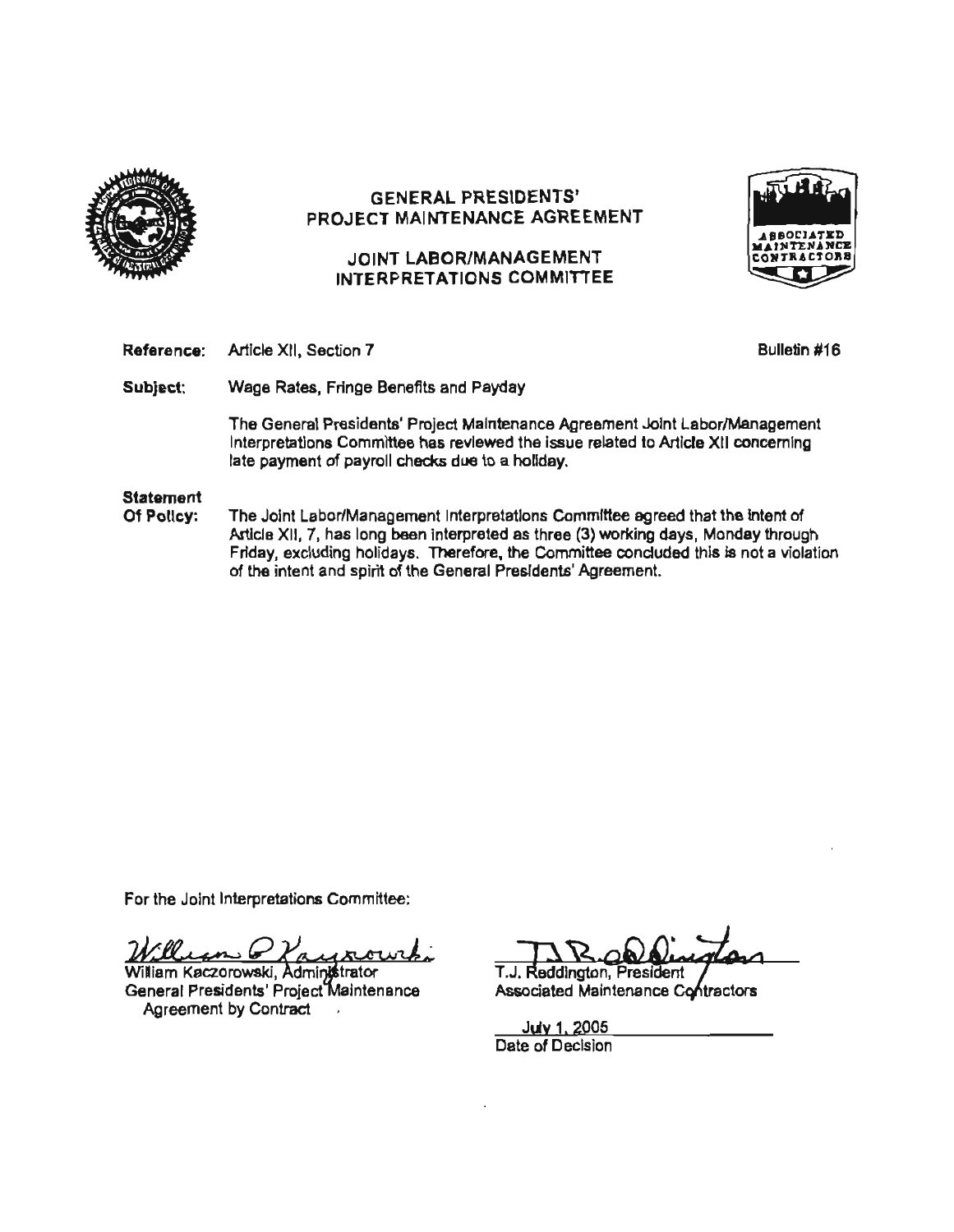

# JOINT LABOR/MANAGEMENT INTERPRETATIONS COMMITTEE



Reference: Article II Bulletin #17

Subject: Management Rights, Employment Questionnaires Regarding Physical **Capabilities** 

# **Statement**

Of Policy: The Joint Labor/Management Interpretations Committee has concluded that pre-hire health/fitness for duty/physical capabilities questionnalres, which may be used by an employer to determine the physical capabilities of a worker to perform certain work tasks, are acceptable and are not inconsistent with the GPPMA. provided that they are not in conflict with local, state and/or federal laws and further provided that the information collected is not used in a discriminatory manner. Any employment action arising from the information obtained in such questionnaires is subject to the grievance procedures of the GPPMA.

For the Joint Interpretations Committee:

Ellian & Kauper

William Kaczorowski, Administrator General Presidents' Project Maintenance **Agreement by Contract** 

T.J. Reddington, President

**Associated Maintenance Contractors** 

**July 1, 2005** Date of Decision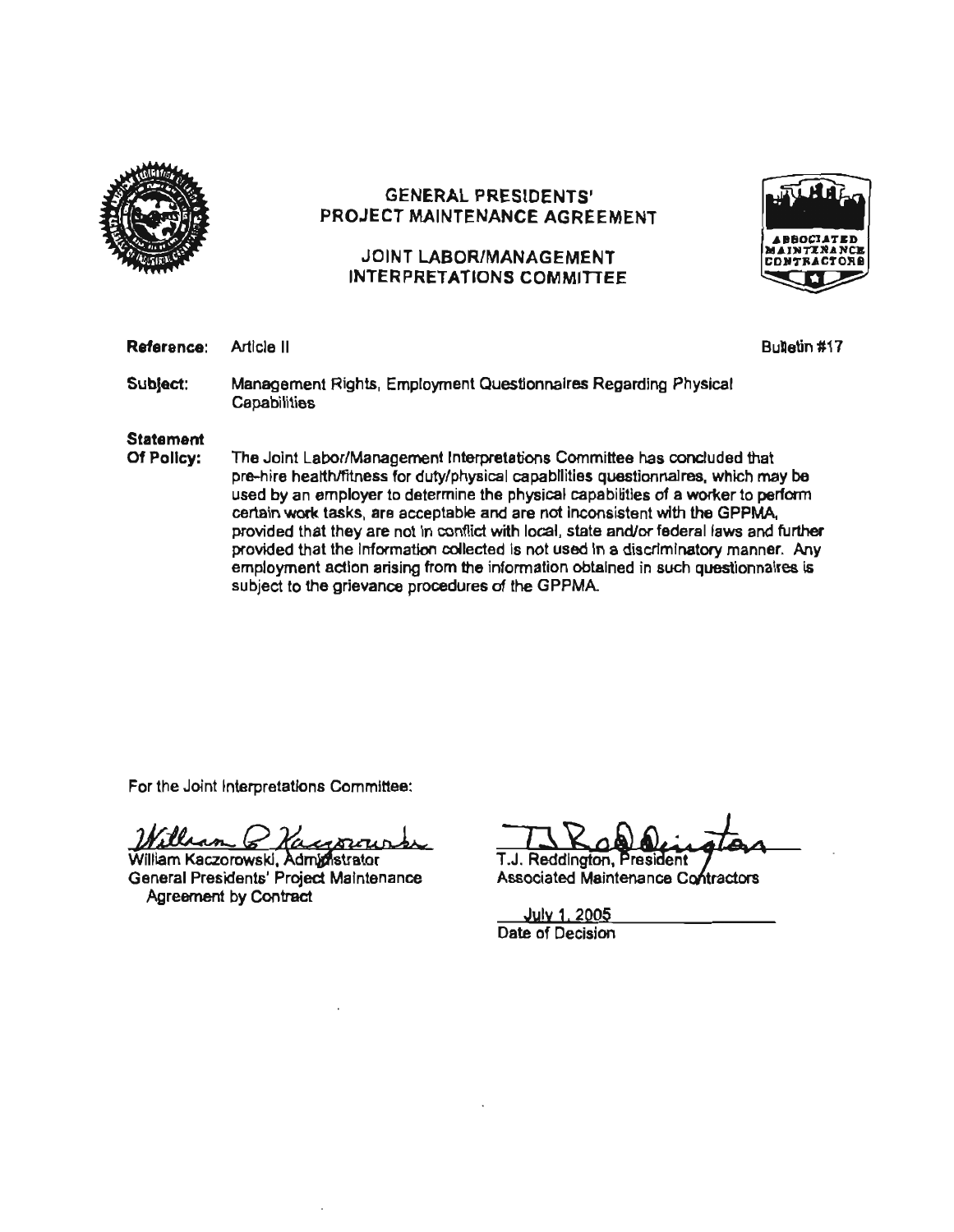



#### **GENERAL PRESIDENTS'** PROJECT MAINTENANCE AGREEMENT

**JOINT LABOR/MANAGEMENT INTERPRETATIONS COMMITTEE** 

> Bulletin #18 (2<sup>nd</sup> Revision, January 1, 2008) (Revised June 1, 2007) Page 1 of 2

Reference: Article XII, Section 2

**Fringe Benefits Subject:** 

**Statement** Of Policy:

The General Presidents' Project Maintenance Agreement (GPPMA) Joint Labor Management Interpretations Committee has received a number of requests to review certain Cooperative Fringe Funds that have been established by several of the International Unions in cooperation with Management. The purpose of the review was to determine whether these Funds were fringe benefits as defined under the terms of Article XII ~ WAGE RATES, FRINGE BENEFITS, AND PAYDAY, Section 2 of the **GPPMA.** 

After an extensive review of the funds submitted for consideration, the Joint Labor Management Interpretations Committee has determined that the funds listed below are jointly administered by labor and management trustees and that said funds provide for education and training of members of the respective unions. Further, it is the intent of the Joint Committee to only recognize funds that meet the above criteria that have been established by the International Union(s) signatory to the GPPMA. Similar funds established by any other labor agreement will not be recognized under the GPPMA for mandatory payment but such funds may be voluntarily paid by a contractor working under the GPPMA. Additionally, provisions in other agreements that establish similar funds that require additional payments into apprenticeship/training or other funds, should a contractor decline to pay into similar funds, shall not be recognized under the GPFMA.

ί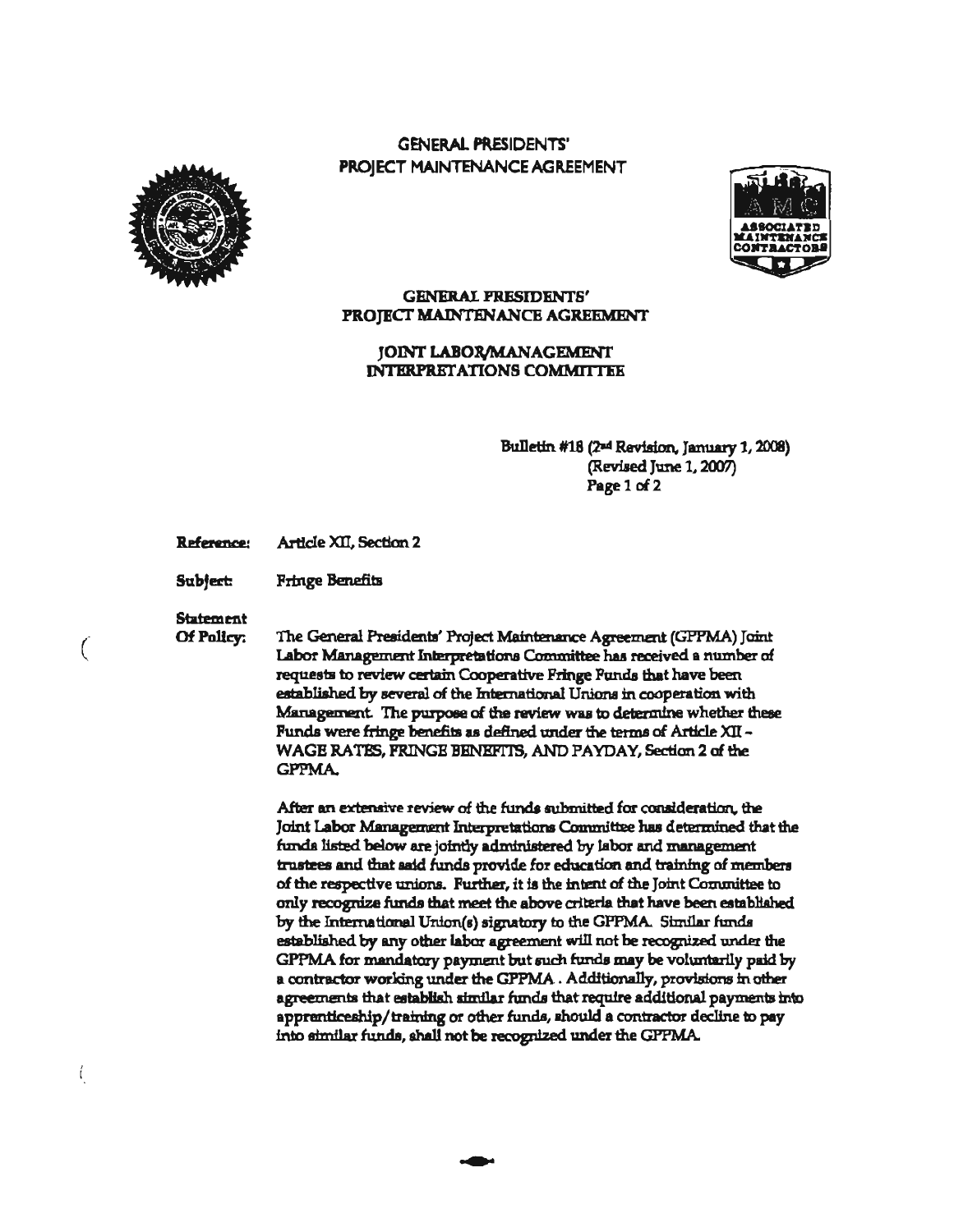

 $\mathfrak{t}$ 

# **GENERAL PRESIDENTS'** PROJECT MAINTENANCE AGREEMENT



#### **GENERAL PRESIDENTS'** PROJECT MAINTENANCE AGREEMENT

#### **JOINT LABOR/MANAGEMENT INTERPRETATIONS COMMITTEE**

Bulletin #18 (2nd Revision, January 1, 2008) (Revised June 1, 2007) Page 2 of 2

The Joint Labor Management Interpretations Committee has concluded that the funds listed below meet the criteria and definition as set forth in Article XII, Section 2 of the GPPMA and that they are, in fact, bona fide fringe benefits. Accordingly, contractors performing work under the GPPMA must make the required contribution to the following International Union Funds, if those funds are also recognized in the respective craft's local collective bargaining agreement covering the geographic territory of the project:

- Laborers International Union, LECET  $\bullet$
- International Brotherhood of Boilermakers, MOST
- International Union of Painters, PATLMCF
- Sheet Metal Workers' International Union, SMOHIT
- International Association of Iron Workers, IMPACT  $\bullet$
- United Brotherhood of Carpenters, UBC Ed Fund
- International Brotherhood of Electrical Workers, NLMCC
- International Union of Bricklayers, IMI
- Asbestos Workers' Labor Management Cooperative Trust

For the Joint Interpretations Committee:

William Kaczorowski, Administrator General Presidents' Project Maintenance Agreement

T. J. Reddington, President Associated Maintenance Contractors

January 1, 2008 Date of Decision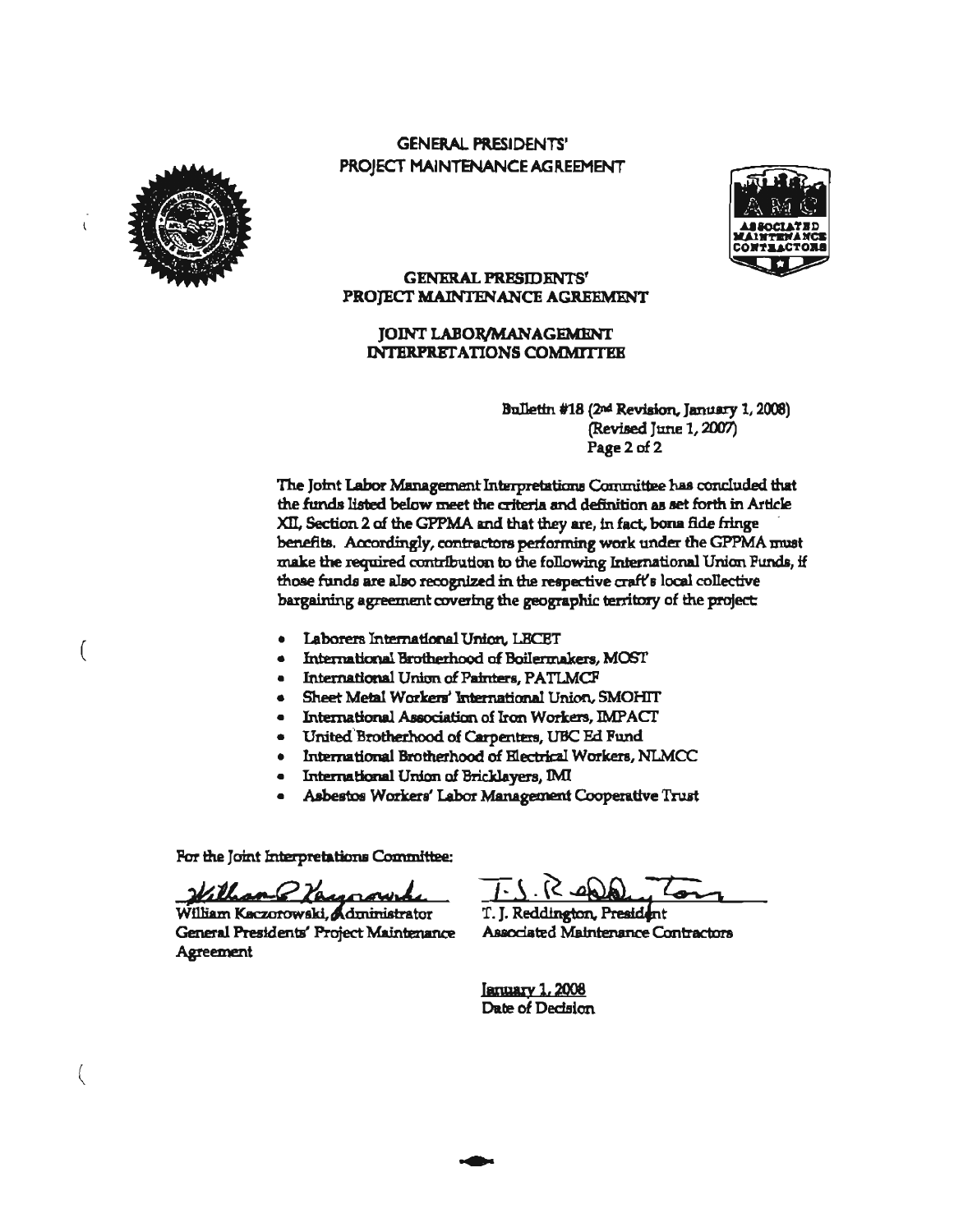

# **JOINT LABOR/MANAGEMENT INTERPRETATIONS COMMITTEE**



Reference: Article XXIII

Bulletin #19

Subject: Subcontracting

Statement of Policy: Contractor wishing to subcontract work must submit a "Request to Subcontract" Form to and receive written approval from the Administrator of the General Presidents' Project Maintenance Agreement prior to awarding any subcontract. All approved subcontractors must sign a "Letter of Assent" form prior to starting work on the project. The "Request to Subcontract" and the "Letter of Assent" are provided below.

# REQUEST FOR PERMISSION TO SUBCONTRACT

The General Presidents' Committee on Contract Maintenance has adopted a policy for subcontracting certain work under the terms of the General Presidents' Project Maintenance Agreement. The following is the "Statement of Policy":

A GPA contractor may, due to special work requirements, subcontract certain work to qualified contractors under the terms of the General Presidents' Agreement granted for that site. Subcontracting, as a means to circumvent the General Presidents' Agreement, will not be permitted. ALL SUBCONTRACTORS MUST BE APPROVED BY THE GENERAL PRESIDENTS' COMMITTEE PRIOR TO COMMENCEMENT OF THE WORK!

Name and Address of the Contractor (GPPMA Holder):

| <u> 1989 - Andrea Santa Alemania, amerikana amerikana amerikana amerikana amerikana amerikana amerikana amerikana</u> |                                                                                                                                                                                                                                                                                                                                                                    |
|-----------------------------------------------------------------------------------------------------------------------|--------------------------------------------------------------------------------------------------------------------------------------------------------------------------------------------------------------------------------------------------------------------------------------------------------------------------------------------------------------------|
|                                                                                                                       |                                                                                                                                                                                                                                                                                                                                                                    |
|                                                                                                                       |                                                                                                                                                                                                                                                                                                                                                                    |
| Name & Address of Subcontractor & Company Representative: ______________________                                      | <u>and</u> the contract of the contract of the contract of the contract of the contract of the contract of the contract of<br><u> Andreas Andreas Andreas Andreas Andreas Andreas Andreas Andreas Andreas Andreas Andreas Andreas Andreas Andreas Andreas Andreas Andreas Andreas Andreas Andreas Andreas Andreas Andreas Andreas Andreas Andreas Andreas Andr</u> |
|                                                                                                                       |                                                                                                                                                                                                                                                                                                                                                                    |
|                                                                                                                       |                                                                                                                                                                                                                                                                                                                                                                    |
|                                                                                                                       |                                                                                                                                                                                                                                                                                                                                                                    |
|                                                                                                                       |                                                                                                                                                                                                                                                                                                                                                                    |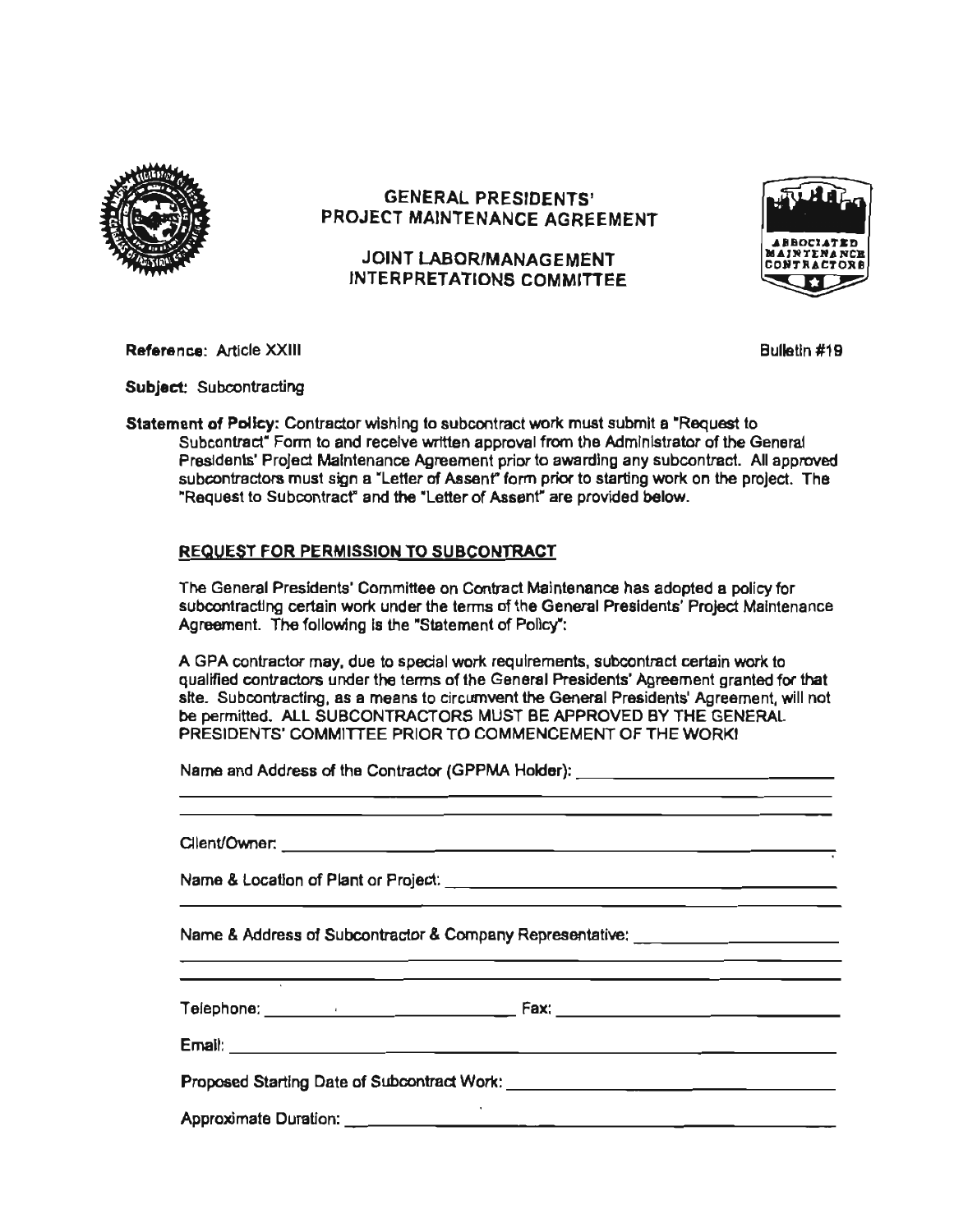# CRAFTS & APPROXIMATELY NUMBERS OF EACH REQUIRED:

| <b>Asbestos Workers</b> | <b>Electricians</b> | Painters           |
|-------------------------|---------------------|--------------------|
| <b>Boilermakers</b>     | Iron Workers        | <b>Pipefitters</b> |
| <b>Bricklayers</b>      | Laborers            | Roofers            |
| Carpenters              | Millwrights         | <b>Sheet Metal</b> |
| <b>Cement Masons</b>    | <b>Oper Engrs</b>   | <b>Teamsters</b>   |

Brief Description of Subcontract Work to be Performed and Reason for Subcontracting:

Signature & Title

**Date** 

**SEND TO:** William (Giz) P. Kaczorowski, Administrator Building and Construction Trades Department<br>815 16<sup>th</sup> Street, N.W., 6<sup>th</sup> Floor, Suite 600 Washington, DC 20006 Fax: (202) 756-4617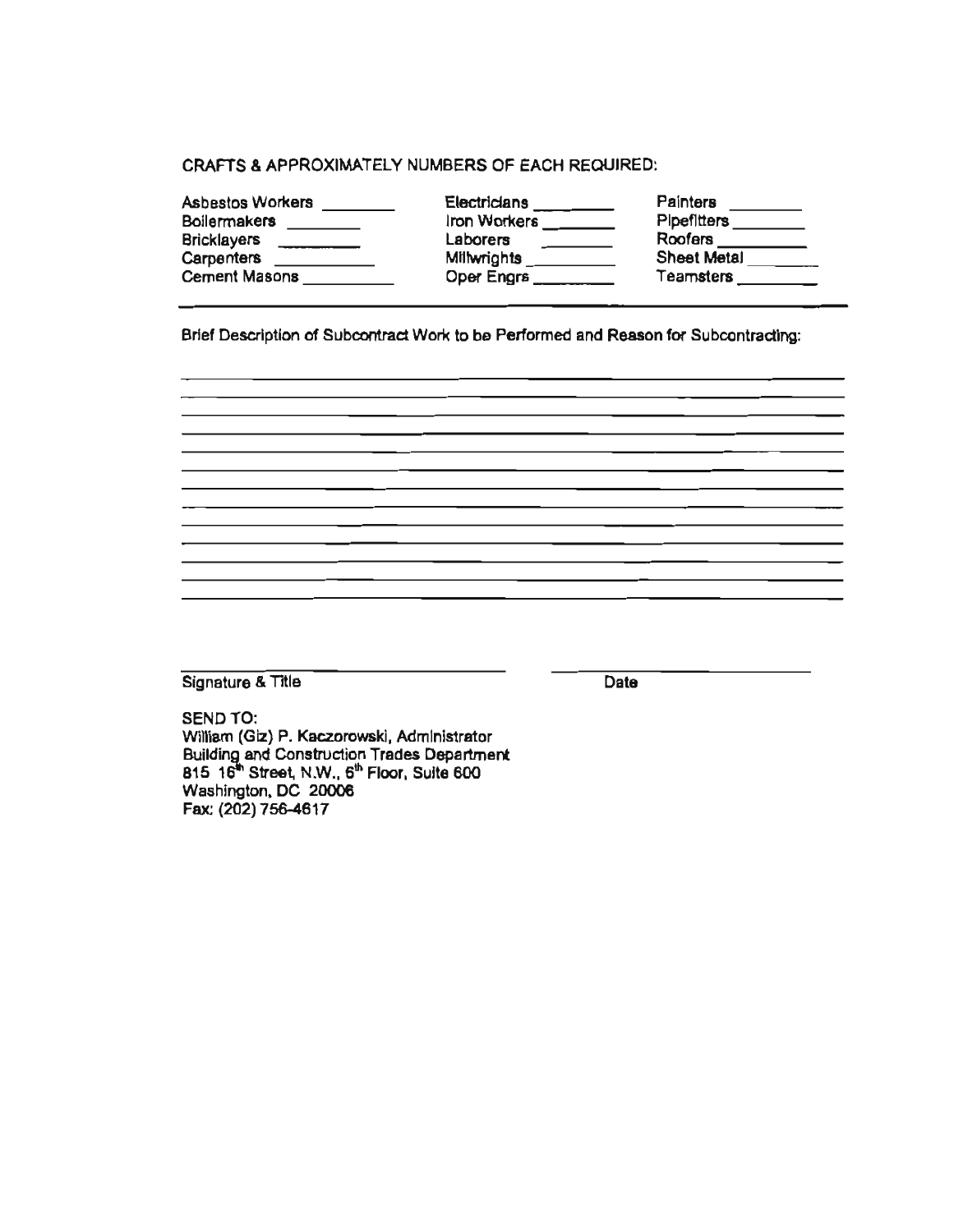| Name & Address of Contractor |  |
|------------------------------|--|
| (GPA Holder):                |  |

Name & Address of Subcontractor:

#### **LETTER OF ASSENT**

The undersigned Employer, as a subcontractor to , the agreement holder hereby agrees to comply with all of the terms and conditions of the General Presidents' Project Maintenance Agreement. It is understood that the signing of this Letter of Assent shall be as binding on the undersigned Employer as though the Employer has signed the above referred to agreement.

The Employer adopts and agrees to be bound by the written terms of legally established trust agreements specifying the detailed basis on which payments are to be made into, and benefits paid out of, such trust funds. The Employer authorizes the parties to such trust agrees to appoint trustees and successor trustees to administer the trust funds and hereby ratifies and accepts the trustees so appointed as if made by the Employer. Nothing contained in this Section is intended to require the Employer to become part to nor be bound by a local collective bargaining agreement except for the employee benefit fund contributions as required under the General Presidents' Project Maintenance Agreement, nor is the Employer required to become a member of any employer group or association as a condition for making such contributions.

Each Employer performing work under this Agreement shall be required to contribute to the General Presidents' Project Maintenance Agreement by Contract Labor-Management Trust Fund. Such contributions shall be made on an annual basis. The amount to be contributed shall be determined by the Fund Trustees. Payment shall be made within thirty (30) days of notification by the Administrator of General Presidents' Committee on Contract Maintenance to the Employer of the amount owed. The failure of an Employer to make the required contributions in a timely manner shall constitute a material breach of the Agreement and as such, the Fund Trustees are empowered to take any or all of the actions outlined in the following paragraph to collect the amounts owed.

This Letter of Assent shall become effective and binding upon the undersigned Employer this 20 and shall remain in full force and effect until the completion day of of the above stated project.

FOR THE SUBCONTRACTOR:

CLIENT/OWNER PROJECT LOCATION:

Name of Company

Signature & Title of Officer

Telephone Number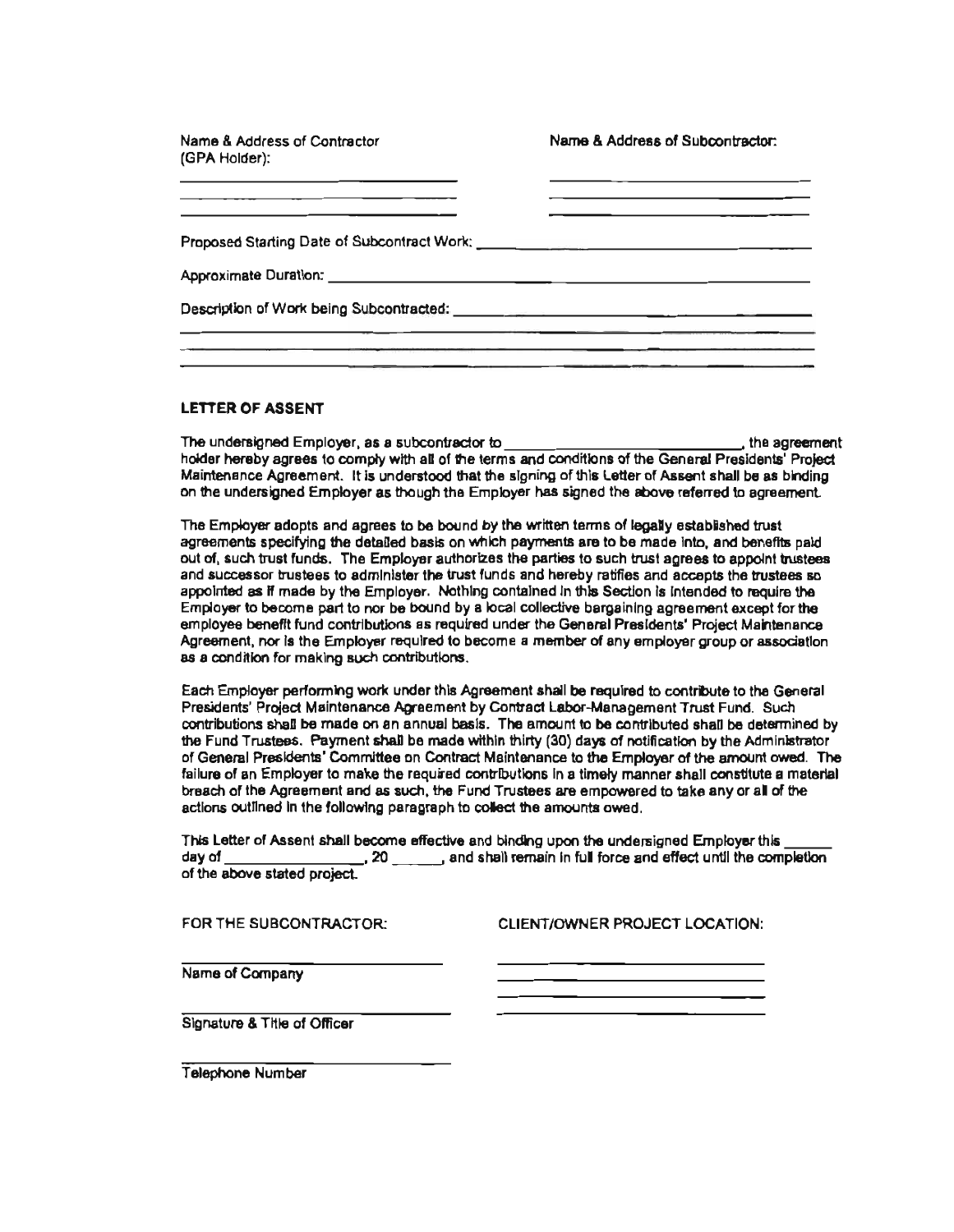

# JOINT I AROR/MANAGEMENT **INTERPRETATIONS COMMITTEE**



Bulletin #20

Reference: Article VII, 1<sup>"</sup> paragraph

Sublect: Grievance Procedure

**Statement** 

Of Policy: The reference to "calendar days" as contained in the above referenced paragraph shall be changed to "working days". Accordingly, the 1<sup>=</sup> paragraph of Article VII: Grievance Procedure is changed to read as follows:

#### Quote.

Any dispute alleging a violation of this Agreement (excluding jurisdictional disputes) shall be resolved in accordance with the procedure set forth herein. No grievance shall be recognized unless called to the attention of the Employer by the Union, or to the Union by the Employer within five (5) working days after the alleged violation was committed. Grievances shall be appealed to the next higher step within ten (10) working days after the meeting in the lower step. The respective five-day and ten-day limits between grievance steps may be extended by mutual agreement of the parties. Settlement of grievances may be arrived at in any step of the grievance procedure and shall be final and binding upon the Union and the Employer.

**End Quote.** 

For the Joint Interpretations Committee:

William Kaczorowski, Administrator General Presidents' Project Maintenance **Agreement by Contract** 

J. Reddinaton, President **Associated Maintenance Contractors** 

October 4, 2005 Date of Decision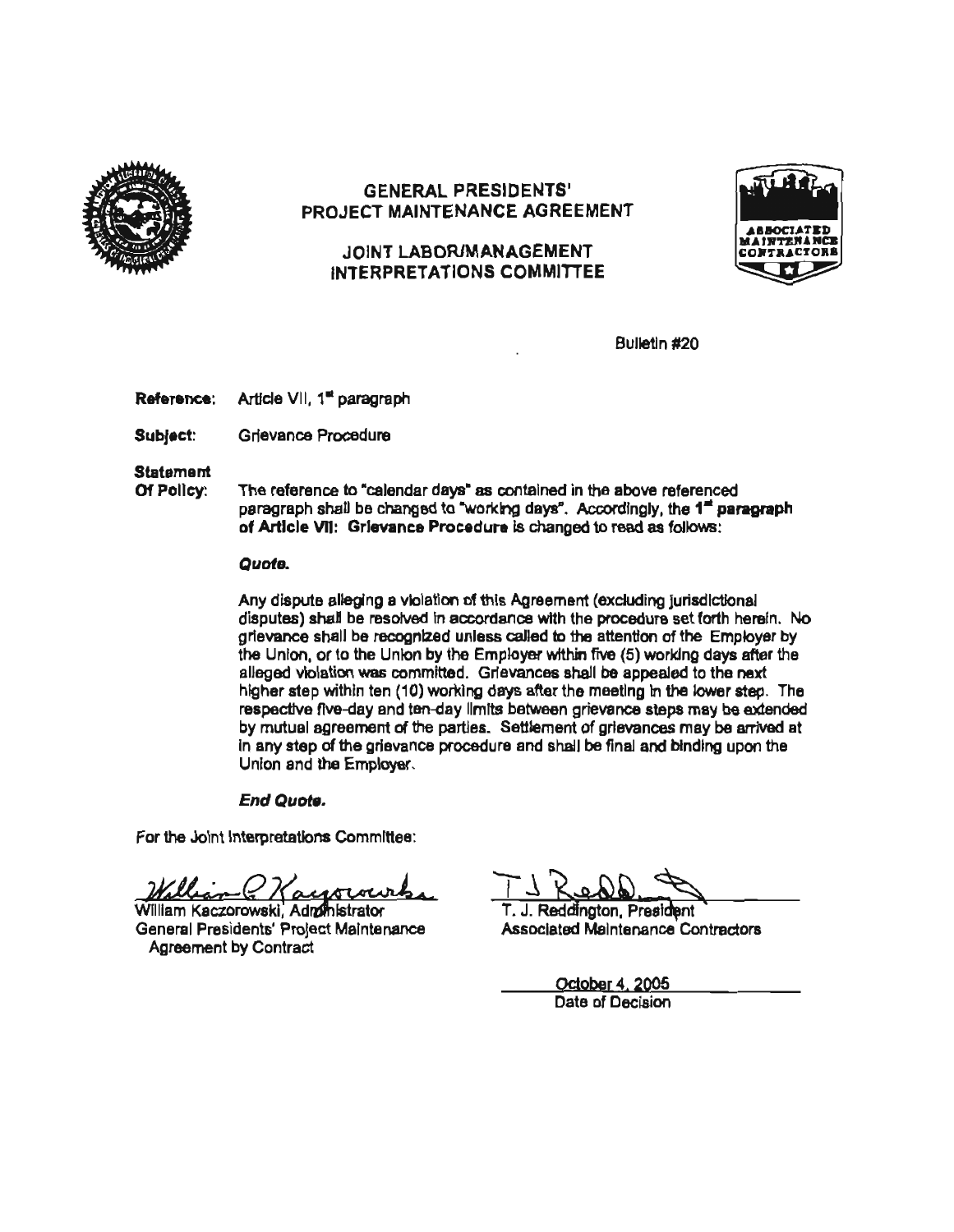

#### JOINT LABOR/MANAGEMENT INTERPRETATIONS COMMITTEE



4/13/05

Bulletin #21

**Reference:** Article XV

Subject: **Shift Wark Conditions** 

**Statement** Of Policy:

On two (2) shift operations, regardless of starting time and whether or not the shifts range from eight (8) to twelve (12) hours in duration, the shift premium for the second shift shall be seven and one-half  $(7.5)$  hours worked for eight (8) hours pay plus applicable overtime. This policy shall also apply on work performed on weekends and holidays.

For the Joint Interpretations Cummittee:

William C Namponduk

General Presidents' Project Maintenance Agreement

T. J. Reddington, Fresident

**Associated Maintenance Contracture** 

November 8, 2006 Date of Decision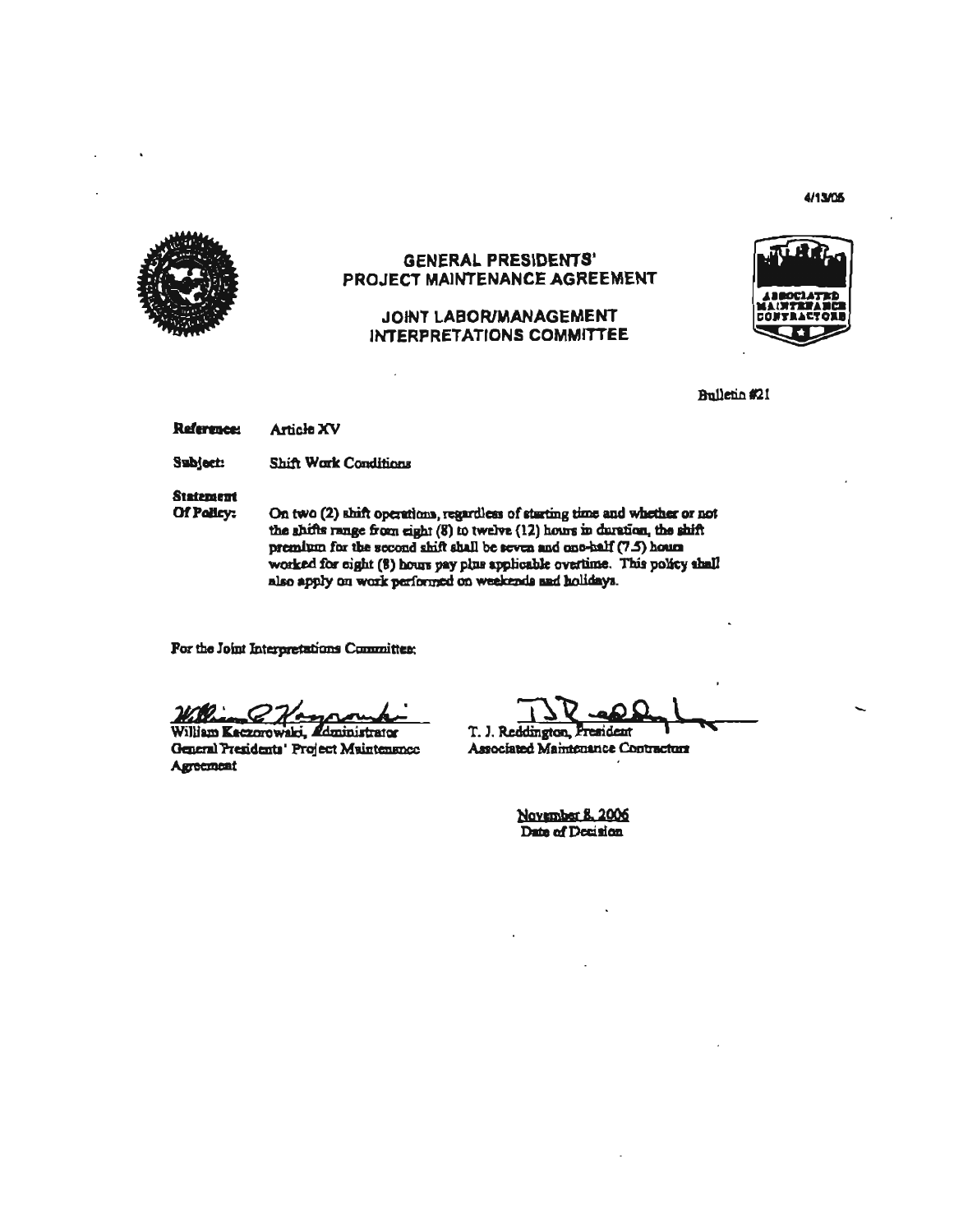

# JOINT LABOR/MANAGEMENT **INTERPRETATIONS COMMITTEE**



Bulletin #22

Reference: Article XIX

First Aid, Safety And Workers Compensation Subject:

Statement Of Policy:

The following is added as the seventh (7th) paragraph to Article XIX:

For all Agreements granted June 1, 2007 or after, all parties hereto agree to participate in and abide by the Building Trades National Drug and Alcohol Program (hereinafter referred to as the "BTNDAP" Program), or participate in and abide by a drug testing program that has been recognized and granted reciprocal status by the BTNDAF. A waiver to this provision for a specific project or projects, with which the owner's or contractor's internal corporation policies differ, shall be granted.

For the Joint Interpretations Committee:

Within

William Kaczorowski, Admidistrator General Presidents' Project Maintenance Agreement

T. J. Reddington, President Associated Maintenance Contractors

Tune 1, 2007 Date of Decision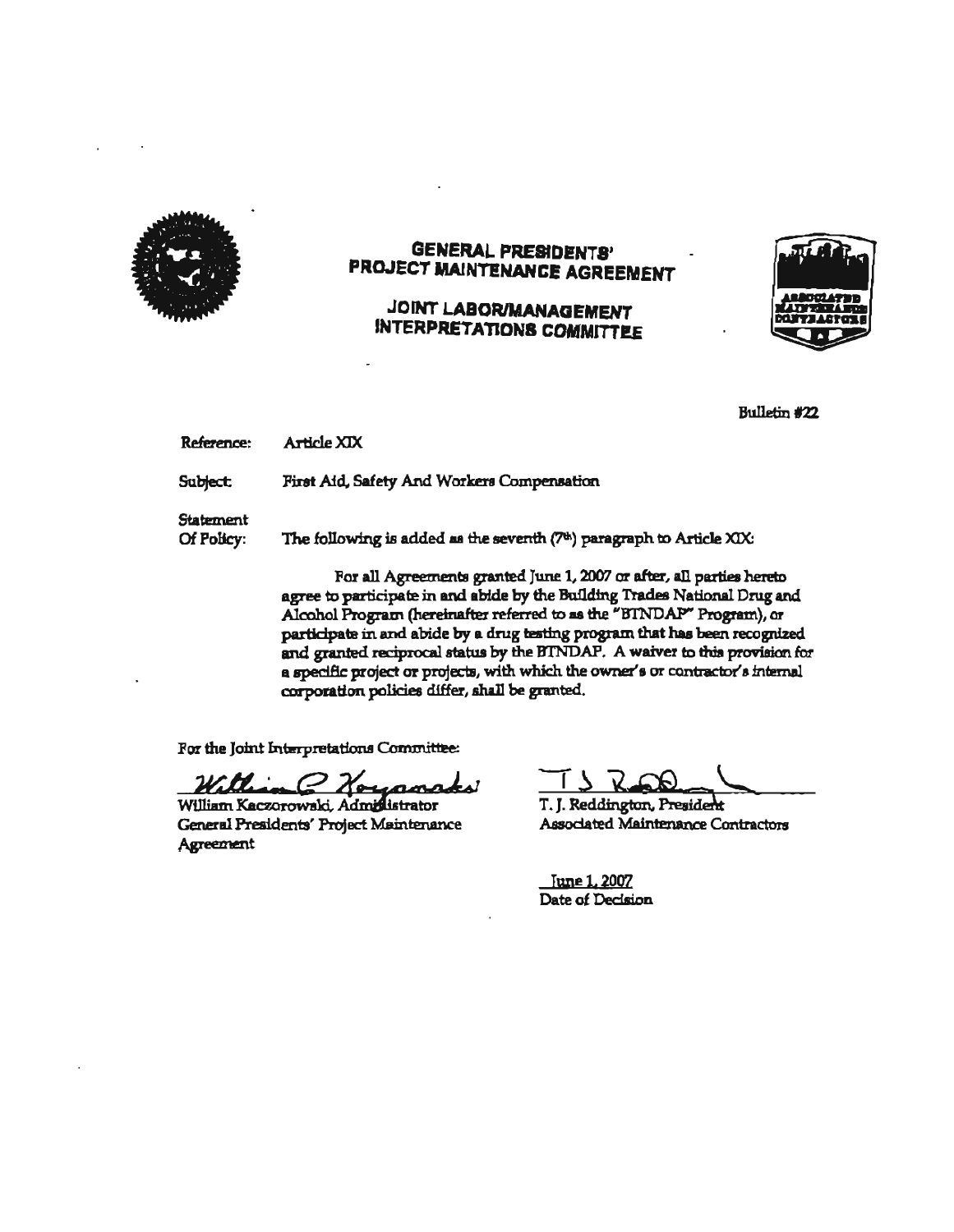

## **JOINT LABOR/MANAGEMENT INTERPRETATIONS COMMITTEE**



Bulletin #23

Article XII Reference:

Subject: Wage Rate, Fringe Benefits and Pay Day

#### **Statement of**

Policy:

The Joint Interpretations Committee reviewed a request from the Teamsters regarding whether or not vacation provisions contained in a local agreement that provides vacations based on length of service rather than an hourly contribution are payable under the GPPMA.

The Joint Committee concluded that vacation provisions contained in local agreements that accrue to the direct benefit of the individual craft employee that are based upon length of service are in fact bona fide fringe benefits and therefore payable under the GPPMA.

For the Joint Interpretations Committee:

William C Kaysouch'

General Presidents' Project Maintenance **Agreement by Contract** 

T.J. Reddington, Presiden Associated Maintenance Contractors

June 14, 2007

Date of Decision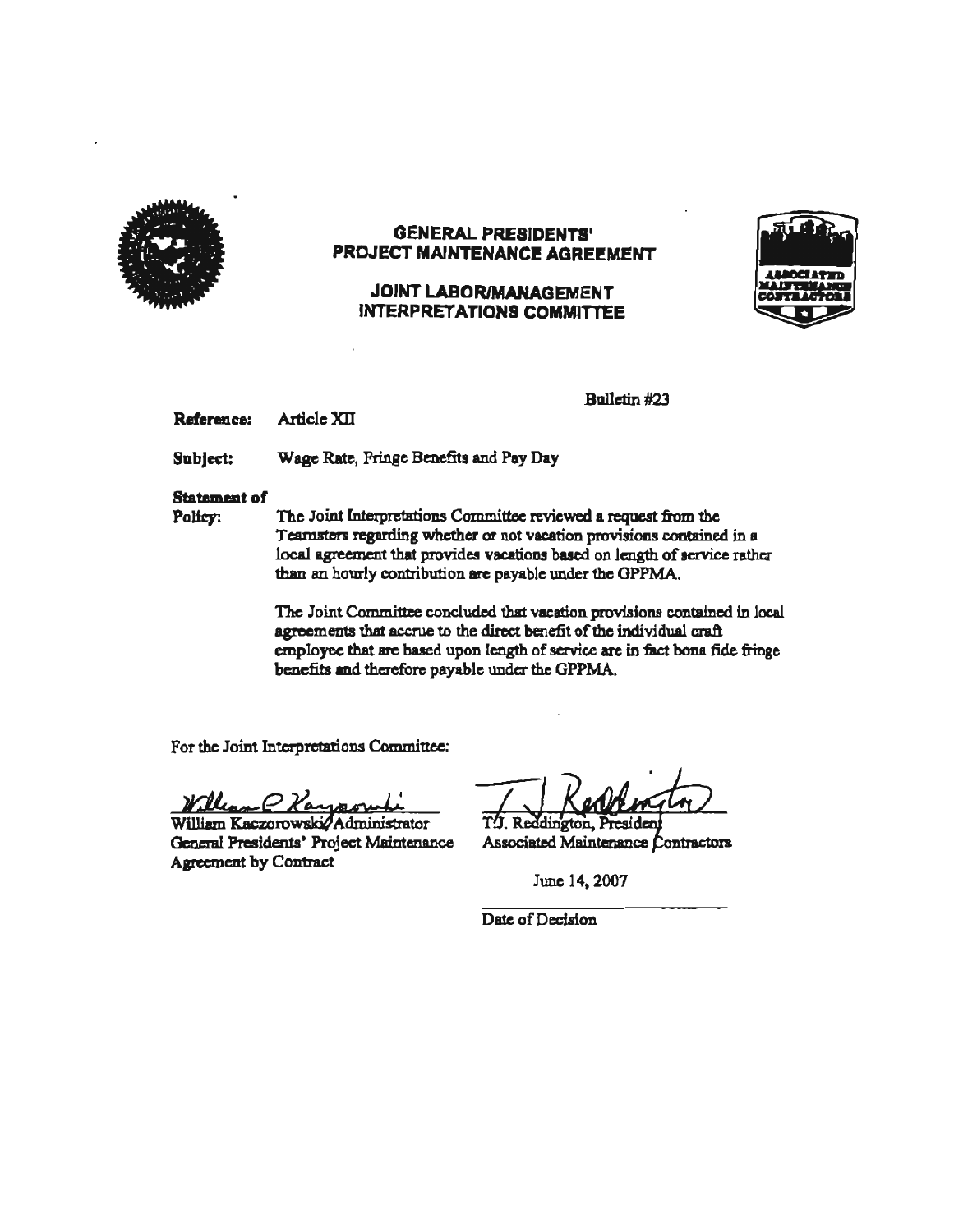

# **CENERAL PRESIDENTS'** PROJECT MAINTENANCE AGREEMENT

#### JOINT LABORMANAGEMENT **INTERPRETATIONS COMMITTEE**



#### Article XII, Wage Rates, Fringe Benefits, and Payday Bulletin #24 Reference:

Subject: Pension Fund Changes under the Pension Reform Act of 2006

**Statement** Of Policy:

A question has been raised concerning the applicability Article XII: Wage Rates, Fringe Benefits, and Psyday under the General Presidents' Project Maintenance Agreement (GPPMA) as it applies to changes adopted by the parties to a local collective bargaining agreement as part of a rehabilitation plan under the Pension Protection Act of 2006

After extensive review it is agreed that Article XII: Wage Rates, Fringe Benefits and Payday states in part that "The Employer adopts and agrees to be bound by the written terms of the legally established trust agreements specifying the detailed basis on which payments are to be made into and paid out of such trust funds."

Therefore, it is the interpretation of the Labor/Management Joint Interpretations Committee that where a contribution schedule is adopted by the parties to a local agreement in order to implement a rehabilitation plan under the Pension Protection Act of 2006, that such schedule becomes the applicable schedule for payment of contributions by employers signatory to the GPPMA agreement.

For the Joint Interpretations Committee:

William P. Kaczorowski, Administrator General Presidents' Project Maintenance Agreement by Contract

akrane, President

Ssociated Maintenance Contractors

March 12, 2008 Date of Decision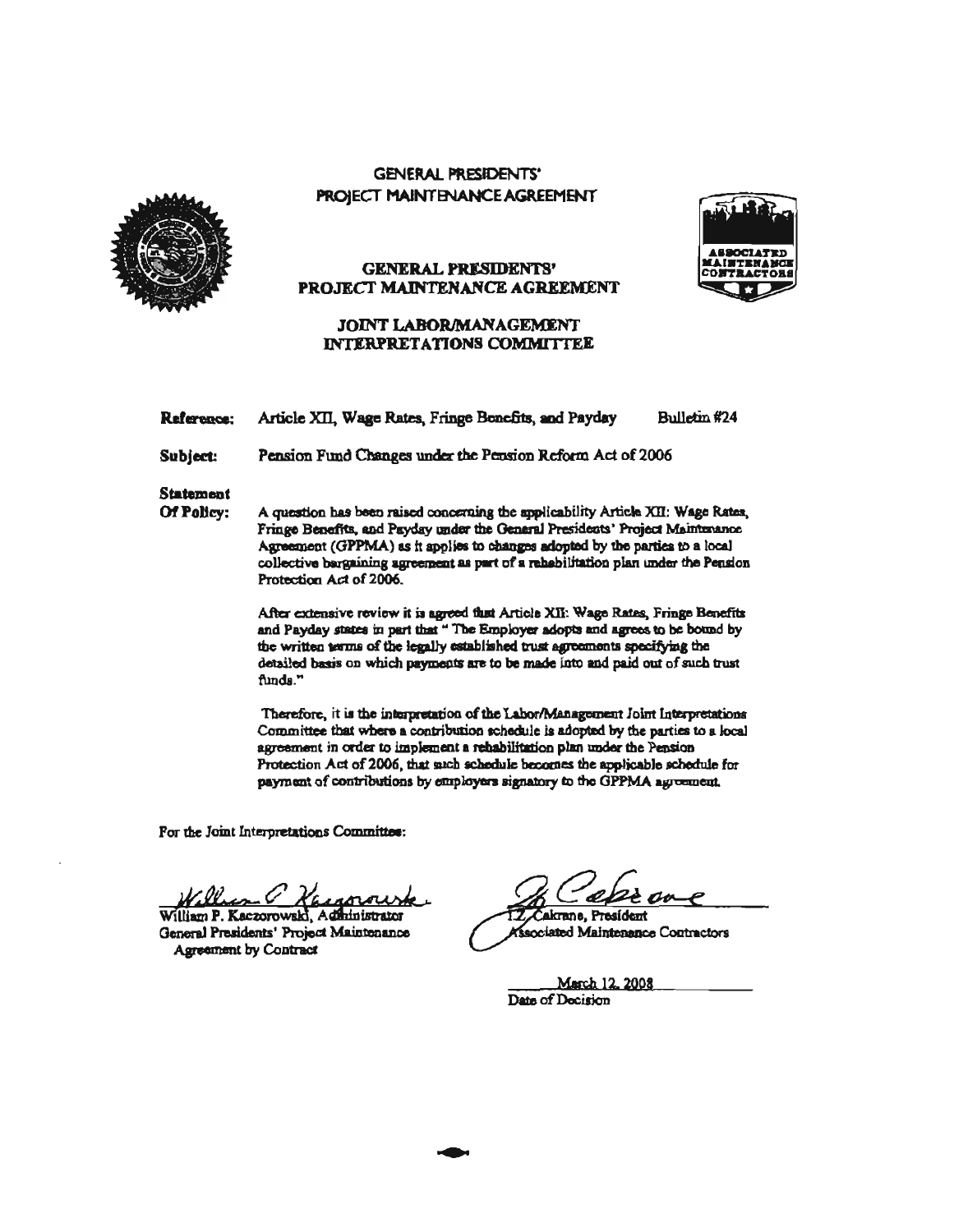



# **GENERAL PRESIDENTS'** PROJECT MAINTENANCE AGREEMENT

JOINT LABOR/MANAGEMENT INTERPRETATIONS COMMITTEE

**Bulletin #25** 

#### **Article XXVI** Reference:

Subject: **Work Stoppages** 

Question: Can a contractor working under a GPPMA that is also signatory to a local labor agreement in the same geographic area of a GPPMA project participate in local collective bargaining agreement negotiations?

# **Statement**

Of Policy: After a thorough review of the language of the GPPMA it was the unanimous determination of the Joint Interpretations Committee that a contractor may participate in local labor agreement negotiations. Such participation shall not interfere with nor change the provisions of Article XXVI: WORK STOPPAGES of the GPPMA for the project(s) being performed under the GPPMA.

For the Joint Interpretations Committee:

Korso

William Kaczorowski, Administrator General Presidents' Project Maintenance **Agreement by Contract** 

I. J. Cakrane, President **Associated Maintenance Contractors** 

 $MAP$  2.2008

Date of Decision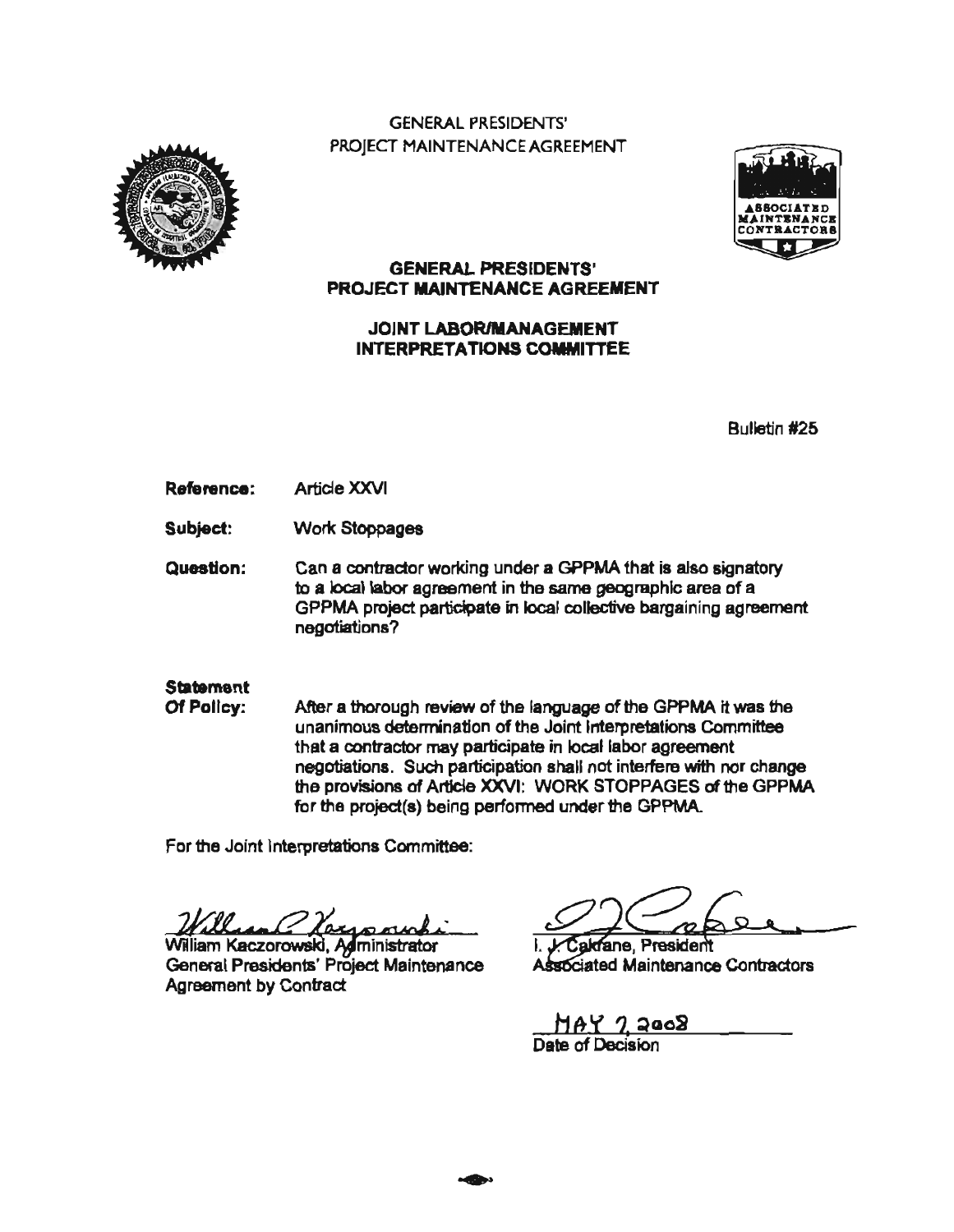

# **GENERAL PRESIDENTS'** PROJECT MAINTENANCE AGREEMENT

# JOINT LABOR/MANAGEMENT INTERPRETATIONS COMMITTEE



Bulletin #26

- Reference: Article III
- Subject: Union Security and Referral
- **Ouestion:** The General Presidents' Project Maintenance Agreement (GPPMA) Joint Labor/Management Interpretations Committee was asked to review the issue of whether or not it is the contractor's responsibility to pay the cost of the Transportation Worker Identification Credential (TWIC) for employees covered by the GPPMA.

# **Statement**

Of Policy: After a thorough review of the language of the GPPMA the Joint Labor/Management Interpretations Committee unanimously determined that there are no provisions in the GPPMA that requires the contractor to pay the cost of the TWIC.

For the Joint Labor/Management Interpretations Committee:

William & Kayocouch

William Kaczorowski, Administrator General Presidents' Project Maintenance

akrane, President **Associated Maintenance Contractors** 

 $\frac{12/10/88}{\text{Date of Decision}}$